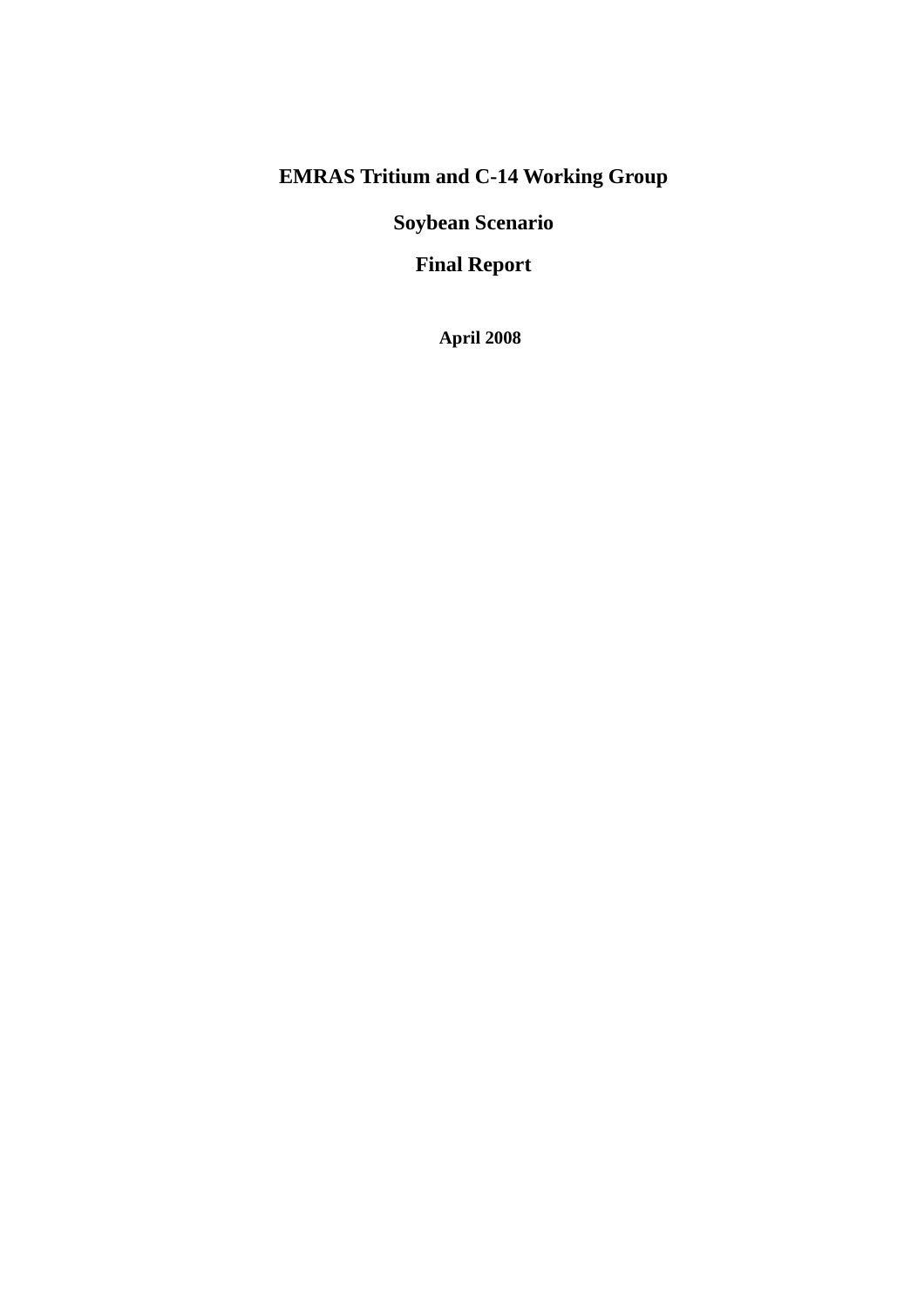### **1. SCENARIO DESCRIPTION**

The soybean scenario addresses tritium absorption by soybean foliage and subsequent tritium behaviour in the plant. To provide data for model testing, soybean plants were exposed to elevated levels of airborne tritium in a glove box. The exposure was carried out acutely for one hour at various stages in the growth of the soybeans. The tritium behaviour in the plant body and pods was observed by sampling the various plant parts and determining the concentrations in them.

A total of six pots (SB1 to SB6) were tested, with the exposures occurring at different stages of growth. The sowing was made on May 22, flowering was observed on July 7, and harvest was done on October 5. The exposures were made on July 2, July 13, July 30, August 9, August 24 and September 17 for SB1 to SB6, respectively. SB1 and SB4 were sampled several times between exposure and harvest to measure the tritium concentrations of each plant part as a function of time. The other plants were sampled and analyzed twice, at the end of the exposure and at harvest. The surface soil of the pots was covered by vinyl paper during the exposure in order to prevent tritium from depositing to the soil. Following exposure, the plants were removed from the glove box and cultivated as usual outdoors.

Information on biomass growth rates, tritium concentrations in air in the glove box during the exposure, background tritium concentrations and meteorological conditions were given as part of the scenario. Modellers were asked to predict the following:

- (i) HTO concentrations in the free water of the plant body and pods (tissue free water tritium TFWT) in the SB1 and SB4 experiments at the times the plants were sampled;
- (ii) the non-exchangeable OBT concentrations in the plant body and pods at harvest for each of the six experiments (SB1 to SB6); and,
- (iii) the 95% confidence intervals on all predictions.

### **2. OBSERVATIONS**

The observed concentrations corresponding to the requested predictions are shown in Tables 1, 2 and 3. The free water tritium and organically bound tritium concentrations were normalized by the mean activity of the air moisture in the glove box during the exposure. The normalized quantities make it easier to compare the trend of the calculations and observations across experiments, particularly for OBT, since the mean activities in air moisture in the glove box differed from experiment to experiment.

The observations have associated uncertainties that arose from sampling and counting; the supporting data (e.g. meteorological data and light intensity) also have related uncertainties. A Quantulus 1220 liquid scintillation counter (Wallac) was used to measure the tritium concentrations in the plant samples, with a counting error of about 10%. It is difficult to assign quantitative values to the other sources of uncertainty. The errors in the OBT measurements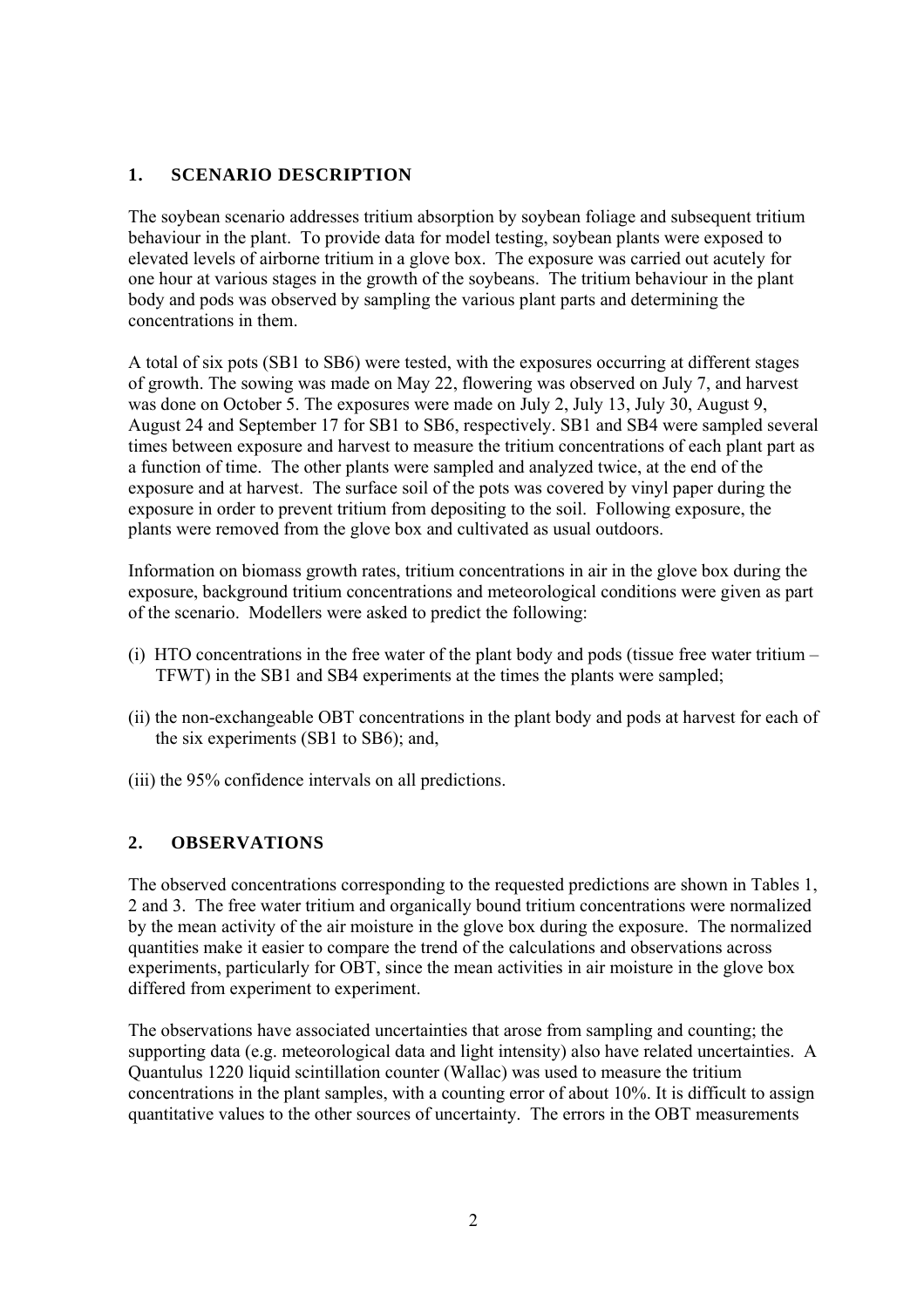would be higher than in the HTO concentrations because of difficulties in removing exchangeable OBT and combusting the dry matter. Some variability must be expected between plants, although this was kept to a minimum in the experiments by analyzing composite samples taken from a number of plants.

| Time and date                 | Time after exposure (hr)            | TFWT(Bq/mL) | Normalized TFWT* |  |  |  |  |  |  |  |
|-------------------------------|-------------------------------------|-------------|------------------|--|--|--|--|--|--|--|
|                               | In the plant body (stem and leaves) |             |                  |  |  |  |  |  |  |  |
| $10:40$ July 2                | 0.2                                 | 9580        | $1.23E-01$       |  |  |  |  |  |  |  |
| 11:30 July 2                  |                                     | 1050        | 1.35E-02         |  |  |  |  |  |  |  |
| July 3                        | 24                                  | 3.92        | 5.05E-05         |  |  |  |  |  |  |  |
| July 7                        | 120                                 | 1.32        | 1.70E-05         |  |  |  |  |  |  |  |
| July 16                       | 336                                 | 0.33        | 4.25E-06         |  |  |  |  |  |  |  |
| Aug. 10                       | 936                                 | 0.11        | 1.42E-06         |  |  |  |  |  |  |  |
| Sept. 7                       | 1608                                | 0.06        | 7.73E-07         |  |  |  |  |  |  |  |
| Oct. $5$                      | 2280                                | 0.06        | 7.73E-07         |  |  |  |  |  |  |  |
| In the pods (shell and seeds) |                                     |             |                  |  |  |  |  |  |  |  |
| Aug. $10$                     | 936                                 | 0.21        | 2.70E-06         |  |  |  |  |  |  |  |
| Sept. 7                       | 1608                                | 0.06        | 7.73E-07         |  |  |  |  |  |  |  |
| Oct. $5$                      | 2280                                | 0.06        | 7.73E-07         |  |  |  |  |  |  |  |

Table 1. Observed and normalized TFWT for SB1 experiment

\* Tissue free water tritium concentration in the plant divided by the average tritium concentration in air moisture during the exposure (7.77 E+04 Bq/mL for SB1)

| Time and date                       | Time after exposure (hr) | TFWT (Bq/mL) | Normalized TFWT* |
|-------------------------------------|--------------------------|--------------|------------------|
| In the plant body (stem and leaves) |                          |              |                  |
| 10:40 Aug. 9                        | 0.2                      | 7000         | 1.33E-01         |
| 11:30 Aug. 9                        |                          | 3200         | 6.08E-02         |
| Aug. $10$                           | 24                       | 25.9         | 4.92E-04         |
| Aug. 14                             | 120                      | 2.1          | 3.99E-05         |
| Aug. 23                             | 336                      | 0.8          | 1.52E-05         |
| Sept. 10                            | 768                      | 0.27         | 5.13E-06         |
| Oct.5                               | 1368                     | 0.14         | 2.66E-06         |
| In the pods (shell and seeds)       |                          |              |                  |
| 10:40 Aug. 9                        | 0.2                      | 10500        | 1.99E-01         |
| 11:30 Aug. 9                        |                          | 8000         | 1.52E-01         |
| Aug. $10$                           | 24                       | 2700         | 5.13E-02         |
| Aug. 14                             | 120                      | 63.5         | 1.21E-03         |
| Aug. 23                             | 336                      | 1.49         | 2.83E-05         |
| Sept. 10                            | 768                      | 0.84         | 1.59E-05         |
| Oct. $5$                            | 1368                     | 0.26         | 4.94E-06         |

Table 2. Observed and normalized TFWT concentrations for SB4 experiment

\*Tissue free water tritium concentration in the plant divided by the average tritium concentration in air moisture during the exposure (5.27 x 104 Bq/mL for SB4)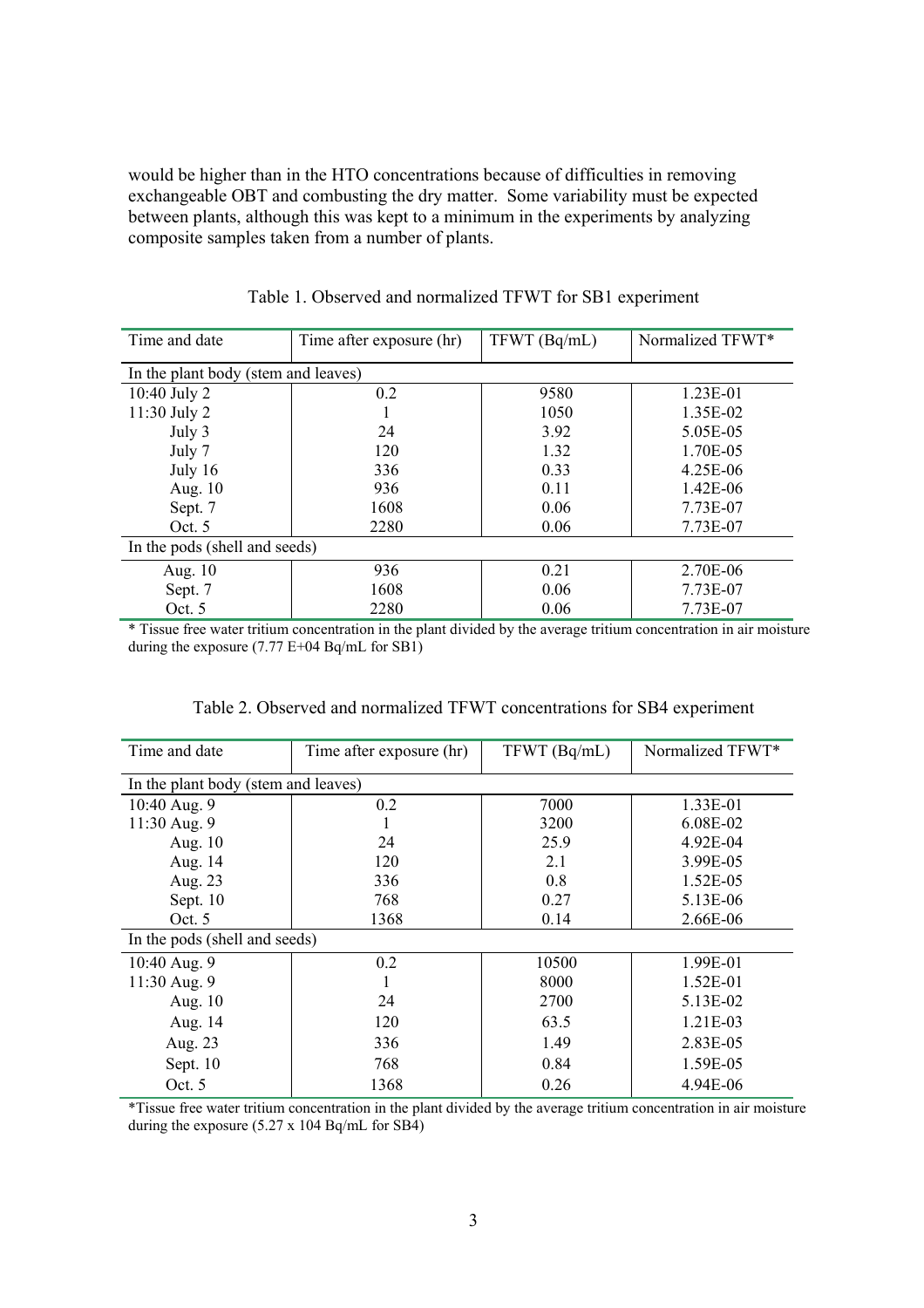The TFWT concentrations in the plant body drop off much more quickly in experiment SB1 than in SB4, with values an order of magnitude or more lower between 24 and 120 hours postexposure. This suggests that the tritium dynamics in the plants depend on the timing of the exposure relative to the growth stage of the plant. The difference in results may also be caused by differences in the growth rates of the plants and differences in the meteorological conditions that they experienced after the exposure.

The normalized TFWT concentration in the pods is higher than in the plant body for SB4, in particular from the time just after exposure to 120 hours elapsed. The TFWT in the plants decreased more rapidly than in the pods. This implies that the exchange rate of TFWT from the plant body to the air is higher than from the pods since most plant-to-air transfer occurs through the leaves. It also suggests that the transfer rate between the pods and the body is not high enough to preserve the equilibrium between the two parts of the plant. The TFWT concentration in the pods eventually dropped down to approximately the same level as that in the plant body, indicating that the TFWT comes into equilibrium throughout the plant after a sufficiently long time.

| Case            | Mean activity        |             |        |      | OBT concentration at harvest $(Bq/mL)^T$ |       |       |       |                 |
|-----------------|----------------------|-------------|--------|------|------------------------------------------|-------|-------|-------|-----------------|
|                 | of air               |             |        | Body |                                          |       | Pods  |       |                 |
|                 | moisture             | <b>Stem</b> | Leaves | Avg. | Nor.avg. $^{2}$                          | Shell | Seeds | Avg.  | Nor.avg. $^{2}$ |
|                 | during               |             |        |      |                                          |       |       |       |                 |
|                 | exposure             |             |        |      |                                          |       |       |       |                 |
|                 | (Bq/mL)              |             |        |      |                                          |       |       |       |                 |
| SB1             | $7.77 \times 10^4$   | 18.0        | 14.0   | 16.0 | 2.06E-04                                 | 0.83  | 0.5   | 0.67  | 8.63E-06        |
| SB <sub>2</sub> | $1.47 \times 10^{5}$ | 59.8        | 50.8   | 55.3 | 3.75E-04                                 | 3.5   | 3.7   | 3.6   | 2.44E-05        |
| SB <sub>3</sub> | $1.14 \times 10^{5}$ | 37.8        | 17.7   | 27.8 | 2.44E-04                                 | 101.3 | 19.3  | 60.3  | 5.28E-04        |
| SB4             | $5.27 \times 10^4$   | 19.8        | 8.8    | 14.3 | 2.71E-04                                 | 74.7  | 200.0 | 137.4 | 2.61E-03        |
| SB <sub>5</sub> | $9.19 \times 10^{4}$ | 44.3        | 13.5   | 28.9 | 3.14E-04                                 | 73.3  | 214.2 | 143.8 | 1.56E-03        |
| SB <sub>6</sub> | $1.37 \times 10^{5}$ | 180         | 19.5   | 99.8 | 7.28E-04                                 | 33.5  | 77.0  | 55.2  | 4.03E-04        |

Table 3. Observed non-exchangeable organically bound tritium (OBT) concentration in plant parts at harvest for experiments SB1 to SB6

<sup>1</sup> One gram of dry matter yields about 0.6 mL of combustion water

<sup>2</sup> Normalized OBT: average OBT concentration divided by the mean activity of air moisture

Table 3 shows the OBT concentrations at harvest for each experiment. For the plant body, separate concentrations are given for stems and leaves, as well as an average over the two compartments. For experiments SB3 through SB6, the concentrations in stems are quite different than in leaves, so the average must be treated with caution. A similar comment applies to shells and seeds and the average over the two compartments. However, the endpoint for the calculations was the plant body (stem  $+$  leaves) and the results submitted by most participants did not distinguish between shell and seeds. Thus, for simplicity, only two endpoints (plant body and pods) are considered here.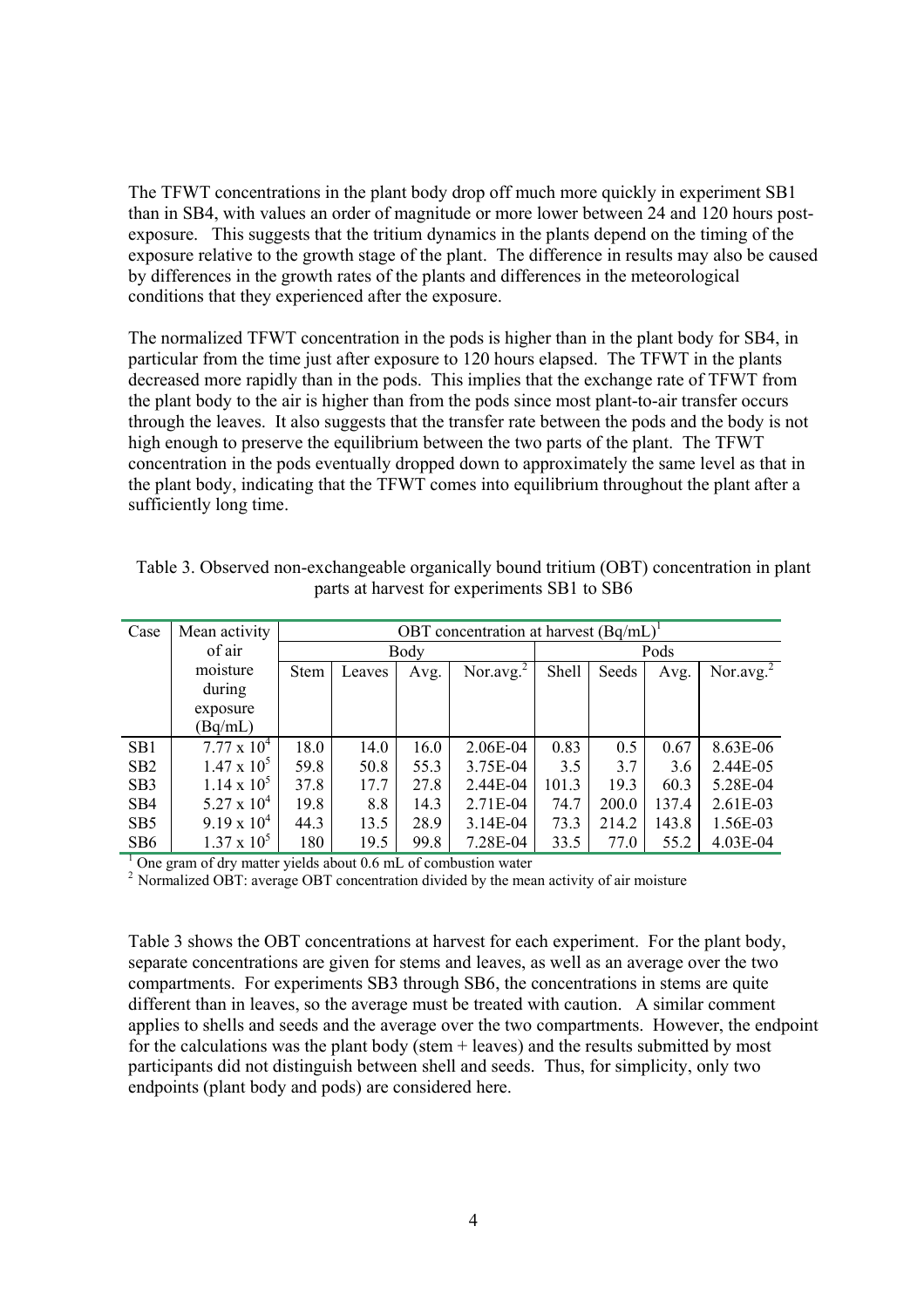#### **3. COMPARISON OF PREDICTIONS AND OBSERVATIONS**

Twelve participants submitted predictions for the soybean scenario (Table 4), including KAERI. The scenario was not a blind test for KAERI, which provided the test data, but the KAERI model and predictions are included in the report since they provide insight into the results. Full descriptions of the models used to carry out the calculations are given in Appendix A.

| Participant          | Affiliation                   | Designation used in the |
|----------------------|-------------------------------|-------------------------|
|                      |                               | text                    |
| Phil Davis           | AECL, Canada                  | <b>AECL</b>             |
| <b>Yves Belot</b>    | Consultant, France            | <b>Belot</b>            |
| Françoise Siclet     | EDF, France                   | <b>EDF</b>              |
| Wolfgang Raskob      | FzK, Germany                  | FzK                     |
| Masahiro Saito       | SRA, Japan                    | <b>SRA</b>              |
| Kiriko Miyamoto      | Japanet, Japan                | Japanet                 |
| Hansoo Lee           | KAERI, Korea                  | <b>KAERI</b>            |
| Dan Galeriu          | IFIN, Romania                 | <b>IFIN</b>             |
| Alexei Golubev       | <b>VNIIEF, Russia</b>         | <b>VNIIEF</b>           |
| Darren Cutts         | FSA, United Kingdom           | <b>FSA</b>              |
| Paul Marks           | GE HealthCare, United Kingdom | <b>GE</b>               |
| <b>Ring Peterson</b> | LLNL, United States           | <b>LLNL</b>             |

#### Table 4. Participants in the soybean scenario

A generalized equation for the build-up of HTO concentration in the plant body during exposure can be expressed as an activity balance that includes tritium absorption for input and transpiration for output:

$$
A\frac{dC_{pb}}{dt} = C_a - BC_{pb} \,,\tag{1}
$$

where  $C_{pb}$  and  $C_a$  are the HTO concentrations in the plant body and in air, respectively. *A* and *B* are the parameters required to sustain the proper activity balance between air and plant body. If the tritium concentration in air is constant, then the solution of Eq. (1) gives Belot's equation (Belot et al., 1979). Once the exposure is terminated and the chamber is opened, the air concentration to which the plants are exposed drops to natural background levels. Equation (1) is then employed again with the air concentration set to zero in order to predict the loss of tritium from the plant.

Most models take into account plant growth in calculating the HTO concentrations. Although plant growth rate data were given as part of the scenario, some modelers [AECL, FzK, IFIN] calculated it based on  $CO<sub>2</sub>$  assimilation or other approaches [VNIIEF] since there was considerable variability in the given data.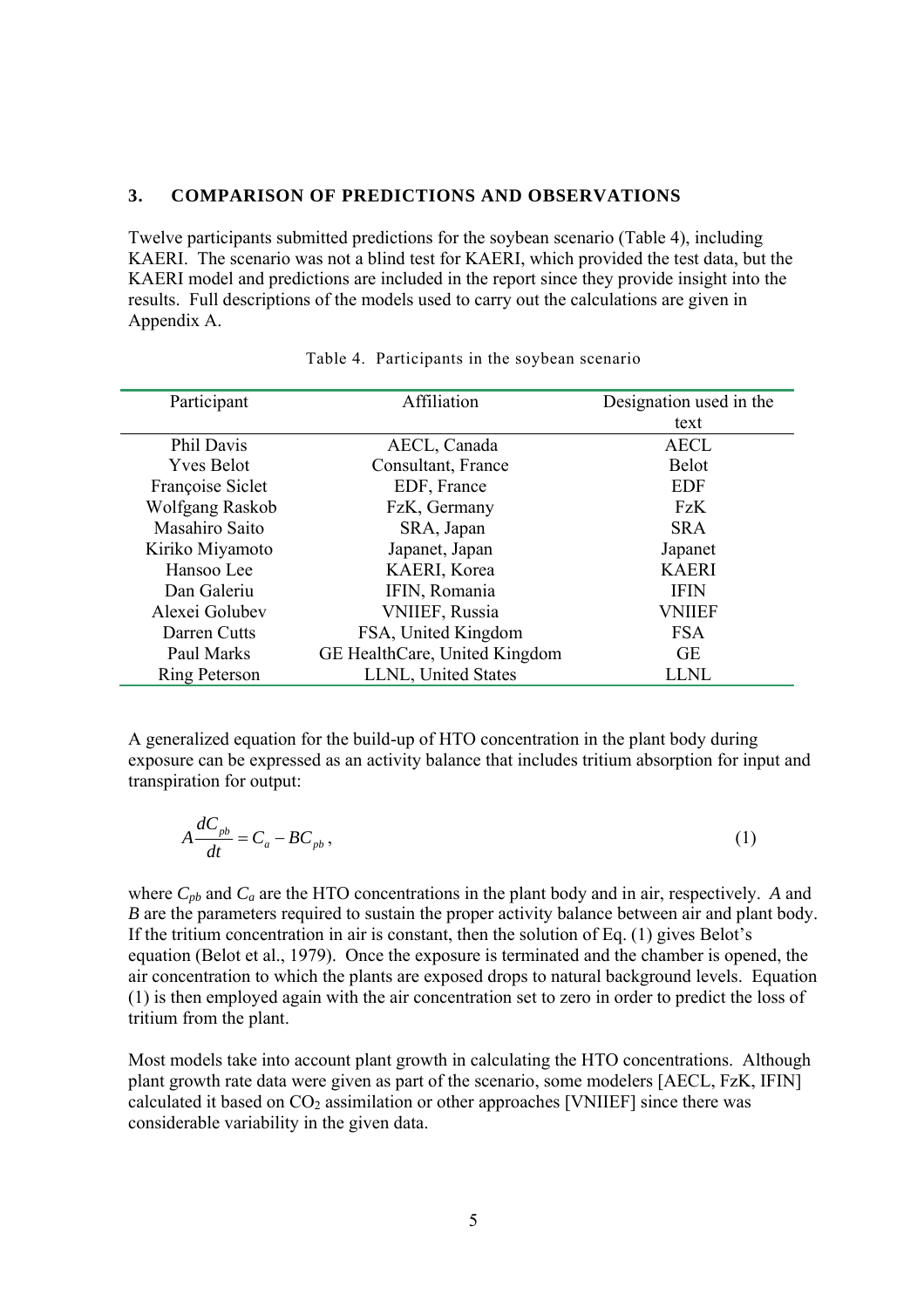The transfer of HTO from the plant body to other organs was modeled as an instantaneous equilibrium with different partitioning factors for shells and seeds [AECL, SRA, FSA, GE, KAERI, LLNL] or with a single factor for the pods as a whole [Belot, FzK].

In some models, OBT formation was treated as an equilibrium, with appropriate parameters relating the OBT and HTO concentrations in each organ [Belot, Japanet]. Some codes allowed the OBT concentration to be diluted by new, uncontaminated growth [AECL, IFIN, LLNL, VNIIEF]. Other models related OBT formation to HTO concentrations using forward and backward transfer rates for the plant body and forward transfer rates only for the pods [FSA, FzK, KAERI, SRA]. In these cases, plant growth was incorporated into the calculations by adding the plant growth balance equation. Most models also account for the reverse transfer from OBT to HTO by introducing rate constants for the plant body and the pods [SRA, FSA, GE, KAERI, LLNL]. In this way the models describe the different rates of decrease of tritium in the plant body and the pods.

One of the participants in the Working Group, Franz Baumgartner of the Technical University of Munich, contributed a paper discussing a conceptual model that describes tritium transfer from water to biomolecules by energy balance between hydrogen isotopes, i.e. by minimizing the free energy of the isotopes. Although no results were submitted for this model, it is described in Appendix A as well.

Four participants [LLNL, Japanet, AECL and IFIN] submitted estimates of the 95% confidence intervals on the predicted concentrations. LLNL carried out a numerical Monte Carlo uncertainty analysis using input parameters with normal, triangular or uniform distributions. The uncertainties estimated by Japanet for the TFWT concentrations were based on a 10% variation in the rate constant of HTO loss from the plant; for OBT, the uncertainties were based on the standard deviations of the mean HTO concentration in air moisture during the exposure. The AECL estimates were based on an uncertainty analysis of UFOTRI, a code similar to ETMOD, for a scenario from BIOMOVS II that was similar to the soybean scenario (BIOMOVS II, 1996). The uncertainties are not shown in the figures to prevent them from becoming too busy, but are discussed in Section 3.4.

### **3.1 HTO Concentrations for SB1**

Normalized HTO concentrations in the plant body and in the pods for experiment SB1 are shown as a function of time in Figures 1 and 2, respectively. The predictions of most participants for the plant body lay close together in the early part of the experiment (up to 1 hr after the exposure). All predictions lay above the observed data but by less than an order of magnitude in most cases. The reason for this is not clear. When the exposure was finished, a fan was used to remove the tritium from the glove box. This may have caused extreme mixing that facilitated the removal of tritium from the plant body. Another reason for low uptake by the plants may have been the high temperatures in the chamber, which may have affected the behavior of the stomata. Alternatively, the models themselves may have been in error, with uptake rates that were too high or initial loss rates that were too low.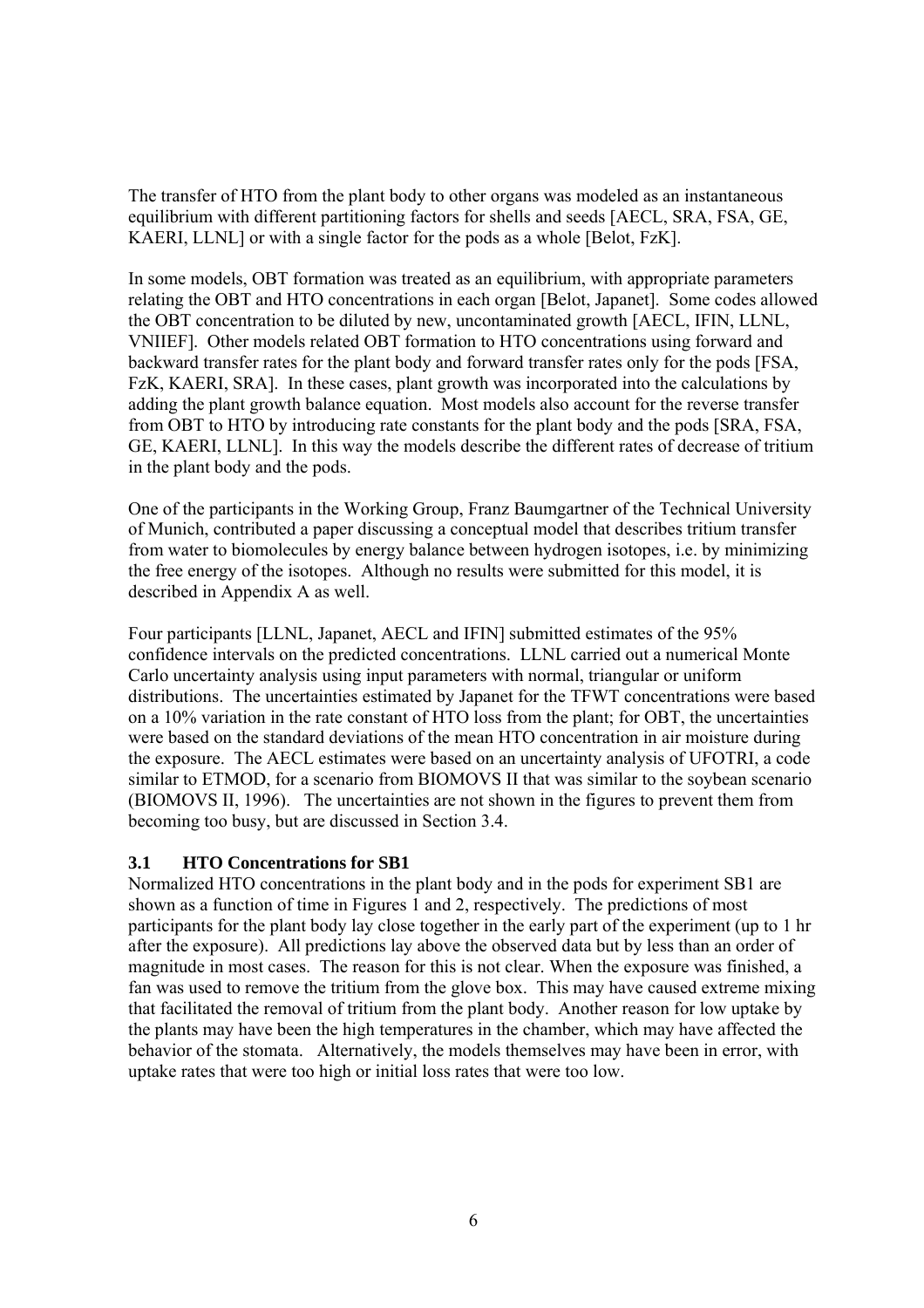The predictions of the various models diverged significantly after 1 hour. EDF, FzK and IFIN predicted the observations closely in the beginning, but the calculations showed a sudden change after 1 hr, resulting in predictions that were lower than the observations at later times. GE, KAERI and SRA predictions were higher than the measurements through the entire observation time. The predictions as a whole show no obvious bias but the results of individual models are more than three orders of magnitude different from the observations in some cases.



Fig. 1. Predicted and observed normalized HTO concentration in plant body in SB1

The predictions of normalized HTO concentration in the pods in SB1 (Figure 2) varied from  $10^{-4}$  to  $10^{-9}$ , whereas the observations lay in the range of  $10^{-6}$ . According to the observations, the HTO concentrations were roughly the same in all parts of the plant at these times. Most of the models reproduced this observation and thus over- or underestimated the concentration in the pods to the same extent that they over- or underestimated the concentrations in the plant body. LLNL assumed that the pods were not growing at the time of exposure for SB1 and that HTO in the pods when they started to grow equaled the HTO in the leaves. This assumption accounted for the low predictions of LLNL in Fig. 2.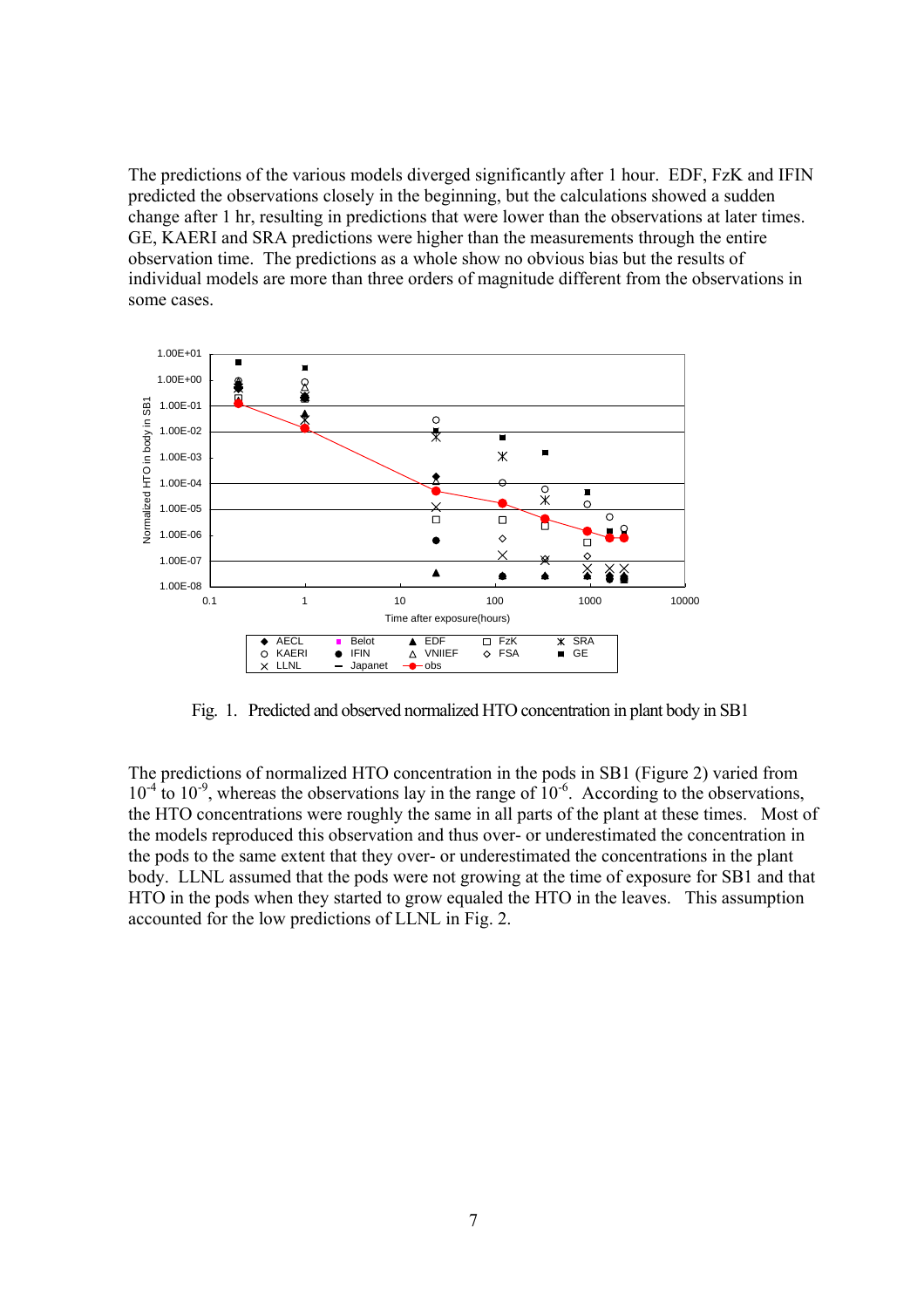

Fig. 2. Predicted and observed normalized HTO concentration in pods in SB1

### **3.2 HTO Concentrations for SB4**

The predicted HTO concentrations in the plant body for experiment SB4 (Figure 3) show the same patterns as the predictions for SB1. The results of all participants are fairly closely grouped and higher than the observations at the beginning of the experiment, but after 24 hours they become distributed over a range of  $10<sup>5</sup>$ , with some overestimates and some underestimates. As was the case for SB1, the discrepancy could be explained by the use of uptake rates that were too high or initial loss rates that were too low.

The predictions and observations of normalized HTO concentration in the pods for SB4 are shown in Fig. 4. At the beginning of the experiment, the predictions range over a factor of 100 and bracket the observations. At later times, the predictions range over five orders of magnitude and tend to underestimate the observations. Most of the models are unable to account for the relatively long residence time of HTO in the pods.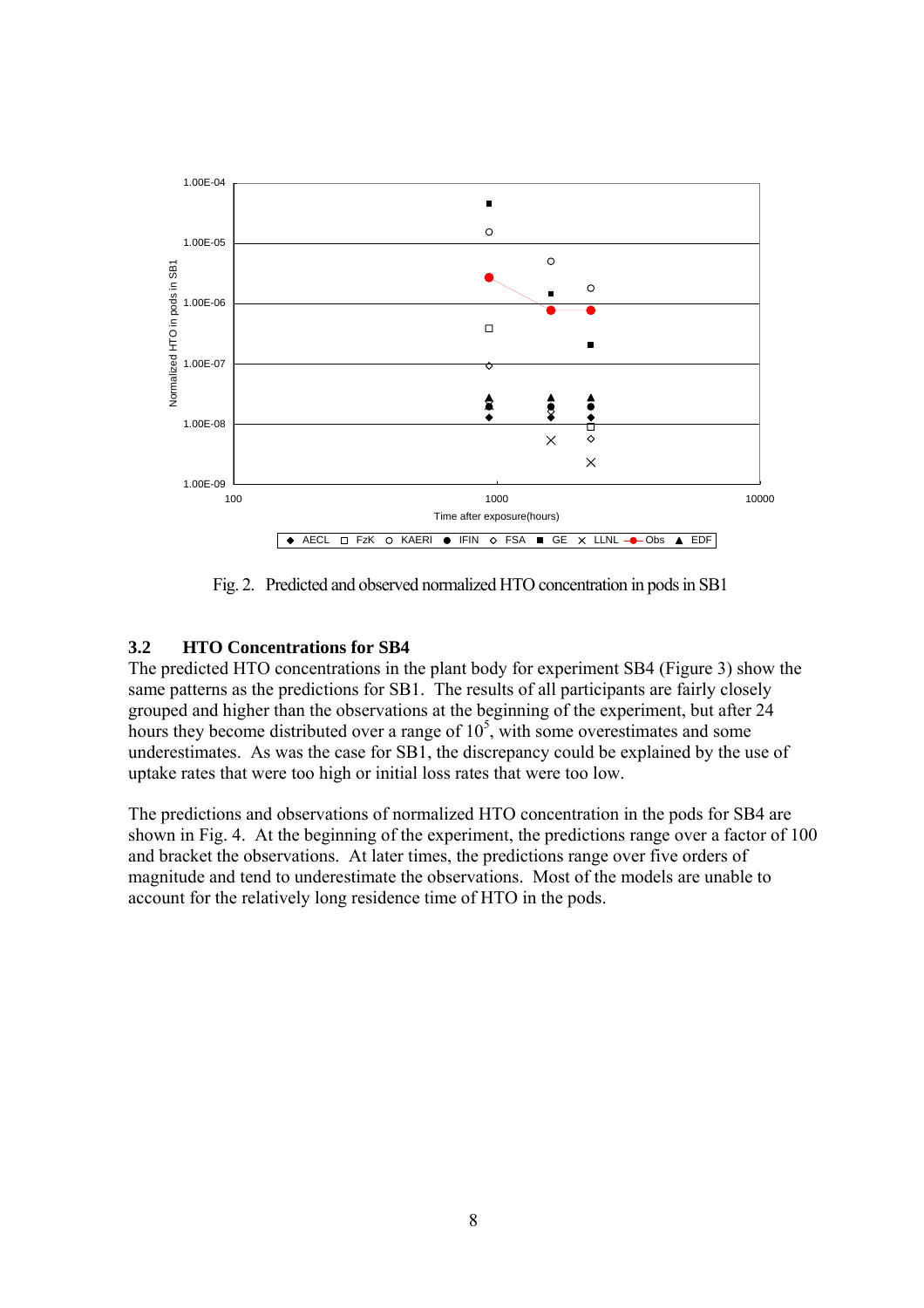

Fig. 3. Predicted and observed normalized HTO concentration in plant body in SB4



Fig. 4 Predicted and observed normalized HTO concentration in pods in SB4

The HTO concentrations in all parts of the plants at harvest were about 2 orders of magnitude higher than the levels expected of plants growing in an environment with an average air concentration of 0.04 Bq m<sup>-3</sup>. There are two possible explanations for this: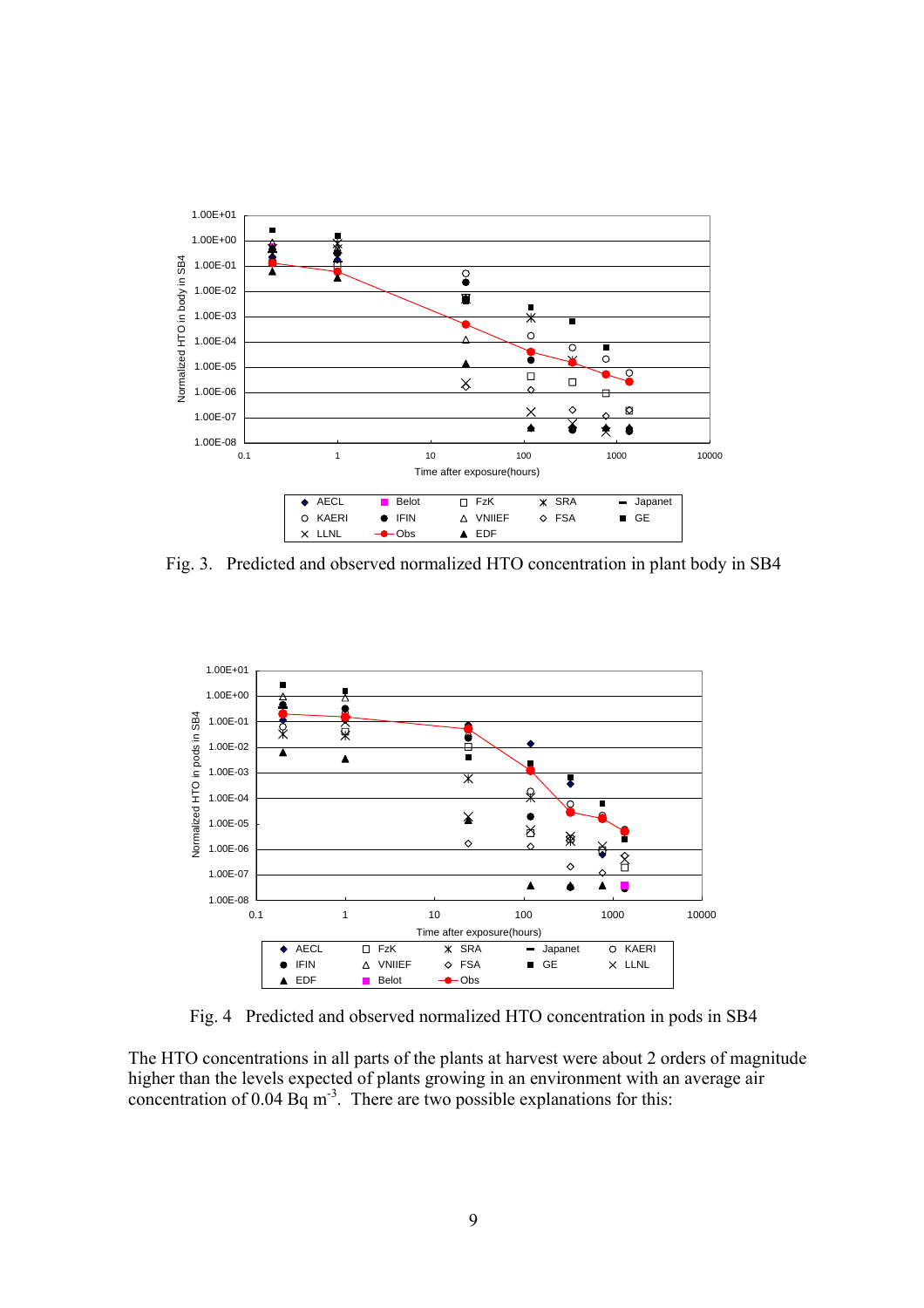- (i) The HTO concentrations are maintained at a relatively high level by the slow breakdown of OBT in the plant.
- (ii) The high concentrations may occur as the result of a reverse transfer of HTO from stem or roots to leaves and pods. In the pre-fruiting period, part of the HTO is transferred to stem and roots. At the fruiting period, when the HTO in the leaves and pods is almost exhausted by translocation or transpiration, the HTO in the stem or roots is recycled to the leaves and pods, maintaining the concentration at the residual level.

In theory, elevated concentrations could also be maintained by root uptake if the soil was contaminated during exposure. However, this is believed to be unlikely because of the care taken in applying the vinyl covering to the soil and the post-exposure dilution of soil water concentrations with clean irrigation water.

### **3.3 OBT Concentrations for SB1 to SB6**

The predictions and observations for OBT concentrations for experiments SB1 to SB6 are plotted in Figs. 5 and 6 for the plant body and the pods, respectively. The observed concentrations in the plant body increased slightly as the time between exposure and harvest decreased. This likely reflects the fact that the OBT in plants exposed at later times had less time to breakdown and was less subject to dilution with new, uncontaminated dry matter production. The predictions of most models were fairly constant with time and followed the observed tendency well, even though the absolute values were dispersed over two orders of magnitude. The predictions tended to underestimate the observations, more so for the first three experiments than for the last three. The AECL model under-predicted severely for SB3- SB6. This model assumed that all OBT formed in the leaves after flowering was translocated to the pods and set the leaf concentration to background levels. This assumption is not supported by the observations.

The OBT concentration in the pods is crucial for estimating the effects of contaminated foodstuffs in the diet. This concentration initially increased as the time between exposure and harvest decreased, reaching a maximum for SB4 when the plants were growing very actively (Fig. 6). Concentrations dropped off as the exposure took place closer to harvest, perhaps because the translocation rate to the grain decreased as the grain became riper. Moreover, the leaves started to fall in the later experiments, reducing the amount of tritium absorption through the leaves and making less tritium available for OBT formation. The predictions of some models captured this variation well while others remained almost constant or increased only slightly with exposure time. The very low predictions by the AECL, LLNL, EDF and IFIN models for SB1, in which the pods had not yet started to form at the time of exposure, occurred because the HTO concentrations in these models drop off very quickly with time and were essentially negligible when the pods began to form. The low concentration predicted by AECL for SB2 has a similar explanation.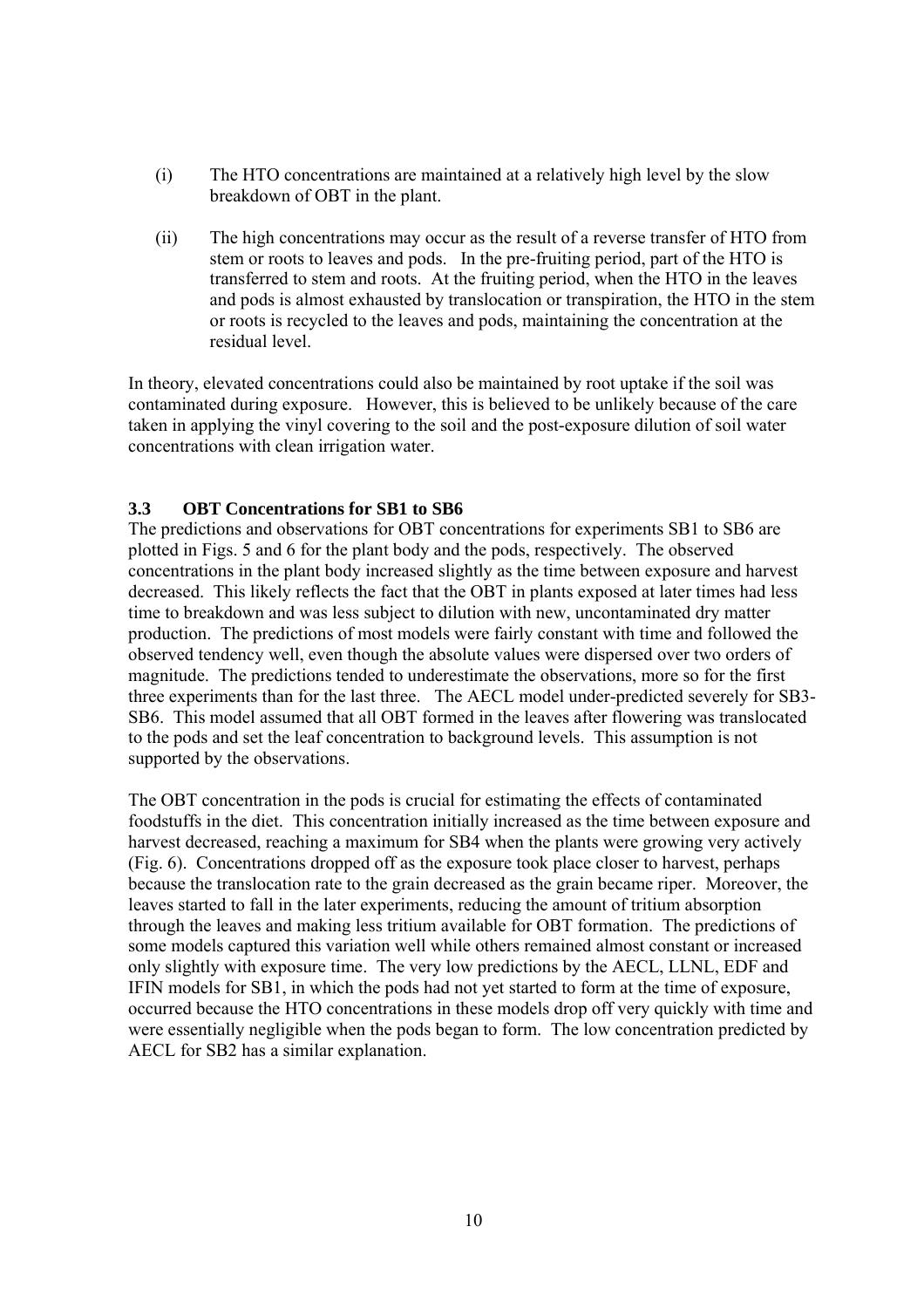

Fig. 5. Predicted and observed OBT concentrations in the plant body at harvest (average of stem and leaves). AECL predictions for SB3 to SB6 were  $\sim 10^{-8}$  and are not plotted.



Fig. 6. Predicted and observed OBT concentrations in the pods at harvest (average of shell and seeds)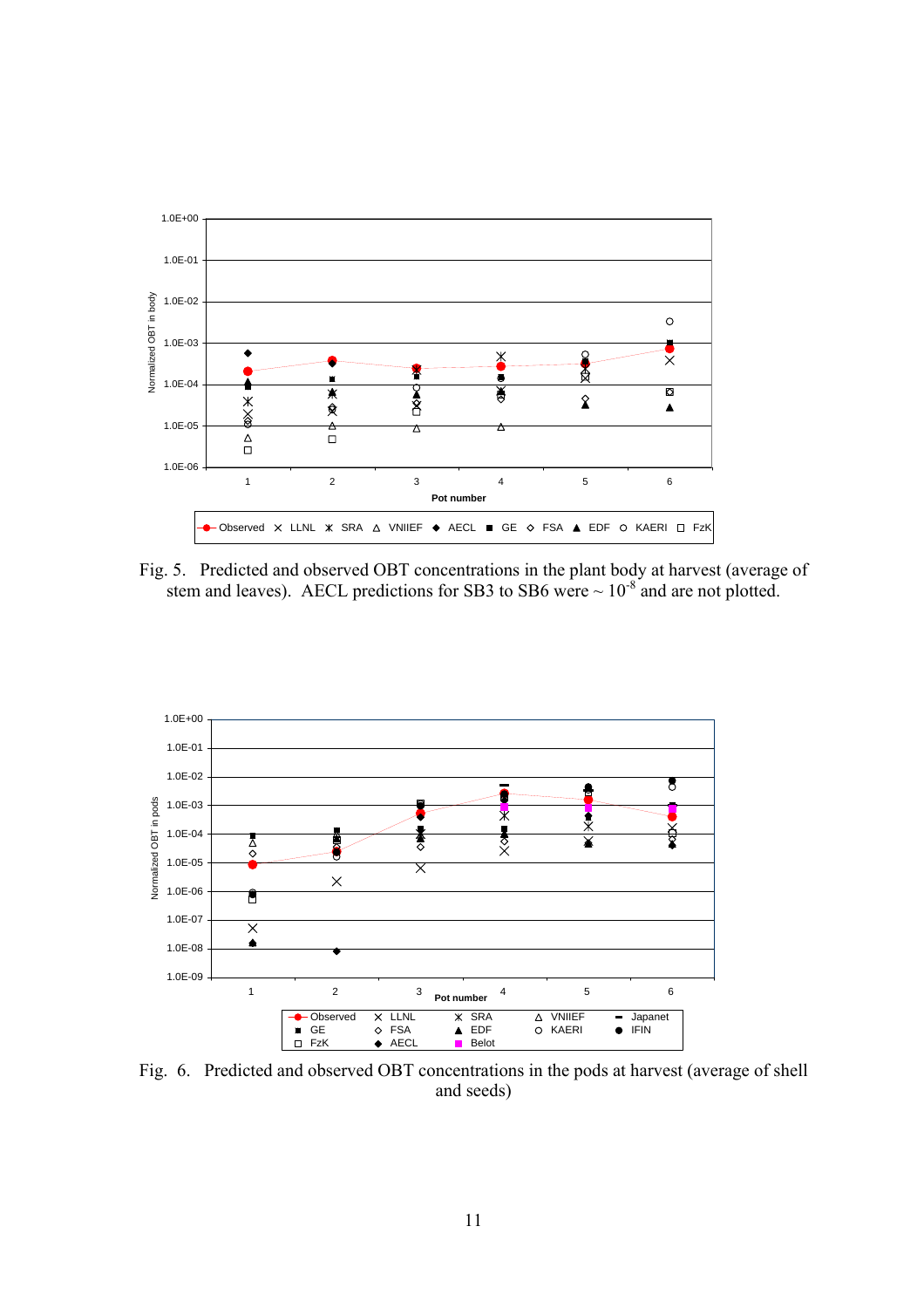The amount of OBT formed in a plant depends on the time-integrated HTO concentration in its leaves rather than on the instantaneous HTO concentration at any given time. Accordingly, ratios of OBT at harvest to the HTO concentration in the plant body integrated over the first 24 hours following exposure were calculated for each model and compared with the observations in Fig. 7 to provide insight into the behaviour of the models. The calculated ratios were lower than the observed ratios for both SB1 and SB4, whether the ratio was based on the OBT in the plant body or in the pods. The models generate a significantly smaller amount of OBT per unit time-integrated HTO concentration than the plants produce in reality. The models that overpredict the OBT concentration in the plants do so only because they overpredict the initial time-integrated HTO concentration. This is of concern since it is the OBT concentration that is important in determining dose.



Fig. 7. The ratio of OBT in plant parts to the HTO concentration integrated for 24 hrs

In the SB1 experiment, the observed OBT/time-integrated HTO ratio was higher in the leaves than in the pods. Most of the OBT remained in the plant body since the exposure was carried out before flowering. All models except VNIIEF and FSA reproduced this behaviour. In contrast, for SB4, the ratio was higher in the pods than in the leaves since most of the OBT was translocated to the pods as this exposure was conducted during the active fruiting period. Again, all of the models with the exception of SRA and LLNL were able to simulate this result.

### **3.4 Uncertainty Analysis**

Four participants (LLNL, Japanet, AECL and IFIN) calculated the uncertainties on their predictions and arrived at very different conclusions. The Japanet estimates were very low,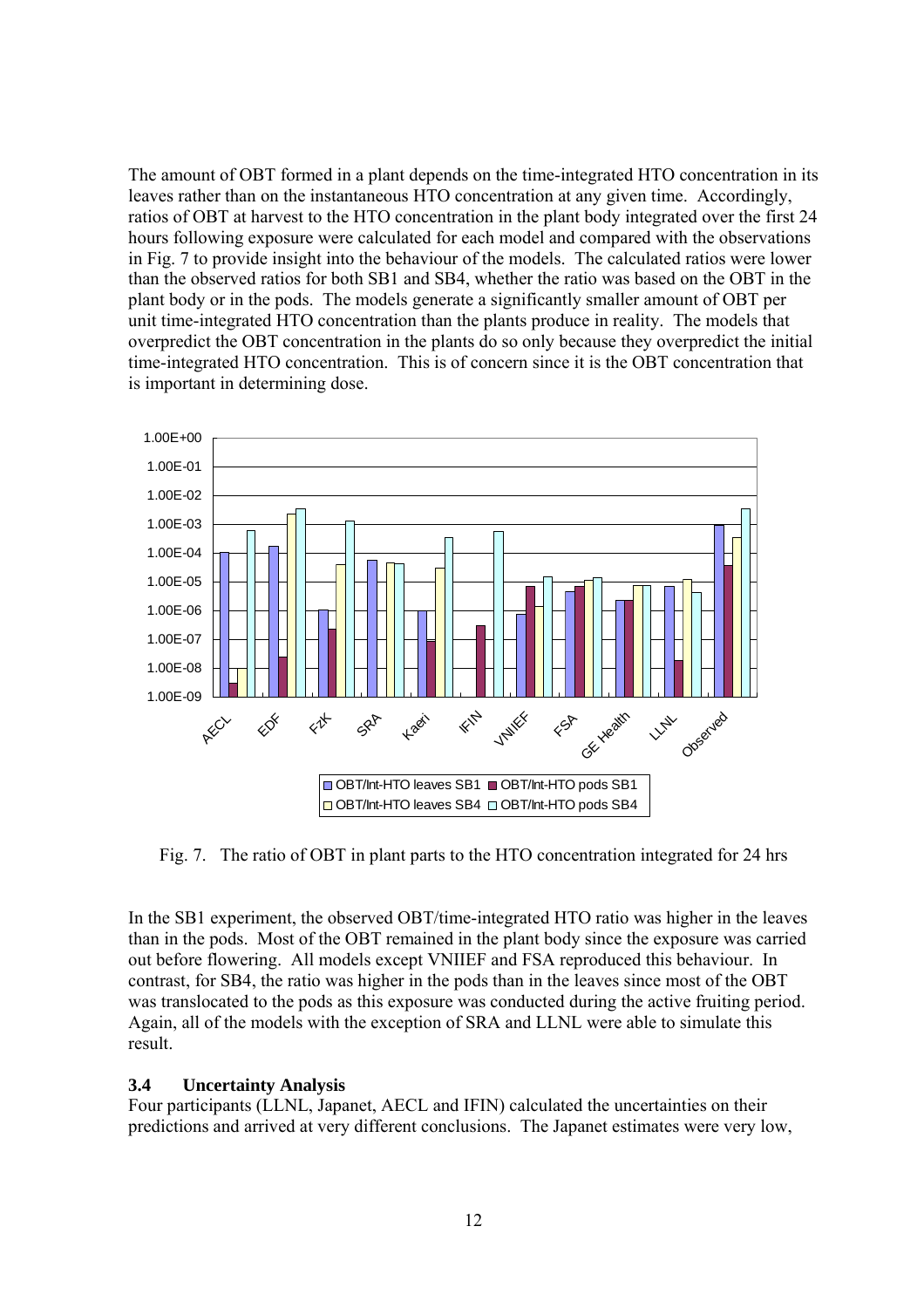with the upper and lower confidence limits lying just 5% from the best estimate. In the case of AECL, the 95% confidence interval (the 97.5th percentile divided by the 2.5th percentile) was estimated to cover a factor of 10 for TFWT concentrations in the plant body and a factor of 4 for OBT concentrations in pods at harvest. The uncertainties were largest for concentrations predicted immediately after exposure and decreased slightly thereafter. The confidence intervals on TFWT estimated by both LLNL and IFIN depended strongly on the time after exposure. The intervals were relatively low  $(\sim a$  factor of 2 - 5) immediately after exposure and again at very long times. At intermediate times, the confidence intervals were larger, with values as high as a factor of 100 at  $t = 24$  hours for SB1. For OBT concentrations in the pods, the LLNL and IFIN uncertainties depended on the growth stage of the plant at the time of exposure but the confidence intervals generally lay between factors of 10 and 30.

Given the large variation in the confidence intervals estimated by the various participants, no definitive conclusions can be drawn regarding the uncertainties in the model predictions. Ideally, the confidence intervals would take into account the uncertainties in the HTO concentrations in air moisture used to drive the models; in the various transfer parameters required by the models; in specifying the growth rates of the plants; and in the structure of the models themselves. The best estimate of uncertainty can perhaps be obtained from an overall assessment of the scatter in the predictions submitted by the participants. These suggest that the confidence intervals on TFWT concentrations are about a factor of 10 shortly after exposure, increasing to a factor of 1000 or more at later times. The greater uncertainty at longer times is probably due to differences in how the models treat residual HTO due to sequestration or the breakdown of OBT. The confidence intervals on the OBT concentrations in the pods at harvest are about a factor of 100 or less, with the experiments at later stages of plant growth having the lower uncertainties. The confidence intervals are generally smaller for OBT than for TFWT, reflecting the fact that HTO varies rapidly over time whereas OBT integrates.

### **4. SUMMARY AND CONCLUSIONS**

The soybean scenario tested the rate of tritium transfer between air and plant and the rate of OBT formation. Six experiments were carried out using a glove box to expose plants at different stages of growth. Two of the experiments were designed to study the time-dependent HTO concentration in various parts of the soybeans. After the exposure, the soybean parts were sampled with time to quantify the rate of transfer from leaves to other plant parts or to the air as time elapsed. In all experiments, the OBT concentrations were measured in the plants parts at harvest.

The observations were normalized to the air moisture concentrations in the exposure chamber so that a more meaningful comparison of the results could be made across experiments. The HTO concentrations in the pods were higher than in the plant body in the early period after the exposure, since the transpiration to air from the pods was lower than from the plant body. The OBT concentration in the pods at harvest initially increased as the time between exposure and harvest decreased, with the highest concentration occurring for the exposure time closest to the active fruiting period. For exposure at later growth stages, the OBT concentration decreased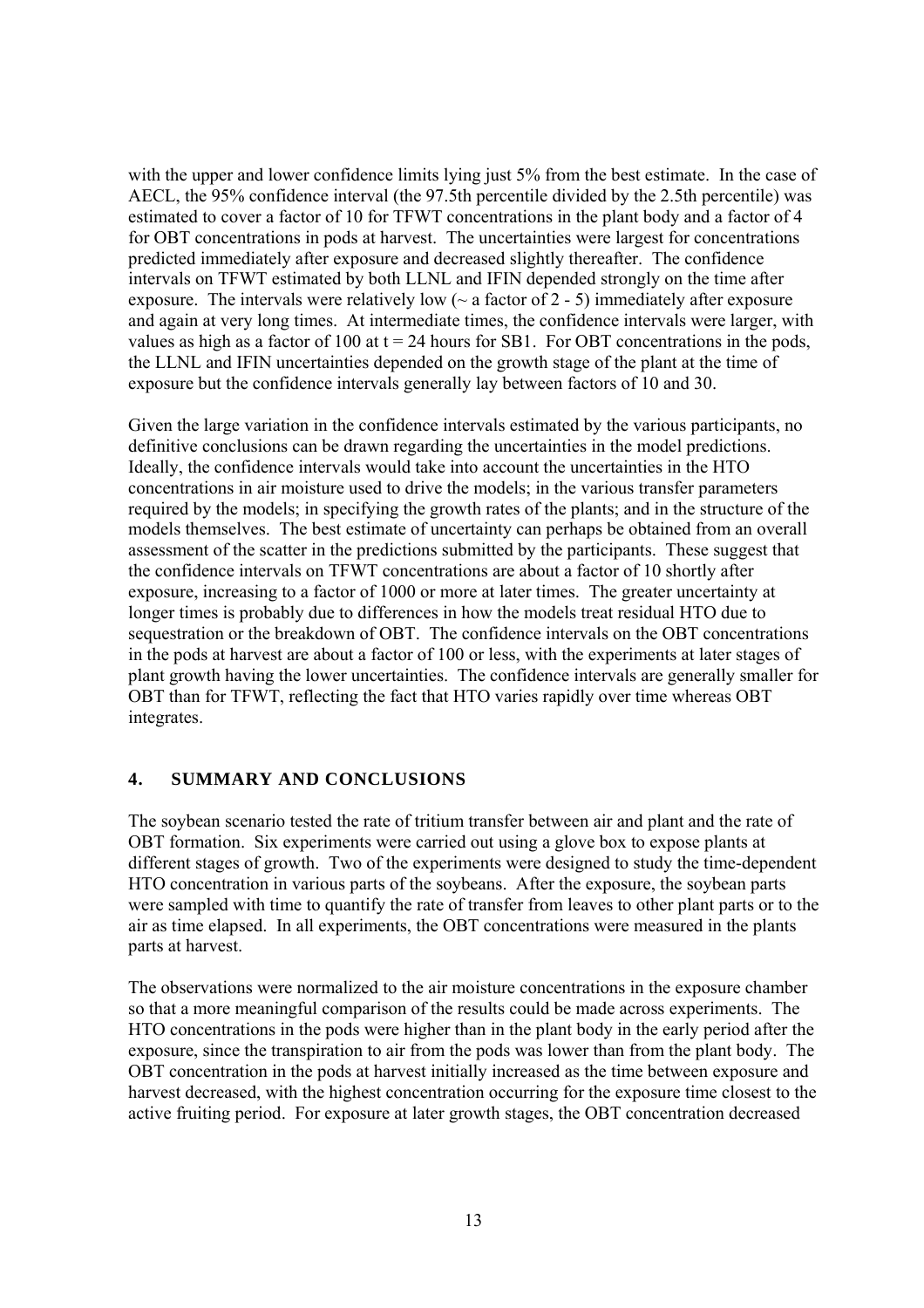slightly due to low translocation rates or lesser numbers of leaves supplying tritium from the air.

Twelve participants submitted predictions and one submitted a theoretical paper concerning tritium transfer from water to biota. The models for tritium transfer from air to leaves were generally based on an activity balance, yielding the HTO concentrations in the plant body or pods. Some participants used equilibrium assumptions to calculate OBT concentrations based on the HTO levels whereas others used compartment models to simulate HTO and OBT concentrations simultaneously and time-dependently.

The predictions of HTO concentrations in the plant body for SB1 were higher than the observations in the first hour after exposure. This might be due to the vigorous mixing used to remove the tritium from the glove box after the experiment, which may have accelerated the transfer of tritium from the leaves to the air. Alternatively, the discrepancy may be explained by the use of incorrect values for the transfer parameters in the models. After an hour, the predictions dispersed widely but followed the observed trend to decreasing HTO concentrations with time. Predictions for the normalized HTO concentration in the pods in SB1 ranged widely again but scattered around the observations.

The results for the HTO concentration in the plant body for SB4 were similar to those for SB1. For both experiments, the concentrations at harvest were well above background levels. There are a number of possible explanations for this observation, but a definitive conclusion must await additional experimental evidence. The generally poor predictions at longer times are of no practical significance because the concentrations are extremely low at this point. The models are all conservative for the first few hours, the period that is important for the production of OBT.

OBT concentration is the essential information necessary for assessing ingestion doses. Most participants were able to reproduce the slight increase in the normalized OBT concentrations that was observed in the plant body at harvest as the time between exposure and harvest decreased. Similarly, most participants were able to simulate the variation in the normalized OBT concentration in the pods with exposure time by considering the plant growth rate in their models. However, most of the models underestimated the observed OBT concentrations, and the scatter in the predictions, while less than that for HTO, remained substantial. The models do not produce as much OBT per unit time-integrated HTO concentration as the plants were observed to produce. The models would have underestimated the OBT concentration by more than they did if they had not overpredicted the initial time-integrated HTO concentration.

Four participants carried out uncertainty analyses and reported the 95% confidence interval on their predictions. These differed substantially and no definitive conclusions can be drawn regarding the uncertainties of the models. An overall assessment of the scatter in the predictions suggests that the confidence intervals on TFWT concentrations are about a factor of 10 shortly after exposure, increasing to a factor of 1000 or more at later times. These large uncertainties are of little significance because the concentrations themselves are very low at these times. The confidence intervals on the OBT concentrations in the pods at harvest are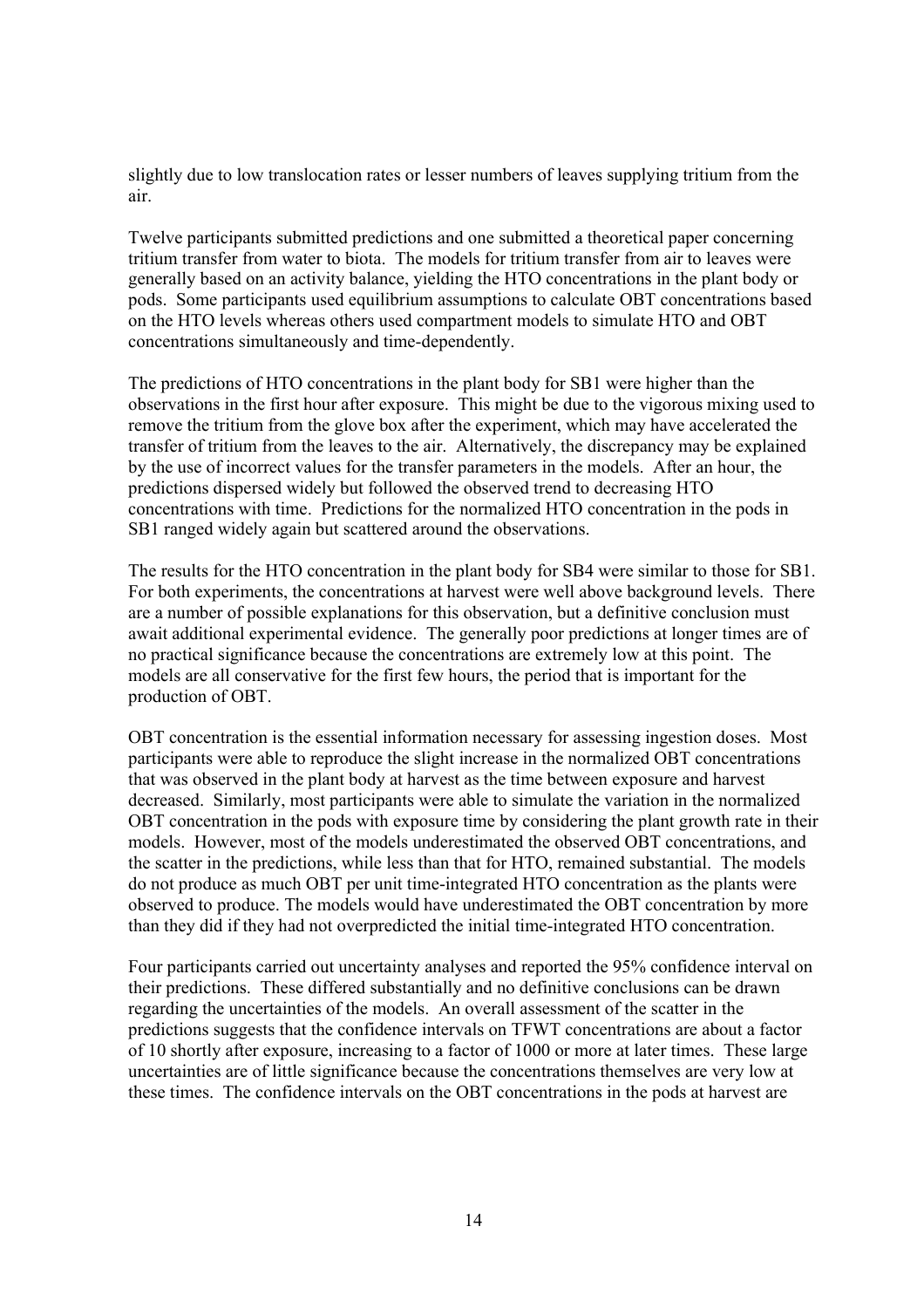about a factor of 100 or less, with the experiments at later stages of plant growth having the lower uncertainties.

### **5. REFERENCES**

Belot , Y., Gauthier, D., Camus, H., Caput, C., "Prediction of the flux of tritiated water from air to plant leaves", Health Physics 37, 575 (1979)

BIOMOVS II, Tritium in the food chain: intercomparison of model predictions of contamination in soil, crops, milk and beef after a short exposure to tritiated water vapor in air, Technical Report No.8, Swedish Radiation Protection Institute, Stockholm, Sweden (1996)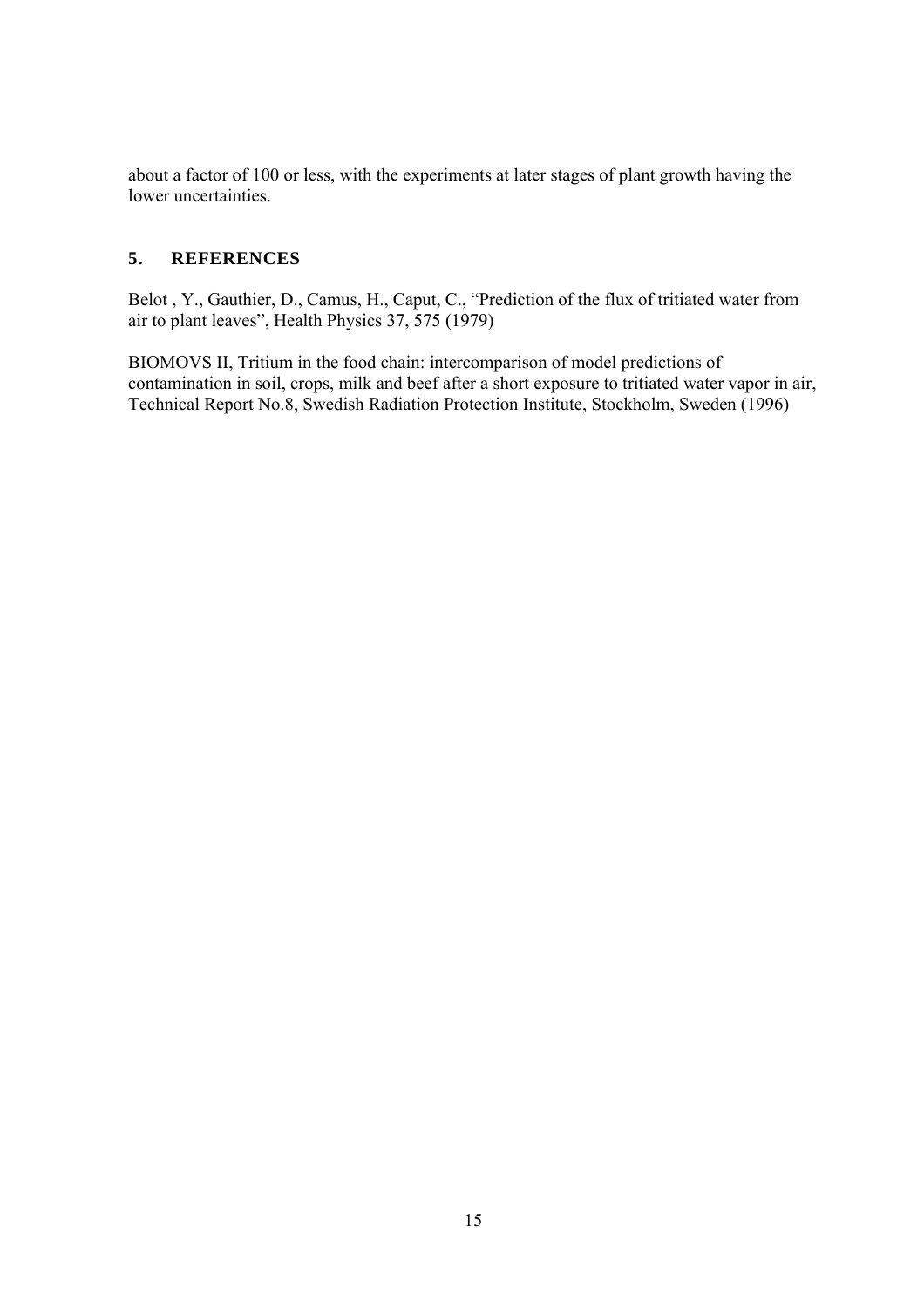Appendix A

Model Descriptions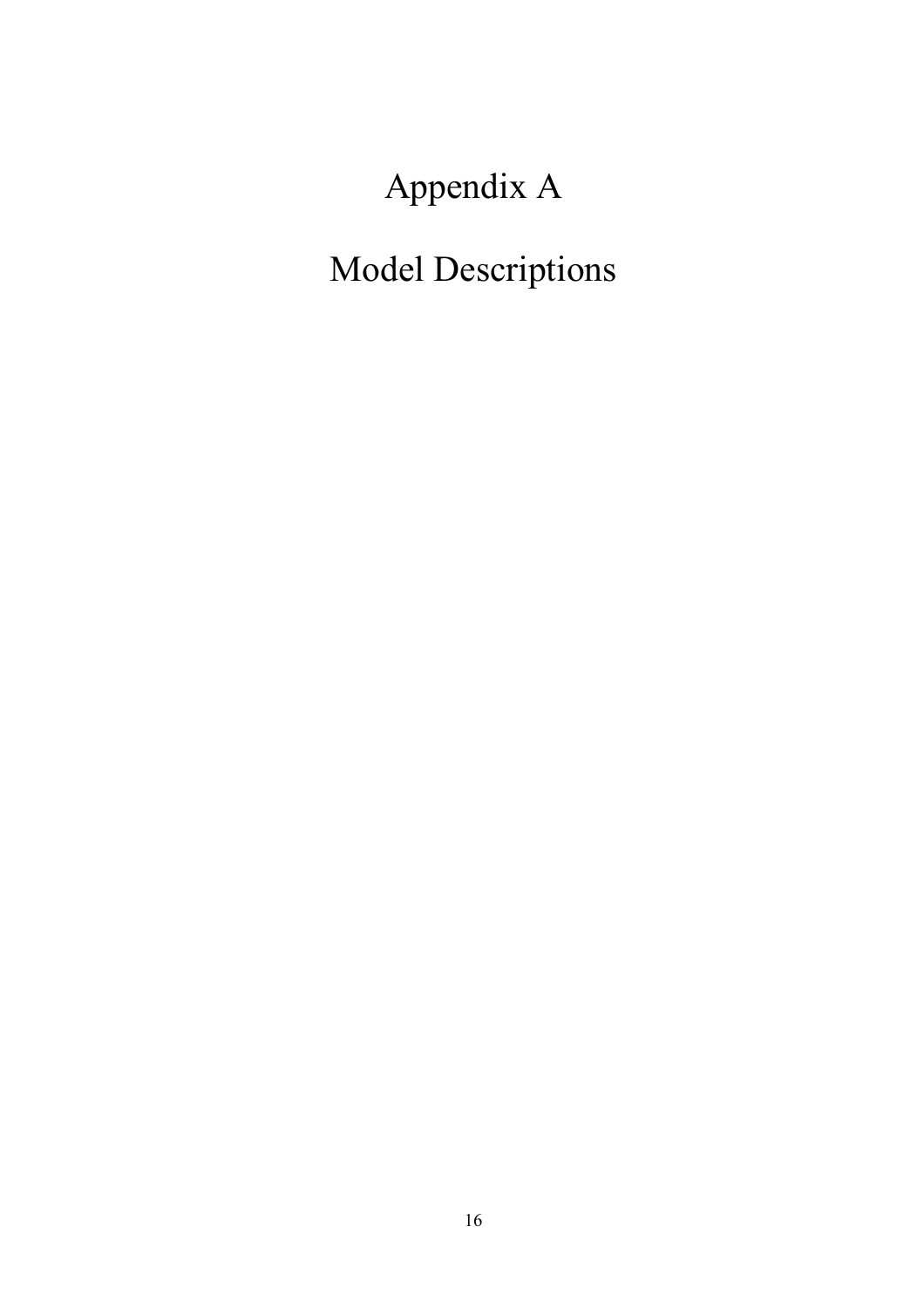# **AECL Model Description and Discussion of Results**

### **1. INTRODUCTION**

**Model Name:** ETMOD (Environmental Tritium MODel)

**Model Purpose:** ETMOD was developed as a research code but has been used as an assessment tool to predict the consequences of accidental tritium releases to the atmosphere from tritium-handling facilities. It is intended to be realistic.

**Type of Model:** ETMOD is a dynamic, process-oriented model.

**Compartments Considered:** Air, soil, plants and animals.

**Transport Processes Considered:** ETMOD covers many transport and exposure pathways including atmospheric dispersion, dry and wet deposition to soil, migration in soil, re-emission from soil, and transfer to vegetation, animals and animal products. It can handle releases of either tritium gas (HT) or tritiated water vapour (HTO) and addresses organically bound tritium (OBT) formation in plants.

**Endpoints:** Final endpoints are ingestion and inhalation (including skin absorption) doses to humans. Intermediate endpoints include tritium concentrations in the various environmental compartments.

**References:** Russell and Ogram 1992, Thompson et al. 1992.

### **2. KEY ASSUMPTIONS AND MODELLING APPROACHES**

### **5.1 Tritium transfer between air and plants**

The exchange of tritium between air and plants is modeled as a diffusion process with the transfer driven by the concentration gradient between air and leaf:

$$
\frac{dC_{\scriptscriptstyle{pw}}}{dt} = \frac{V_{\scriptscriptstyle{ex}}}{M_{\scriptscriptstyle{w}}}(C_a - \gamma \ h \ C_{\scriptscriptstyle{pw}}),\tag{1}
$$

where  $C_{pw}$  is the HTO concentration per unit mass of plant water (Bq kg<sup>-1</sup>).  $V_{ex}$  is an exchange velocity (m s<sup>-1</sup>),

 $M_w$  is the mass of plant water per unit ground surface area (kg m<sup>-2</sup>),

 $C_a$  is the HTO concentration in air (Bq m<sup>-3</sup>),

 $\gamma$  is the ratio of the vapour pressure of HTO to H<sub>2</sub>O (0.91), and

h is the saturation humidity at leaf temperature (assumed equal to air temperature)  $(kg m<sup>-3</sup>)$ .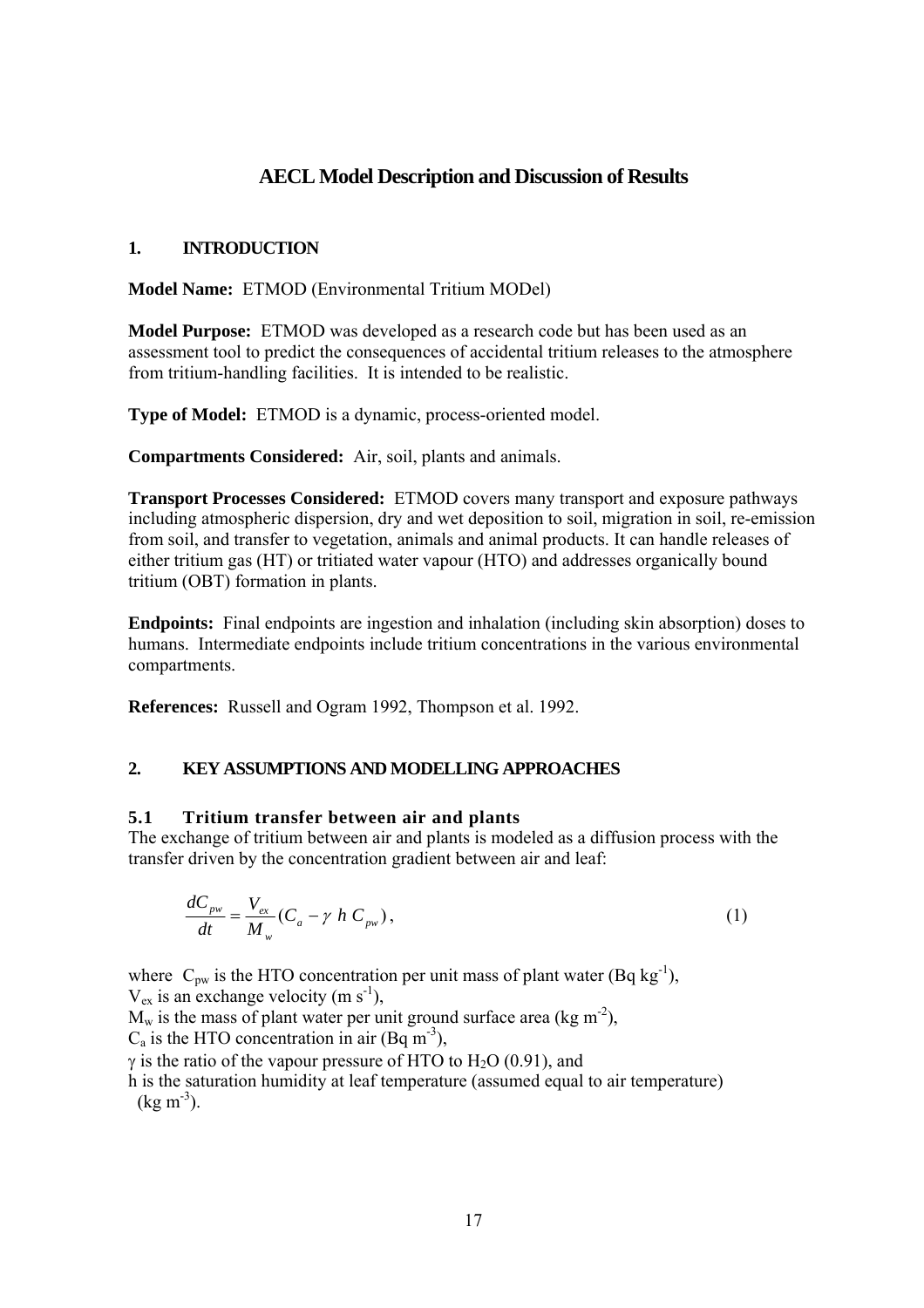Eq. (1) describes both deposition to the plant and emission from the plant, depending on the sign of the term in brackets on the right side of the equation. The exchange velocity is calculated using the multiple resistance approach, taking into account the aerodynamic resistance to transfer through the air, the boundary-layer resistance through the laminar sublayer very close to the plant surface, and the stomatal or canopy resistance through the surface of the plant itself. The aerodynamic and boundary-layer resistances are calculated using meteorological data for the current time step. The stomatal resistance is taken from Wesley (1989), who provides values as a function of season and land use. These numbers were modified to account for the values of solar radiation and surface temperature observed at the time of the calculation. The HTO concentrations predicted by Eq. (1) are assumed to apply to all aqueous compartments of the plant.

### **5.2 Dry Matter Production**

Gross photosynthesis rates are calculated using the  $CO<sub>2</sub>$  consumption model (Weir et al. 1984, Sellers 1985, Mitchell et al. 1991, Pinder et al. 1988) and depend on air temperature, the resistance to  $CO<sub>2</sub>$  uptake by the plant and the photosynthetically active radiation reaching the plant, which in turn depends on leaf area index. The production rate of dry matter is based on net photosynthesis (the difference between gross photosynthesis and respiration), taking into account both growth and maintenance respiration. Plant dry mass is updated using the dry matter produced in the time step. The wet vegetation mass is then calculated from the dry mass and the fractional water content, which is assumed to remain constant as the plant grows. The calculation stops when a pre-specified plant mass or harvest time is reached.

# **5.3 OBT Formation**

The dry matter produced at a given time is assumed to have a T/H ratio equal to 0.6 times the T/H ratio in the plant water that takes part in the photosynthesis at that time. OBT concentrations following exposure decrease due to dilution with new uncontaminated dry matter. ETMOD does not account for the slow conversion of OBT to HTO in plants due to metabolic processes. OBT concentrations calculated in this way are assumed to apply to all dry matter in the plant.

### **5.4 Translocation**

ETMOD can handle four types of crops (pasture, leafy vegetables, root vegetables and grain). In each case, the plant is treated as a single compartment with uniform concentrations throughout. This means that translocation between different parts of the plant must be addressed outside ETMOD. For this scenario, the soybeans were treated as leafy vegetables, and simple conceptual and mathematical models were used to simulate the transfer of tritium between the soybean leaves and the pods. The following assumptions were made:

- The HTO concentration in the pods at the end of the exposure is half the concentration in the leaves. This concentration is reduced through dilution as the plant grows and through losses to the air, with a half time of 2 days.
- Once the leaves and stems are fully grown, all new OBT produced is translocated to the pods. This OBT is distributed in proportion to the stage of development of the plant, with more OBT going to the faster growing of the shells and seeds.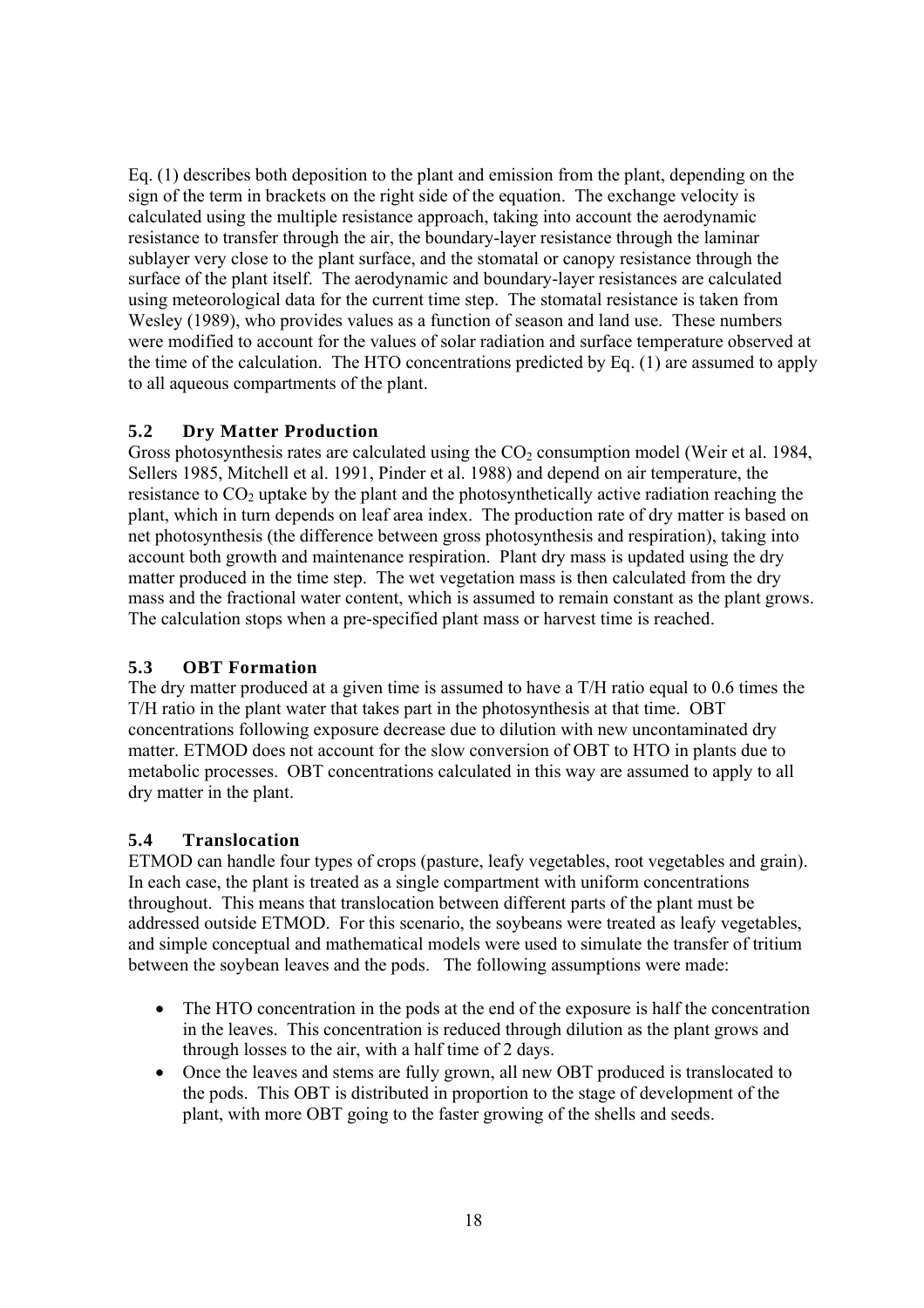• OBT concentrations in the shells and seeds were calculated by mixing the amount of OBT translocated into the observed dry weight of these compartments at harvest.

### **3. PARAMETER VALUES**

ETMOD contains a large number of parameters for which values must be specified. These include fixed values for parameters relating to site characteristics, soil properties, plant properties, weather data, dosimetry and the scenario in question. In addition, hourly values of such meteorological parameters as wind speed, air temperature, humidity, cloud cover and precipitation must be entered, together with time-dependent release rates.

### **4. MODEL UNCERTAINTIES**

A rigorous uncertainty analysis of ETMOD has not been undertaken. However, the 95% confidence interval is estimated to cover a factor of 10 for HTO concentrations in the plant body and a factor of 4 for OBT concentrations in the pods at harvest, based on results of an uncertainty analysis for UFOTRI, a code similar to ETMOD, for a scenario from BIOMOVS II that was similar to the soybean scenario (Galeriu et al. 1995). These estimates reflect the uncertainty due to parameter values only and do not include uncertainties due to model structure. The results for UFOTRI suggest that the uncertainties are largest for concentrations predicted immediately after exposure and decrease slightly thereafter.

### **5. APPLICATION OF ETMOD TO THE SOYBEAN SCENARIO**

Each simulation began by setting the fresh weights of the plants and their water contents equal to the values observed at the beginning of the exposure (Table 1). The water contents were assumed constant with time as the plant grew. The air concentration in the model was set equal to the average concentration observed in the chamber (Table 1) for one hour and then decreased to zero. It was found that no plant dry matter was produced when the model was run with the air temperature observed in the chamber. Photosynthesis is strongly temperaturedependent and the model in ETMOD assumes that little dry matter is formed for temperatures above 40°C. Accordingly, the temperatures during exposure were arbitrarily set equal to the mean of the temperatures inside and outside the chamber. In all hours after the exposure, the observed temperatures were reduced by  $4.2^{\circ}$ C, the difference between temperatures in Korea and Canada, to better reflect the Canadian conditions for which ETMOD was developed. The meteorological data supplied with the scenario were filled in so that values for all parameters were available every hour. It was assumed that photosynthetically active radiation equals onehalf incoming solar radiation and that the water equivalent factor for soybeans is 0.57. Time steps varied from 0.01 hours for the first 48 hours of each simulation to 0.1 hours for the remainder of the runs.

The leaf area index (LAI) was not calculated in the model but rather was pre-defined at the outset of the run based on information provided in the scenario description.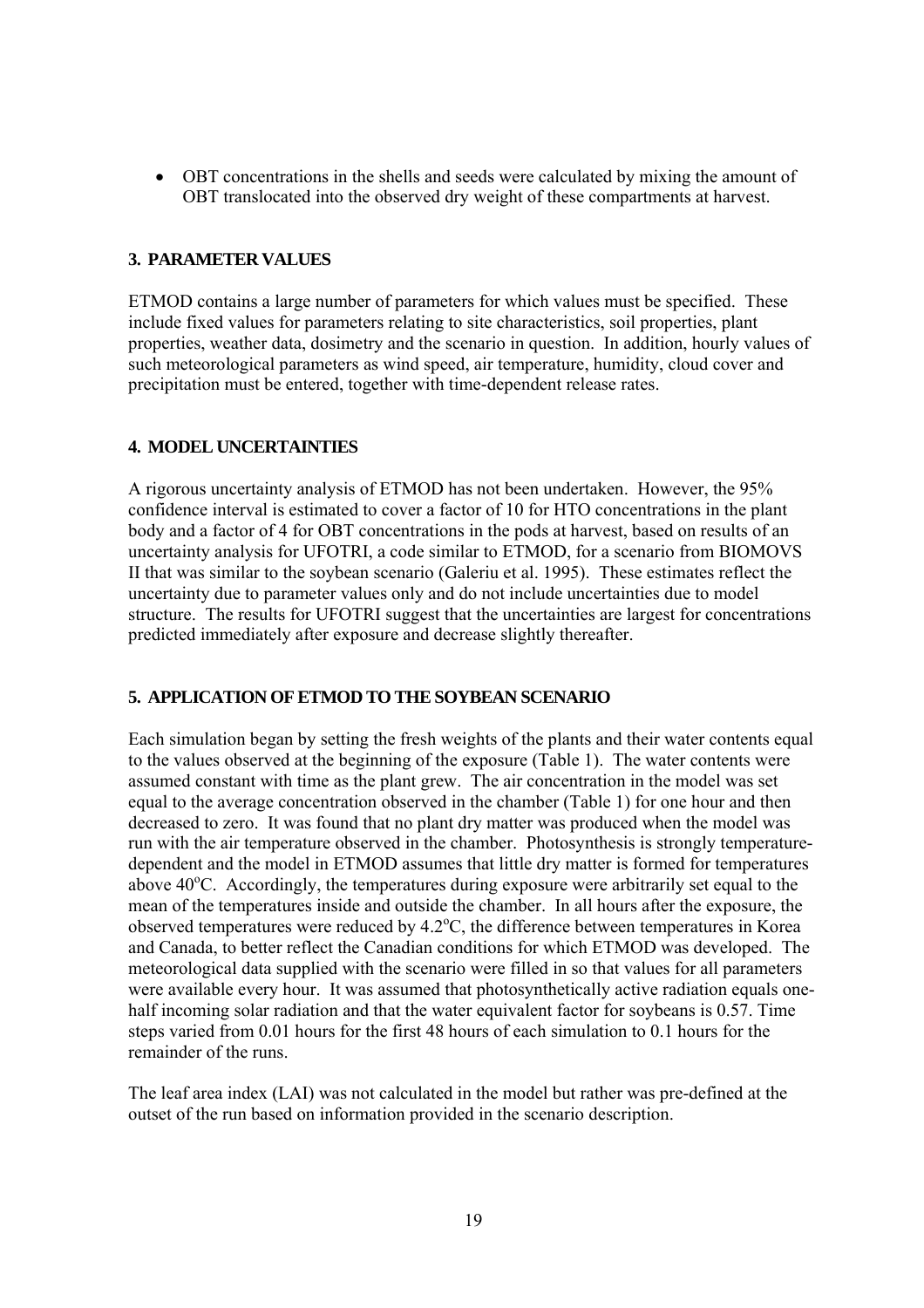Predicted plant concentrations were not allowed to drop below the background values that would be expected for a plant growing in an environment with an average air concentration of  $0.04 \text{ Bq/m}^3$ .

| Experiment      | Air concentration    | Plant water content | Initial plant fresh weight |
|-----------------|----------------------|---------------------|----------------------------|
|                 | (Bq/L)               | $\%$                | $(kg/m^2)$                 |
| SB <sub>1</sub> | $8.42 \times 10^{7}$ | 82.0                | 0.96                       |
| SB2             | $1.59 \times 10^8$   | 78.7                | 1.22                       |
| SB <sub>3</sub> | $1.24 \times 10^8$   | 73.3                | 2.73                       |
| SB <sub>4</sub> | 5.71 x $10^{7}$      | 68.7                | 2.02                       |
| SB <sub>5</sub> | $9.96 \times 10^{7}$ | 68.3                | 4.17                       |
| SB <sub>6</sub> | $1.49 \times 10^8$   | 67.5                | 3.59                       |

Table 1. Air concentrations in the chamber and plant water contents and fresh weights.

#### **6. DISCUSSION OF AECL RESULTS**

#### **6.1 Exchange Velocities, Fluxes, Dry Matter Production Rates and Plant Masses**

Time-dependent ETMOD predictions of exchange velocity, HTO flux from leaf to air, plant mass and dry matter production rate for runs SB1 through SB6 are shown in Tables 2-7. The exchange velocities fluctuate according to the current meteorological conditions, with most values lying between 2 x  $10^{-3}$  and 8 x  $10^{-3}$  m/s for these daytime conditions. The values decrease by about an order of magnitude toward the end of each run because fall values for the stomatal resistance were used rather than summer values. The HTO flux is directed into the plant at the start of each exposure but reverses as soon as the exposure ends and quickly goes to zero or very small values as the HTO diffuses out of the leaves. The predicted plant mass increases throughout the simulation period for SB1 and SB2, goes through a maximum for SB3 and SB4, and decreases uniformly for SB5 and SB6. In each case, the predicted mass at harvest is substantially smaller than the observed mass, by more than a factor of 3 in the case of SB2. Clearly ETMOD is underestimating the dry matter production rate. The leaf area index does not always increase and decrease in phase with the plant mass since the former is an imposed quantity and the latter is calculated. The assumption that the water content of the plants stays constant with time appears to be good for SB4 and SB5, but in all other cases the observed water contents decreased significantly over the study period.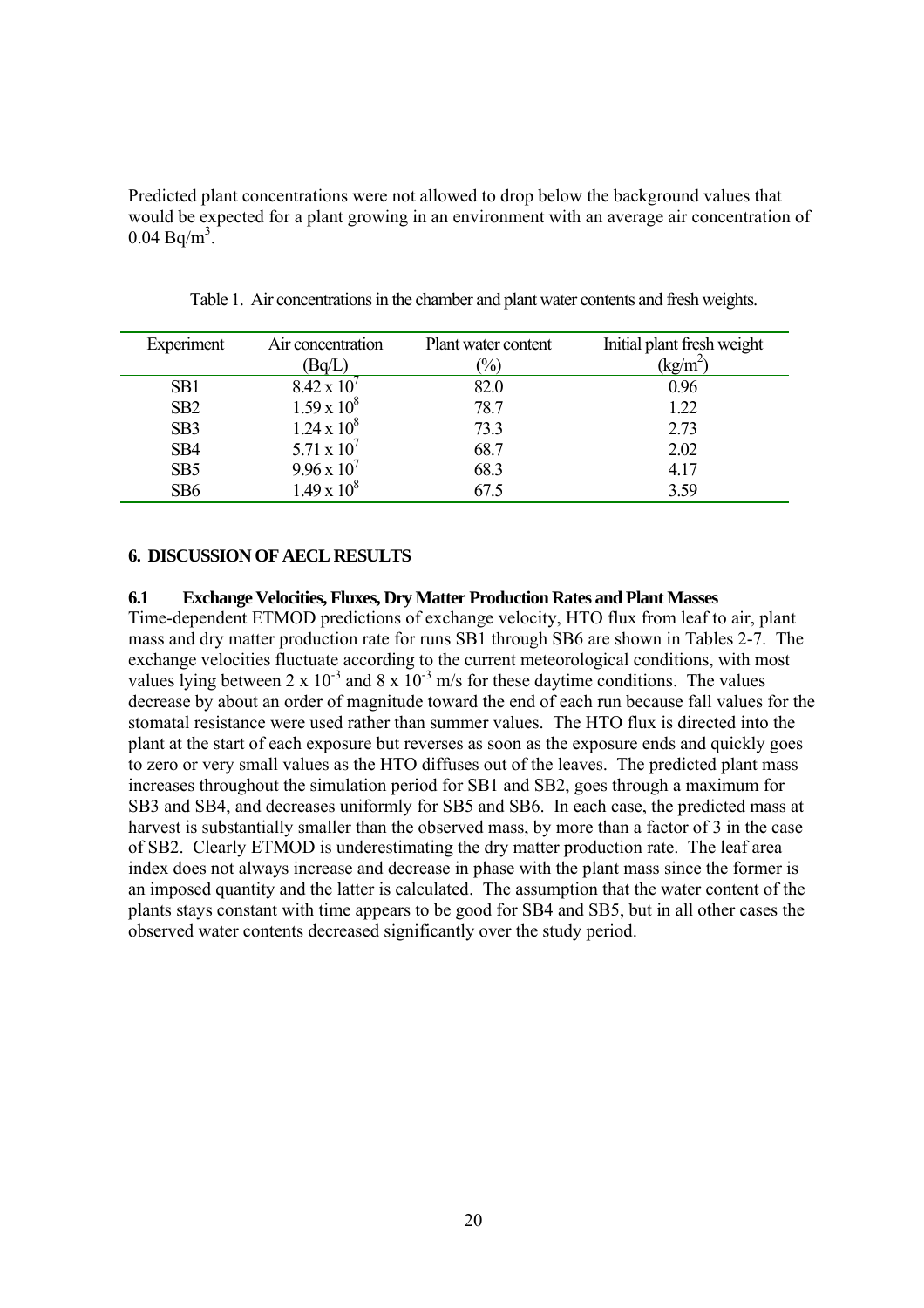| Time<br>(hours after<br>exposure) | Hour of<br>the day | Exchange<br>velocity<br>$(m s^{-1})$ | $Flux*$<br>$(Bq s-1)$<br>$m^2$ soil) | Plant mass<br>(kg fw<br>$m^2$ soil) | LAI  | Dry matter<br>production rate<br>$(kg CH2O s-1 m-2$ |
|-----------------------------------|--------------------|--------------------------------------|--------------------------------------|-------------------------------------|------|-----------------------------------------------------|
|                                   |                    |                                      |                                      |                                     |      | soil)                                               |
| $-1$                              | 10                 | $4.93 \times 10^{-3}$                | $-1.22 \times 10^4$                  | 0.961                               | 2.93 | $2.35 \times 10^{-7}$                               |
| 0.2                               | 11                 | $7.61 \times 10^{-3}$                | $5.24 \times 10^3$                   | 0.967                               | 2.93 | $2.66 \times 10^{-7}$                               |
|                                   | 12                 | $7.61 \times 10^{-3}$                | $3.03 \times 10^{3}$                 | 0.971                               | 2.93 | $2.66 \times 10^{-7}$                               |
| 24                                | 11                 | $6.92 \times 10^{-3}$                | 2.12                                 | 1.01                                | 3.02 | $1.67 \times 10^{-7}$                               |
| 120                               | 11                 | $6.95 \times 10^{-3}$                | $\theta$                             | 1.18                                | 3.39 | $1.91 \times 10^{-7}$                               |
| 336                               | 11                 | $5.97 \times 10^{-3}$                | $\theta$                             | 1.41                                | 4.21 | $8.99 \times 10^{-8}$                               |
| 936                               | 11                 | $6.21 \times 10^{-3}$                | $\theta$                             | 1.94                                | 6.50 | $7.60 \times 10^{-8}$                               |
| 1608                              | 11                 | $7.44 \times 10^4$                   | $\theta$                             | 2.31                                | 5.70 | $6.48 \times 10^{-8}$                               |
| 2280                              | 11                 | $6.44 \times 10^{4}$                 | 0                                    | 2.37                                | 3.00 | $5.48 \times 10^{-8}$                               |

Table 2. Time-dependent ETMOD predictions of exchange velocity, HTO flux from leaf to air, plant mass and dry matter production rate for run SB1. The imposed values of leaf area index are also shown.

\* from plant to air

Table 3. Time-dependent ETMOD predictions of exchange velocity, HTO flux from leaf to air, plant mass and dry matter production rate for run SB2. The imposed values of leaf area index are also shown.

| Time         | Hour of | Exchange              | $Flux*$               | Plant mass  | LAI  | Dry matter            |
|--------------|---------|-----------------------|-----------------------|-------------|------|-----------------------|
| (hours after | the day | velocity              | $(Bq s-1)$            | (kg fw      |      | production rate       |
| exposure)    |         | $(m s-1)$             | $m^2$ soil)           | $m^2$ soil) |      | $(kg CH2O s-1 m-2$    |
|              |         |                       |                       |             |      | soil)                 |
| $-1$         | 10      | $5.79 \times 10^{-3}$ | $-2.16 \times 10^4$   | 1.22        | 3.94 | $1.47 \times 10^{-7}$ |
| 0.2          | 11      | $2.06 \times 10^{-3}$ | $2.05 \times 10^3$    | 1.22        | 3.94 | $1.84 \times 10^{-8}$ |
|              | 12      | $2.06 \times 10^{-3}$ | $1.72 \times 10^3$    | 1.22        | 3.94 | $1.84 \times 10^{-8}$ |
| 24           | 11      | $2.06 \times 10^{-3}$ | $1.16 \times 10^{2}$  | 1.23        | 4.03 | $1.78 \times 10^{-8}$ |
| 120          | 11      | $6.90 \times 10^{-3}$ | $6.92 \times 10^{-6}$ | 1.29        | 4.39 | $1.60 \times 10^{-7}$ |
| 336          | 11      | $6.35 \times 10^{-3}$ | $\Omega$              | 1.46        | 5.22 | $1.13 \times 10^{-7}$ |
| 768          | 11      | $5.42 \times 10^{-3}$ | $\Omega$              | 1.72        | 6.50 | $4.83 \times 10^{-8}$ |
| 936          | 11      | $6.68 \times 10^{-3}$ |                       | 1.82        | 6.50 | $1.04 \times 10^{-7}$ |
| 1368         | 11      | $6.81 \times 10^{4}$  | 0                     | 2.01        | 5.60 | $5.44 \times 10^{-8}$ |
| 1608         | 11      | $6.30 \times 10^{4}$  | $\Omega$              | 2.03        | 4.60 | $5.13 \times 10^{-8}$ |
| 2016         | 11      | $6.94 \times 10^{-4}$ | 0                     | 2.05        | 3.00 | $5.45 \times 10^{-8}$ |

\* from plant to air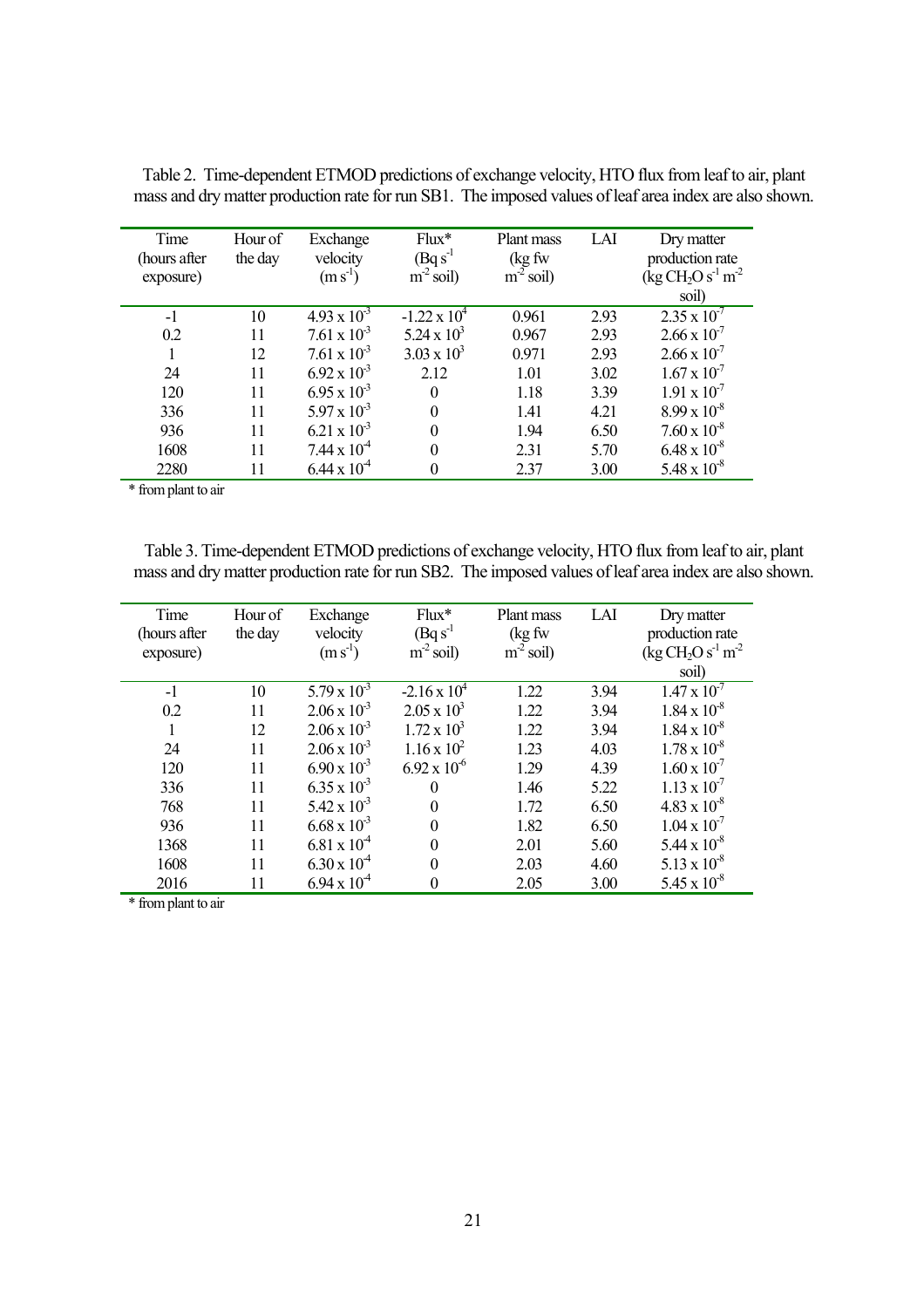| Time<br>(hours after<br>exposure) | Hour of<br>the day | Exchange<br>velocity<br>$(m s-1)$ | $Flux*$<br>$(Bq s-1)$<br>$m^2$ soil) | Plant mass<br>(kg fw<br>$m^2$ soil) | LAI  | Dry matter<br>production rate<br>$(\text{kg CH}_{2}\text{O s}^{-1}\text{m}^{-2})$ |
|-----------------------------------|--------------------|-----------------------------------|--------------------------------------|-------------------------------------|------|-----------------------------------------------------------------------------------|
|                                   |                    |                                   |                                      |                                     |      | soil)                                                                             |
| $-1$                              | 10                 | $4.21 \times 10^{-3}$             | $-1.72 \times 10^4$                  | 2.73                                | 5.49 | $7.46 \times 10^{-8}$                                                             |
| 0.2                               | 11                 | $6.78 \times 10^{-3}$             | $7.32 \times 10^3$                   | 2.73                                | 5.49 | $8.69 \times 10^{-8}$                                                             |
|                                   | 12                 | $6.78 \times 10^{-3}$             | $4.36 \times 10^3$                   | 2.73                                | 5.49 | $8.69 \times 10^{-8}$                                                             |
| 24                                | 11                 | $6.27 \times 10^{-3}$             | $3.20 \times 10^{1}$                 | 2.72                                | 5.58 | $3.85 \times 10^{-8}$                                                             |
| 120                               | 11                 | $5.68 \times 10^{-3}$             | $4.02 \times 10^{-1}$                | 2.73                                | 5.95 | $3.75 \times 10^{-8}$                                                             |
| 336                               | 11                 | $6.13 \times 10^{-3}$             | $1.95 \times 10^{-1}$                | 2.73                                | 6.50 | $1.86 \times 10^{-8}$                                                             |
| 768                               | 11                 | $6.66 \times 10^{-3}$             | $2.43 \times 10^{-1}$                | 2.76                                | 6.40 | $6.31 \times 10^{-8}$                                                             |
| 936                               | 11                 | $7.44 \times 10^{4}$              | $3.52 \times 10^{-2}$                | 2.74                                | 5.70 | $3.94 \times 10^{-8}$                                                             |
| 1368                              | 11                 | $6.89 \times 10^{4}$              | $4.02 \times 10^{-2}$                | 2.63                                | 3.90 | $3.76 \times 10^{-8}$                                                             |
| 1608                              | 11                 | $6.94 \times 10^{4}$              | $1.99 \times 10^{-2}$                | 2.57                                | 3.00 | $3.40 \times 10^{-8}$                                                             |

Table 4. Time-dependent ETMOD predictions of exchange velocity, HTO flux from leaf to air, plant mass and dry matter production rate for run SB3. The imposed values of leaf area index are also shown.

\* from plant to air

Table 5. Time-dependent ETMOD predictions of exchange velocity, HTO flux from leaf to air, plant mass and dry matter production rate for run SB4. The imposed values of leaf area index are also shown.

| Time         | Hour of | Exchange              | $Flux*$             | Plant mass  | LAI  | Dry matter                                       |
|--------------|---------|-----------------------|---------------------|-------------|------|--------------------------------------------------|
| (hours after | the day | velocity              | $(Bq s-1)$          | (kg fw      |      | production rate                                  |
| exposure)    |         | $(m s-1)$             | $m^2$ soil)         | $m^2$ soil) |      | $(\text{kg CH}_{2}\text{O s}^{-1}\text{m}^{-2})$ |
|              |         |                       |                     |             |      | soil)                                            |
| $-1$         | 10      | $3.64 \times 10^{-3}$ | $-5.99 \times 10^3$ | 2.02        | 6.41 | $1.47 \times 10^{-7}$                            |
| 0.2          | 11      | $7.39 \times 10^{-3}$ | $2.47 \times 10^3$  | 2.02        | 6.41 | $1.51 \times 10^{-7}$                            |
|              | 12      | $7.39 \times 10^{-3}$ | $1.53 \times 10^3$  | 2.02        | 6.41 | $1.51 \times 10^{-7}$                            |
| 24           | 11      | $7.09 \times 10^{-3}$ | 4.26                | 2.02        | 6.50 | $1.21 \times 10^{-7}$                            |
| 120          | 11      | $5.42 \times 10^{-3}$ | $\Omega$            | 2.02        | 6.50 | $2.58 \times 10^{-8}$                            |
| 336          | 11      | $6.62 \times 10^{-3}$ |                     | 2.05        | 6.50 | $7.11 \times 10^{-8}$                            |
| 768          | 11      | $5.22 \times 10^{4}$  |                     | 2.06        | 5.40 | $1.47 \times 10^{-8}$                            |
| 936          | 11      | $5.36 \times 10^{4}$  |                     | 2.03        | 4.70 | $2.19 \times 10^{-8}$                            |
| 1368         | 11      | $6.44 \times 10^{4}$  |                     | 1.97        | 3.00 | $3.89 \times 10^{-8}$                            |

\* from plant to air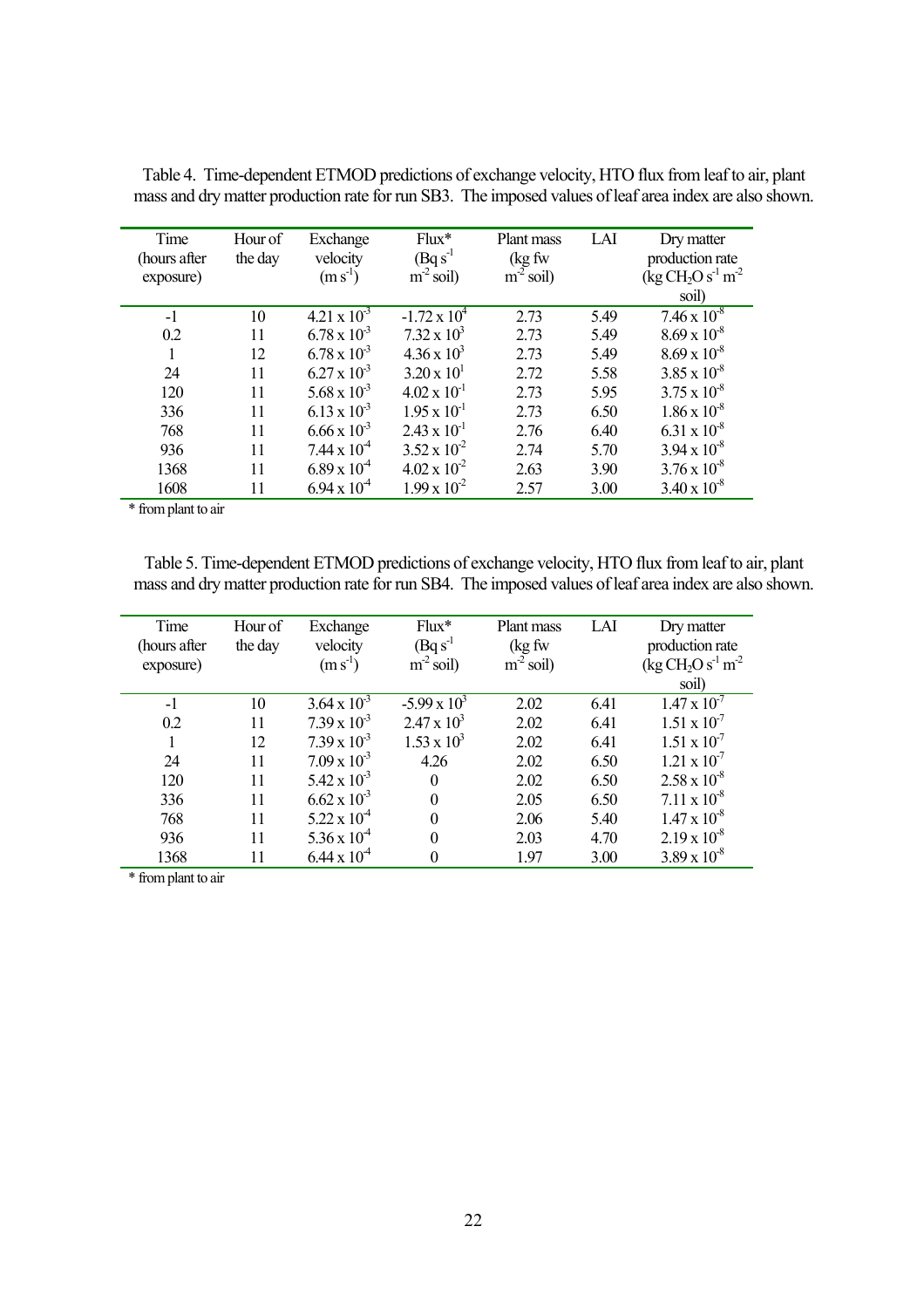| Time<br>(hours after<br>exposure) | Hour of<br>the day | Exchange<br>velocity<br>$(m s-1)$ | $Flux*$<br>$BqS-1$<br>$m-2$<br>soil) | Plant mass<br>(kg fw<br>$m^2$ soil) | LAI  | Dry matter<br>production rate<br>$(\text{kg CH}_{2}\text{O s}^{-1}\text{m}^{-2})$<br>soil) |
|-----------------------------------|--------------------|-----------------------------------|--------------------------------------|-------------------------------------|------|--------------------------------------------------------------------------------------------|
| $-1$                              | 10                 | $5.48 \times 10^{-3}$             | $-1.39 \times 10^4$                  | 4.17                                | 6.50 | $5.51 \times 10^{-8}$                                                                      |
| 0.2                               | 11                 | $7.39 \times 10^{-3}$             | $5.63 \times 10^{4}$                 | 4.17                                | 6.50 | $9.43 \times 10^{-8}$                                                                      |
|                                   | 12                 | $7.39 \times 10^{-3}$             | $3.40 \times 10^{3}$                 | 4.17                                | 6.50 | $9.43 \times 10^{-8}$                                                                      |
| 24                                | 11                 | 5.61 x $10^{-3}$                  | 9.16                                 | 4.16                                | 6.50 | $2.14 \times 10^{-8}$                                                                      |
| 120                               | 11                 | $6.69 \times 10^{-3}$             | $\Omega$                             | 4.11                                | 6.50 | $1.36 \times 10^{-8}$                                                                      |
| 336                               | 11                 | $7.44 \times 10^4$                | $\theta$                             | 3.97                                | 5.70 | $-8.50 \times 10^{-8}$                                                                     |
| 768                               | 11                 | $6.89 \times 10^{4}$              | 0                                    | 3.66                                | 3.90 | $-4.30 \times 10^{-8}$                                                                     |
| 1008                              | 11                 | $6.94 \times 10^{4}$              | 0                                    | 3.52                                | 3.00 | $-5.18 \times 10^{-8}$                                                                     |

Table 6. Time-dependent ETMOD predictions of exchange velocity, HTO flux from leaf to air, plant mass and dry matter production rate for run SB5. The imposed values of leaf area index are also shown.

\* from plant to air

Table 7. Time-dependent ETMOD predictions of exchange velocity, HTO flux from leaf to air, plant mass and dry matter production rate for run SB6. The imposed values of leaf area index are also shown.

| Time         | Hour of | Exchange              | $Flux*$               | Plant mass  | LAI  | Dry matter                                       |
|--------------|---------|-----------------------|-----------------------|-------------|------|--------------------------------------------------|
| (hours after | the day | velocity              | $(Bq s-1)$            | (kg fw      |      | production rate                                  |
| exposure)    |         | $(m s^{-1})$          | $m^2$ soil)           | $m^2$ soil) |      | $(\text{kg CH}_{2}\text{O s}^{-1}\text{m}^{-2})$ |
|              |         |                       |                       |             |      | soil)                                            |
| $-1$         | 10      | $7.86 \times 10^4$    | $-2.24 \times 10^3$   | 3.59        | 4.70 | $6.19 \times 10^{9}$                             |
| 0.2          | 11      | $8.85 \times 10^{-4}$ | $1.37 \times 10^{2}$  | 3.59        | 4.70 | $1.64 \times 10^{-8}$                            |
|              | 12      | $8.85 \times 10^{4}$  | $1.31 \times 10^{2}$  | 3.59        | 4.70 | $1.64 \times 10^{-8}$                            |
| 24           | 11      | $6.30 \times 10^{4}$  | $4.85 \times 10^{1}$  | 3.57        | 4.60 | $-1.34 \times 10^{-8}$                           |
| 120          | 11      | $6.63 \times 10^{4}$  | 4.28                  | 3.51        | 4.20 | $-6.12 \times 10^{-9}$                           |
| 336          | 11      | $6.21 \times 10^4$    | $2.26 \times 10^{-3}$ | 3.38        | 3.30 | $-6.84 \times 10^{-9}$                           |
| 432          | 11      | $6.94 \times 10^{4}$  | $3.08 \times 10^{-2}$ | 3.33        | 3.00 | $-2.98 \times 10^{-9}$                           |

\*from plant to air

#### **6.2 HTO Concentrations (SB1 and SB4)**

**Leaves and Stems:** The predicted HTO concentrations in leaves and stems were higher than the observations immediately after the exposure, by a factor of 4 for SB1 and a factor of 2 for SB4. This suggests that the model overestimates the HTO transfer rate from air to leaves. The degree of overestimation increased through hour 1 for SB1 and through hour 24 for SB4 but decreased thereafter, resulting in predictions that were lower than the observations by 120 hours in each run. This implies that losses of tritium from the leaves occur too rapidly in the model in the period 1-4 days following exposure. Nevertheless, the model performed well over the first 24 hours, the period of high concentration that determines the total amount of OBT formed in the leaves. The large underpredictions beyond 120 hours are believed to arise because ETMOD does not allow for the slow conversion of OBT to HTO.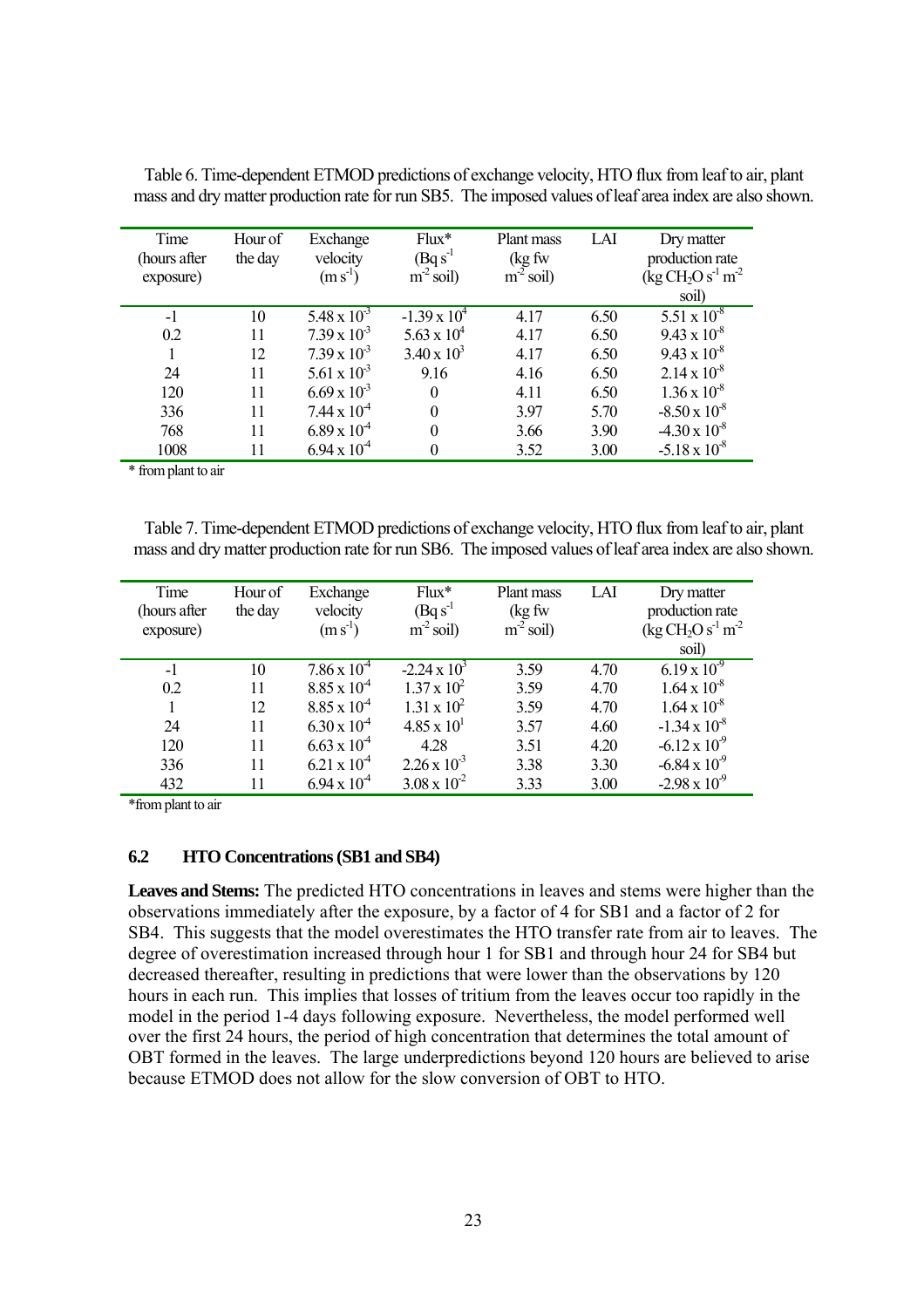**Shells and Seeds:** As noted above, the initial HTO concentration in the pods is assumed to be half the concentration in the leaves. This resulted in underpredictions for SB1, where the leaf concentrations were at background levels at the time the pods formed. For SB4, the assumption also resulted in an initial underestimation, by a factor of about 2, which suggests that the HTO taken up during the exposure moves rapidly through all parts of the plant. However, a biological half time of 2 days for the HTO in the pods appears to be too long, since the predictions rose above the observations beginning at 24 hours. The predictions dropped below the observations again at about 500 hours because ETMOD does not allow for the slow conversion of OBT to HTO. The model performed well over the first 24 hours when the concentrations were high.

### **6.3 OBT Concentrations**

**Leaves and Stems:** ETMOD predictions for OBT concentrations in leaves and stems at harvest agreed well with the observations for exposures that took place before any pods had formed. However, for later exposures, ETMOD assumes that all OBT formed in the leaves is translocated to the pods and sets the leaf concentration to background levels. This assumption was not supported by the observations, which show that some OBT is retained in the leaves even when the exposure occurs at late growth stages, with the result that ETMOD severely underestimated these endpoints.

**Shells and Seeds:** ETMOD's predictions of OBT concentrations in the pods agreed well with the observations for exposures that occurred after the pods had formed (SB3, SB4, SB5 and SB6). In contrast, the model severely underpredicted the concentrations in pods that had not yet started to form at the time of exposure (SB1 and SB2). In this case, the predicted HTO concentrations in the leaves had dropped off to very low values by the time the pods had started to form, so that the dry matter translocated to the pods was essentially uncontaminated with tritium.

### **7. REFERENCES**

Galeriu, D., W. Raskob, P.A. Davis and S.L. Chouhan. 1995. Uncertainty and sensitivity analysis for the environmental tritium code UFOTRI. Fusion Technology 28, 853-858.

Mitchell R.A.C., D.W. Lawlor and A.T. Young. 1991. Dark Respiration of Winter Wheat Crops in Relation to Temperature and Simulated Photosynthesis. Annals of Botany, Vol. 67, pp. 7-16.

Pinder III J.E., T.G. Ciravolo and J.W. Bowling. 1988. The Interrelationships Among Plant Biomass, Plant Surface Area and the Interception of Particulate Deposition by grasses. Health Physics Vol. 55, No. 1, pp.51-58.

Russell S.B. and G.L. Ogram. 1992. ETMOD: A New Environmental Tritium Model. Fusion Technology, Vol. 21, pp. 645-650.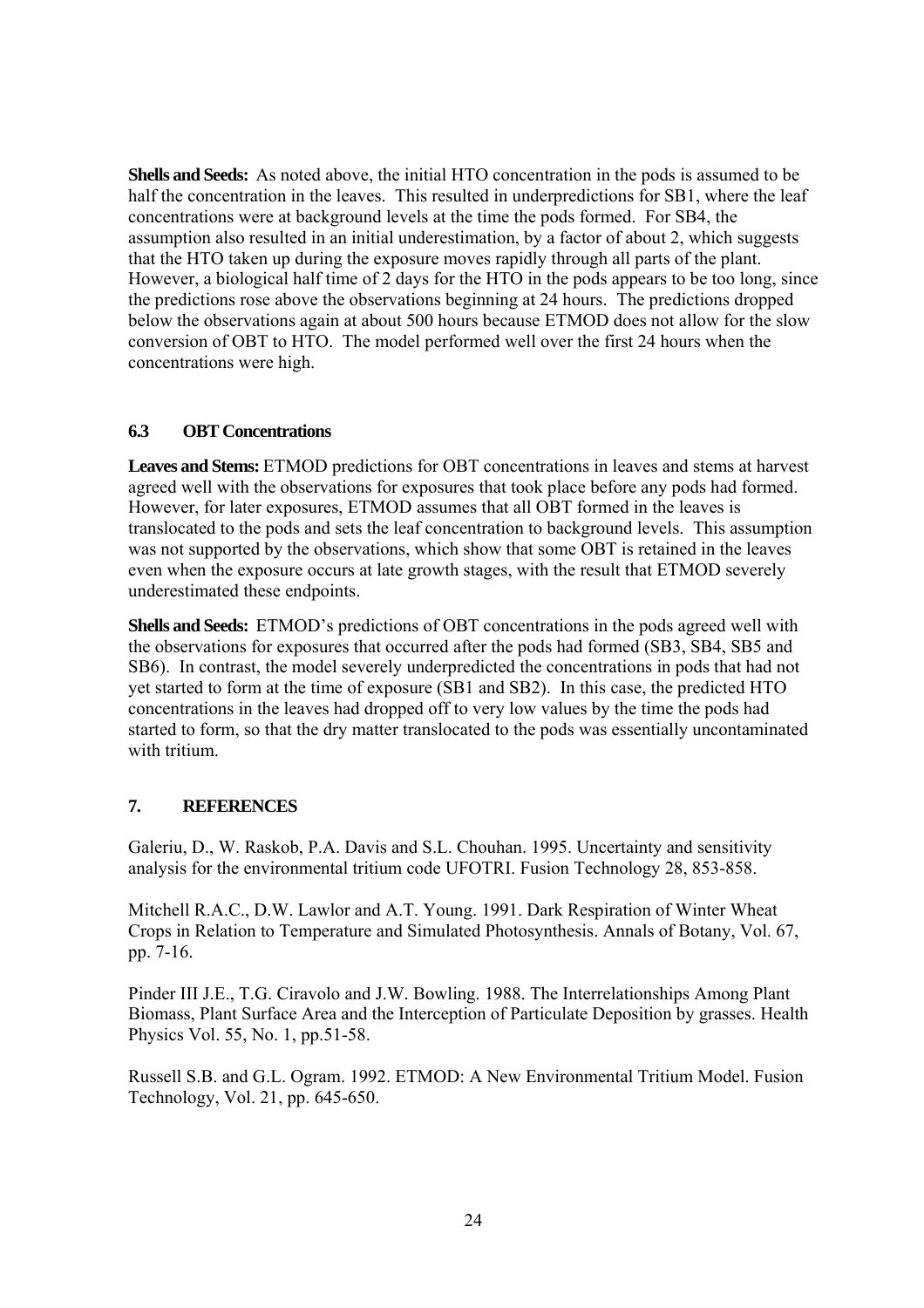Sellers P.J. 1985. Canopy Reflectance, Photosynthesis and Transpiration. International Journal of Remote Sensing, Vol. 6, No. 8, pp. 1335-1372.

Thompson J.W., J.A. Kennedy and J-M. Lina. 1992. ETMOD Software Quality Assurance Documentation Volumes 1-3. CFFTP P-9205. Prepared by Atlantic Nuclear Services Ltd. for CFFTP, 2700 Lakeshore Road West Mississauga, Ontario L5J 1K0.

Weir A.H., P.L. Bragg, J.R. Porter and J.H. Rayner. 1984. A Winter Wheat Crop Simulation Model Without Water or Nutrient Limitations. Journal of Agricultural Science, Vol. 102, pp. 371-382.

Wesley, M.L. 1989. Parameterization of Surface Resistances to Gaseous Dry Deposition in Regional-Scale Numerical Models. Atmospheric Environment 23, 1293-1304.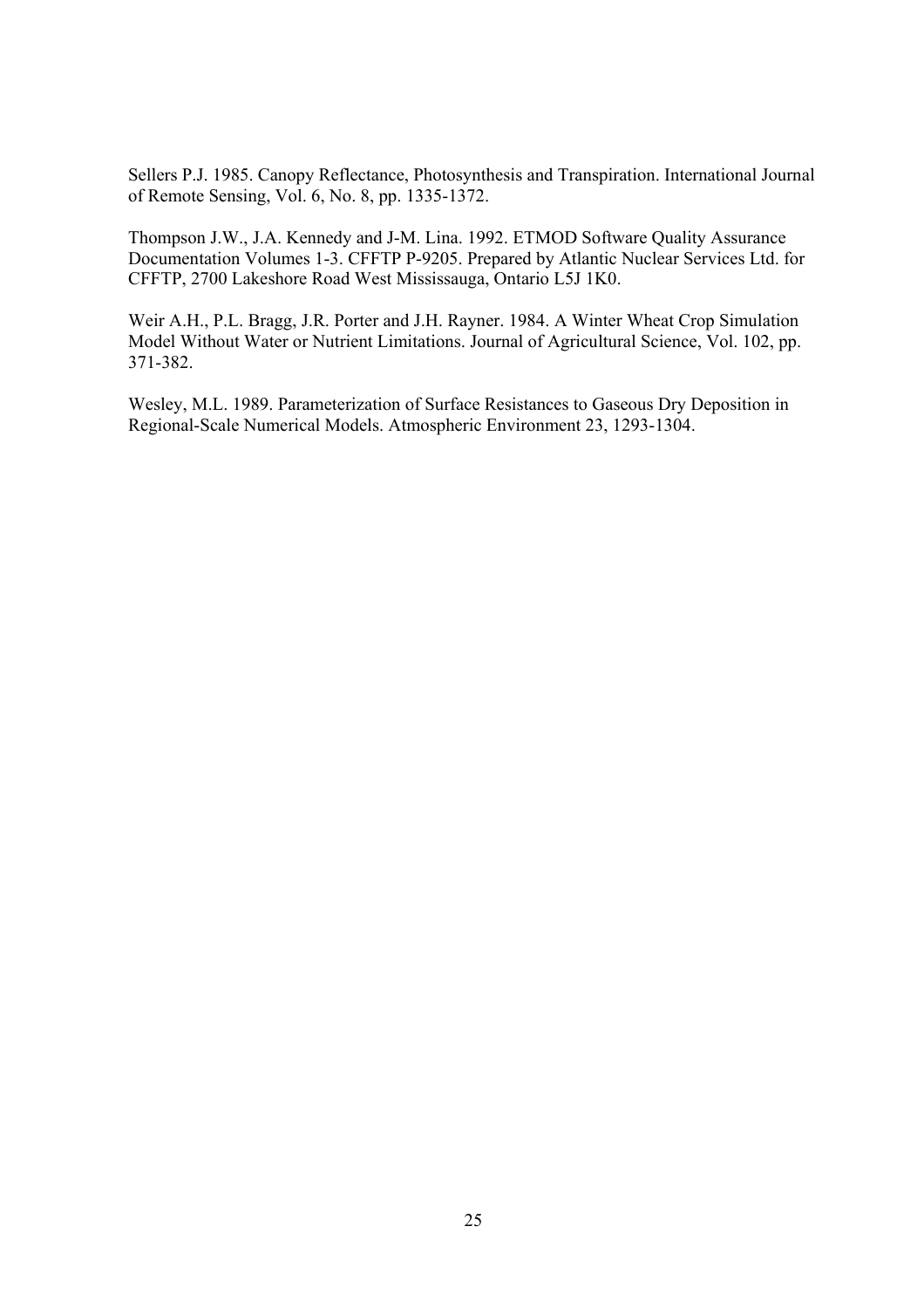### **Belot Model Description and Discussion of Results**

#### **1. MODEL DESCRIPTION**

To evaluate the accumulation of tritium in the organic matter of plant organs such as fruits, grains, roots or tubers, our preliminary approach is the following. It is assumed for simplification that: (i) the growth rate of the organ is constant during the linear growth phase of the organ and negligible outside this phase; (ii) the organic matter formed in foliar tissues is transported to the growing organ by translocation. At each time, the specific activity of the newly formed organic products (expressed in activity of combustion water) is proportional to the specific activity of leaf water. The final specific activity of the organic matter in the organ at harvest is then proportional to the mean specific activity of leaf water during the whole linear growth phase of the organ in question (Belot, 1996). This is the basis of the following model, which was further refined to take into account the influence of variations in light.

The specific activity of the organic matter of a given storage organ at harvest  $C_{\text{OBT}}$  is thus calculated by determining a weighted mean activity of leaf water  $C_{\text{HTO}}$  over the duration T of the linear growth phase of the organ. This is expressed by:

$$
C_{\text{OBT}} = \frac{\alpha}{T} \int_0^T C_{\text{HTO}}(t) g(t) dt \tag{1}
$$

where  $\alpha = 0.6$  is a dimensionless fractionation ratio defined as the ratio of the specific

activities of combustion water and tissue water in equilibrium conditions;

T is the duration of the linear growth phase, which is rather well documented for the most important crops; and,

 $g(t)$  is a corrective weighting factor that expresses the influence of the diurnal light flux variations on carbon assimilation and therefore concomitant tritium incorporation.

The corrective weighting factor  $g(t)$  was introduced in the model equation to take into account the influence of the light flux on the growth rate of the organ at a small time scale. If the growth rate is proportional to the light flux, this dimensionless factor should be equal to the ratio between the light flux at time t and the average light flux over the whole duration of the growth phase (including night). If a light saturation effect is expected, the real light flux should be replaced by the efficacious light flux, which, in a first approximation, can be set equal to the real flux when saturation does not still occur, or to the saturation flux otherwise.

### **2. APPLICATION TO THE SOYBEAN SCENARIO**

Equation (1) is simplified by assuming, in a first approximation, that the totality of HTO absorbed in the leaves during exposure is flushed out of the leaves in an exponential way within a few hours after exposure and that practically no residual HTO remains in the leaves afterwards. If we suppose moreover that the exchange rate and light flux do not vary substantially during the phases of exposure and early exponential decline, we can integrate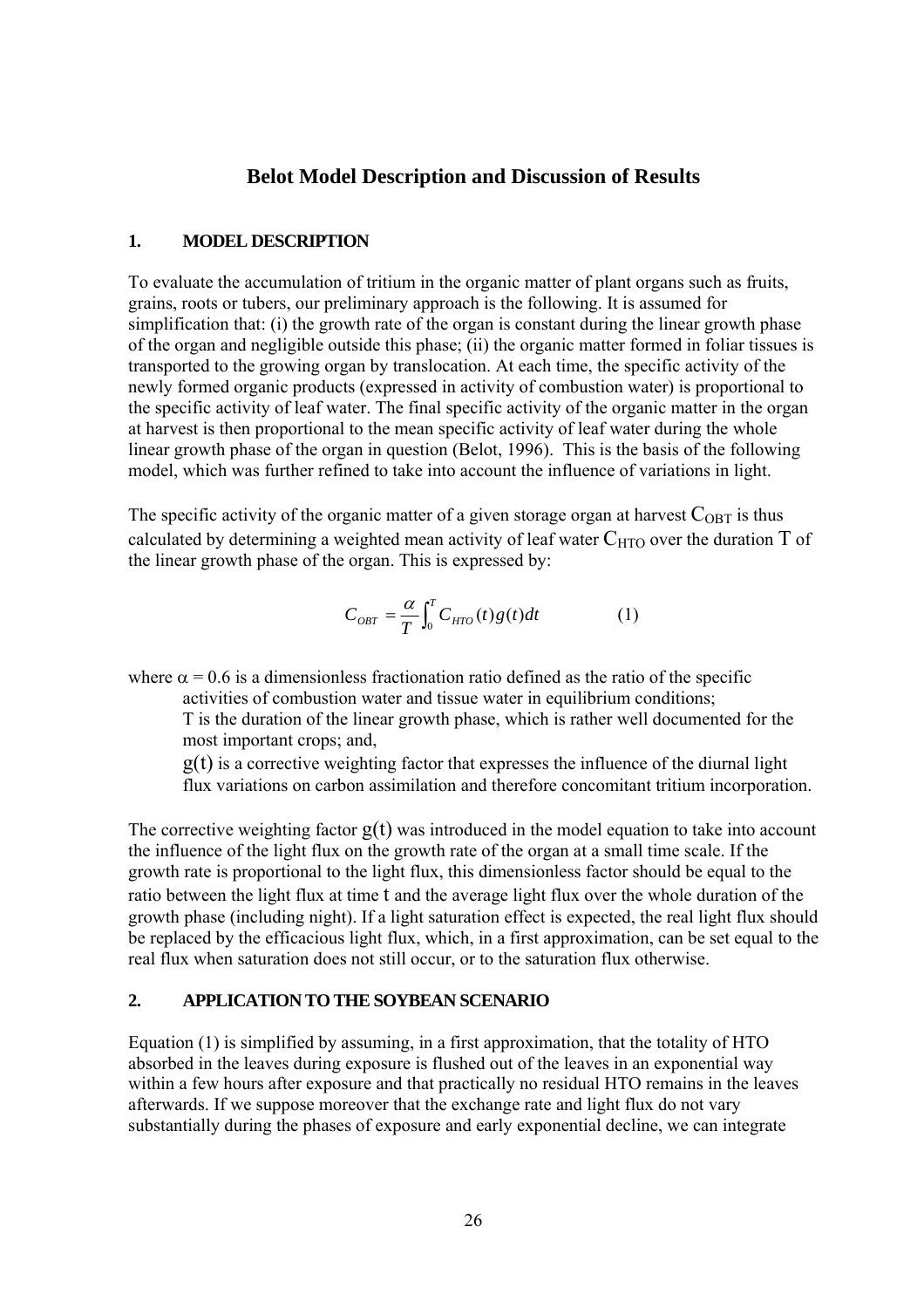Equation (1) and this yields the following much simpler equation:

$$
C_{\text{OBT}} = C_{\text{HTO}}^{\text{air}} \alpha h g \frac{t_e}{T}
$$
 (2)

where  $C_{HTO}^{air}$  is the concentration of tritium in air humidity during exposure;

h is the relative humidity of the atmosphere;

g is the corrective factor defined above as the ratio between the light flux during exposure and the mean light flux during the whole growth period;

 $t_e$  = 1 h is the duration of exposure;

 $T = 840$  h (35 days) is the mean linear growth duration of the soybean seeds in normal conditions, as estimated from many references in the literature (*e.g.* Kumudini et al 2001, Petersen & Lauer 2004).

The simple model above allows to see that, under simplifying assumptions, the normalised concentration of OBT at harvest is directly proportional to the exposure duration and inversely proportional to the duration of the linear growth phase of the organ considered.

### **3. DISCUSSION OF RESULTS**

The results obtained for the exposures SB4 to SB6 are given in Table 1. The seed growth period begins between SB3 and SB4, so that the experiments SB1, SB2 and SB3 cannot be treated by the simplified Equation (2). The most important parameter in the model is certainly the seeds linear growth duration T. This parameter does not represent the total duration of the growth phase, which is about 50 days, but the duration of the linear growth phase, which is generally estimated to be about  $T = 840$  h (35 days). The latter value is the statistical mean of a great number of values for many plants in the field, different cultivars and different climatic conditions that may affect growth. The corrective factor g that characterizes the light influence at time of exposure is far from being negligible. This factor is calculated as explained above in model description, and amounts to 3.11, 2.44 and 2.16 for SB4, SB5 and SB6 respectively.

| Exp.            | Observed $C_{ORT}/C_{HTO}^{air}$ | Predicted $C_{OBT}$ / $C_{HTO}^{air}$ |
|-----------------|----------------------------------|---------------------------------------|
|                 | in pods and seeds at harvest     | in pods and seeds at harvest          |
| SB1             | 8.63 E-06                        | *                                     |
| SB2             | 2.44 E-05                        | *                                     |
| SB <sub>3</sub> | 5.28 E-04                        | $\ast$                                |
| SB4             | 2.61 E-03                        | 1.46 E-03                             |
| SB <sub>5</sub> | 1.56 E-03                        | 1.37 E-03                             |
| SB6             | $0.40 E-03$                      | $1.24 E-03$                           |

Table 1 : Results obtained by applying the simplified model to the proposed soybean scenario

\*Cannot be estimated by using Equation (2), which assumes a sustained rapid exponential decrease of tritium in leaf water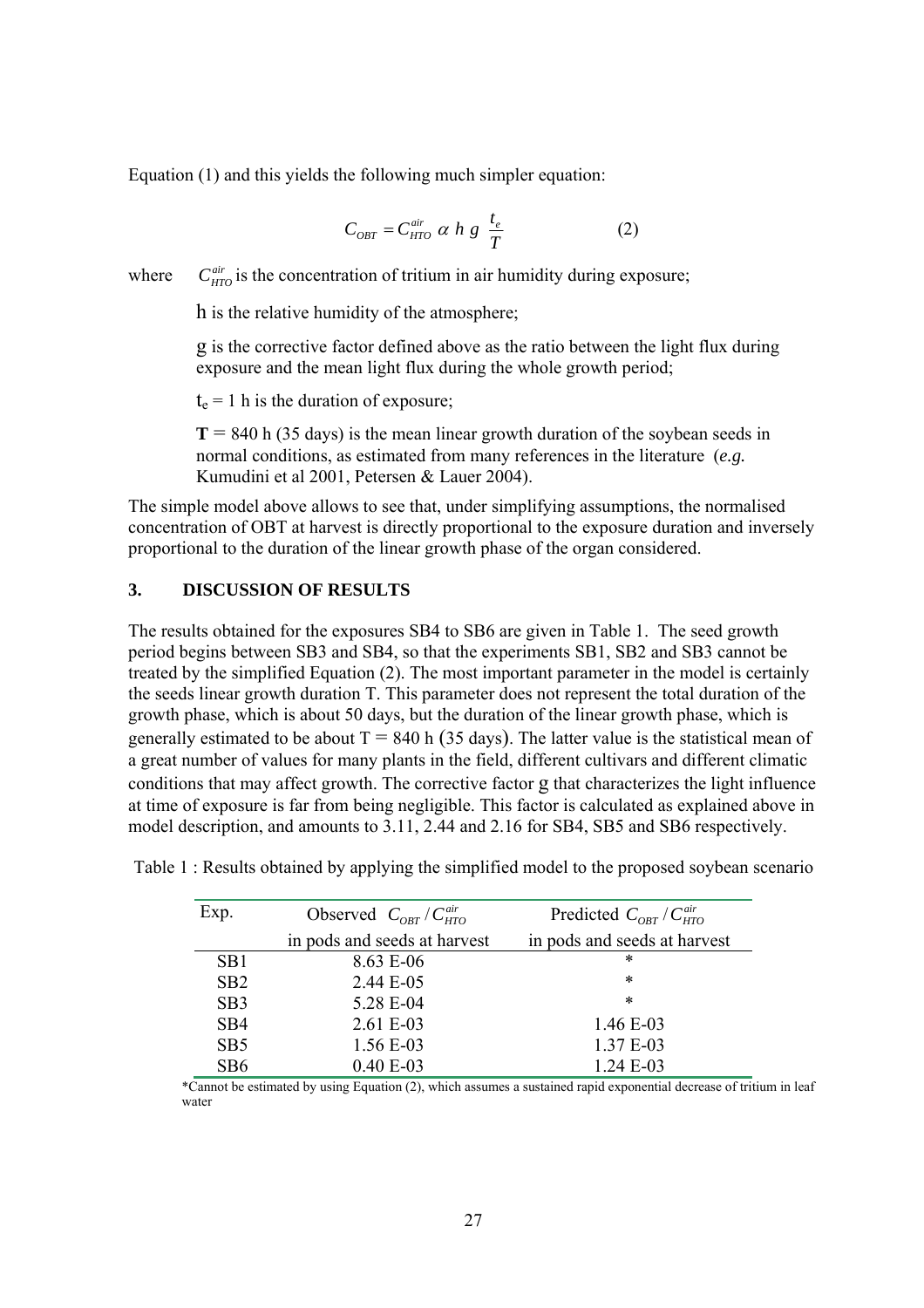For leaf exposure within the fruiting period (SB4 to SB6), the predicted concentrations in the seeds at harvest are close to the observed ones within a factor of about two. The somewhat greater difference for SB6 can be explained by the circumstance that exposure was carried out near the end of the linear growth period. Moreover, the simplifying assumptions of the model and the statistical nature of the input data can affect the three results obtained. Nevertheless, for the present scenario, the differences between the observed and predicted values are rather moderate, which comforts the tentative simple model presented above.

For pre-fruiting exposure (SB1 to SB3), the model does not provide any prediction, due to the assumption that the contamination of the seeds is quite negligible in this case. This does not correspond to the reality. In fact, some OBT is observed in the seeds, at a measurable concentration, which is nevertheless much smaller than observed for exposures during the fruiting period. This can be explained by the observation that the real time course of HTO–in– leaves after a short exposure is different from the time course assumed in the model. The elimination of HTO from the leaves is initially very fast as supposed for simplification, but becomes in fact slower and slower as time elapses. After a few days, there still remains in the leaves some amount of HTO that does not vary substantially throughout the growth period of the seeds and induces the accumulation of some OBT in the growing seeds. If we assume that the residual HTO in the leaves over the growth period of the seeds is comprised between  $10^{-4}$ and  $10^{-5}$  of the initial concentration of HTO in leaves, the normalised concentration of OBT in the seeds will be comprised in the same interval of magnitude. This agrees quite well with the observations made in the SB1 to SB3 experiments.

A prediction of OBT in seeds at harvest for pre-fruiting exposures could be obtained if it were possible to predict the real time course of HTO-in-leaves over a long time after exposure. Alternatively, the prediction could be based on the observed curve of HTO retention in soybean leaves or on a curve observed for other plants, assuming that it does not vary substantially with the plant considered. It seems that the form of the retention curve, while being governed in the beginning by the rapid turnover of water in leaves, is governed later on by the backward transport to the leaves, via the xylem path, of some of the HTO initially conveyed to the stem and roots via the phloem path. But, the residual HTO may also be due to a slight contamination of the soil water during the phase of leaf exposure, in spite of the precautions taken to avoid it. It seems that the first hypothesis is most probable, since the same form of HTO retention curve was already observed in much earlier experiments in which potato and vine leaves were exposed to HTO with precautions taken to avoid soil exposure (Guenot and Belot, 1984). Nevertheless, this needs to be substantiated by further observations, in experiments where the absence of soil contamination would be carefully verified by measuring HTO in soil samples at different times after end of leaf exposure.

### **4. REFERENCES**

Belot, Y. (1996) Comportement du tritium dans l'environnement *in* : *Le tritium de l'environnement à l'homme* p.63 (eds : Belot, Y., Roy, M. & Métivier, H.) Les Editions de Physique, France.

Guenot, J. and Belot, Y. (1984) Assimilation of  ${}^{3}H$  in photosynthesizing leaves exposed to HTO. *Health Physics* 47, 849-855.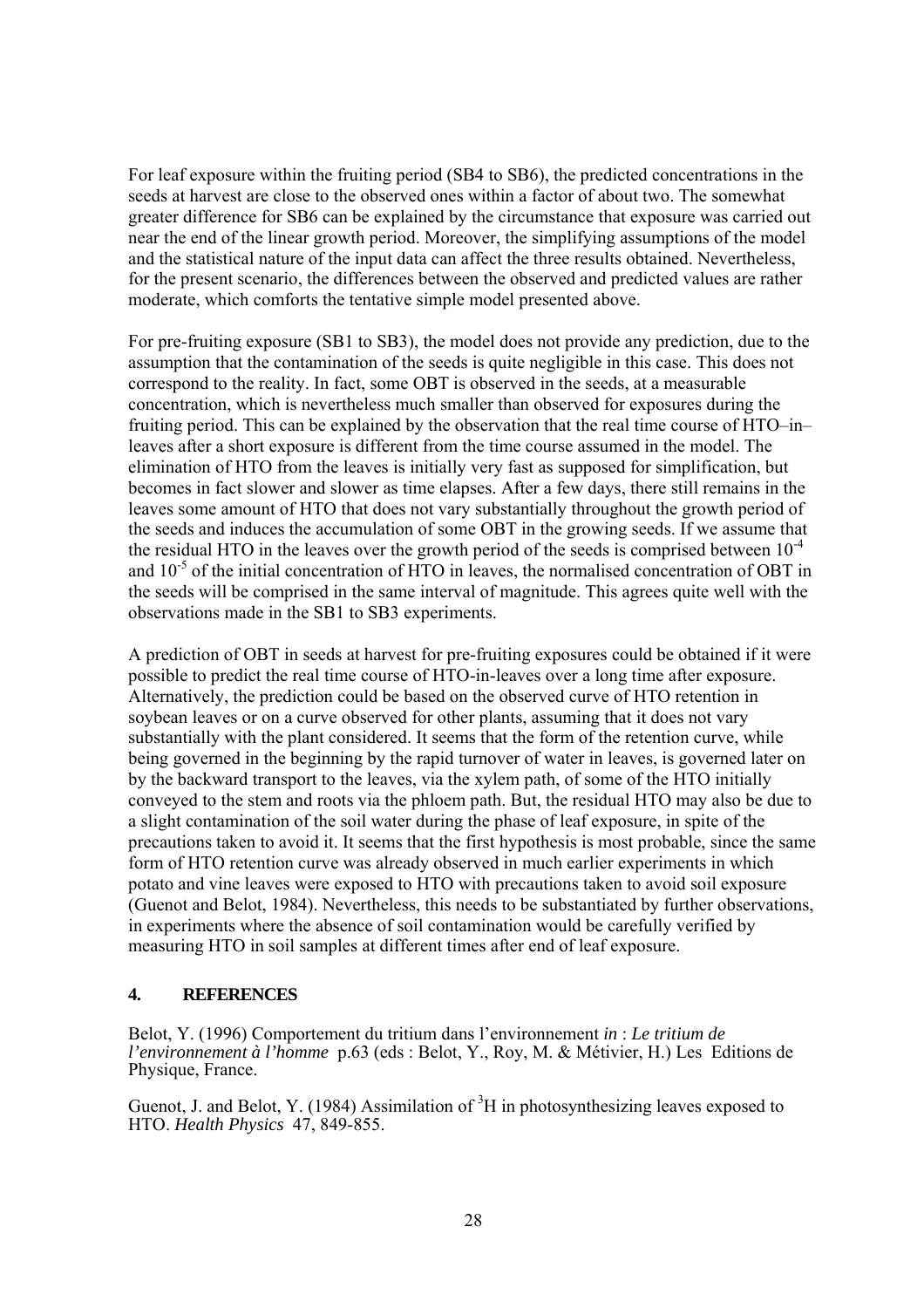Kumudini, S., Hume, D.J. & Chu, G. (2001) Genetic improvement in short season soybeans: I. Dry matter accumulation, partitioning, and leaf area duration. *Crop Sci.* 41, 391–398

Pedersen, P. & Lauer, J.G. (2004) Soybean yield components response to management system and planting date. *Agron. J.* 96, 1372-1381.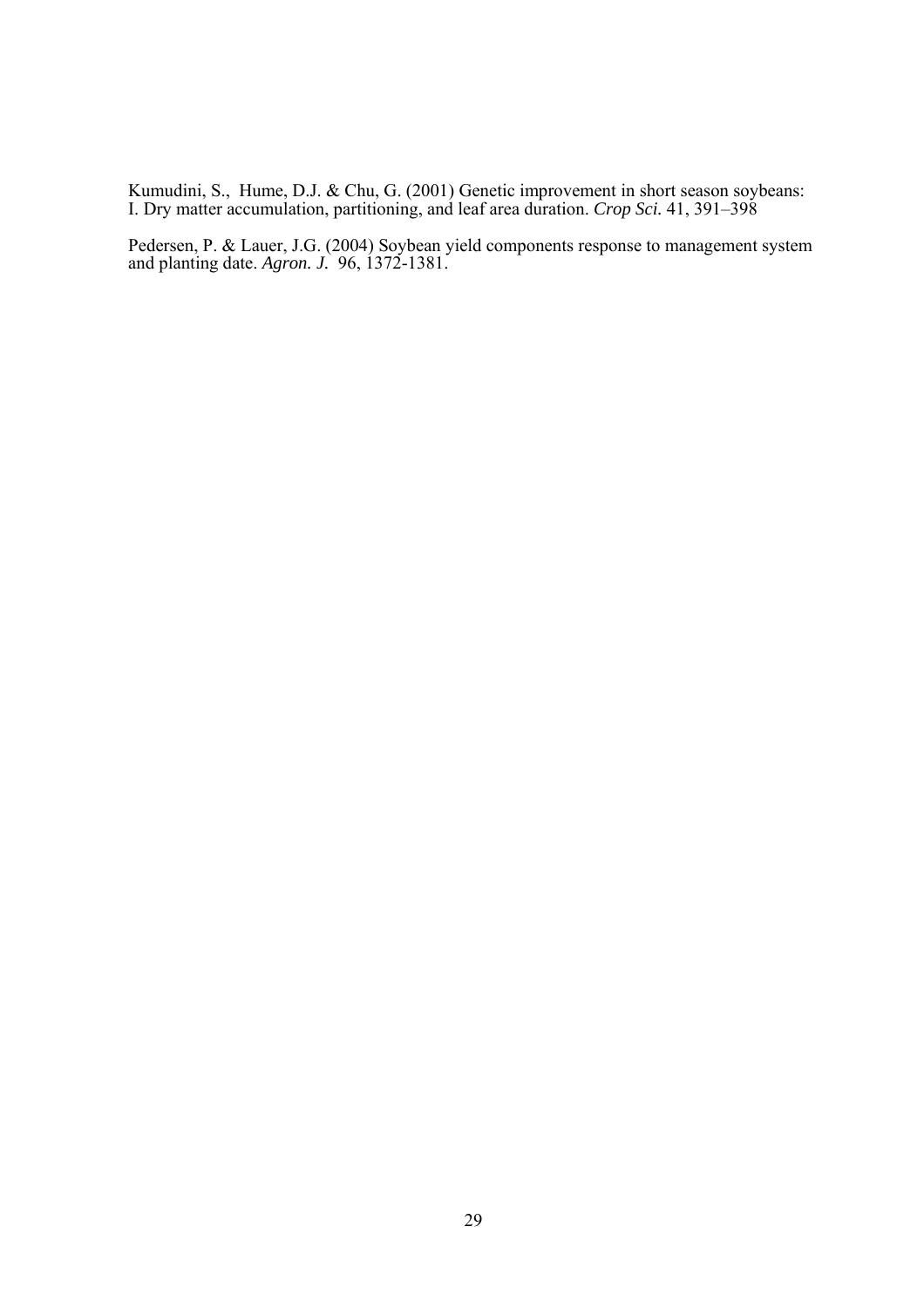### FzK Model Description

### **1. INTRODUCTION**

The capabilities of the accident consequence assessment model UFOTRI were extended to consider a wider variety of foodstuffs. In a first step, rice was added to the list of foodstuffs and a generic rice model was developed. This type of model is used to perform the calculations for the soybean scenario. The newly developed model, however, is still not part of the UFOTRI distribution due to a lack of time for intensive testing.

### **2. MODEL DESCRIPTION**

Basis of the modelling are processes that require light such as photosynthesis and photorespiration, and others which are independent on light, such as maintenance respiration and basic metabolism. Light-dependent and light-independent processes are treated in a different way. Light independent transfers were set to constant transfer rates whereas the light dependent transfer rates are described by physically based models. The reason behind this distinction is the lack of quantitative model approaches for the light independent processes, in particular for the basic metabolism.

Photosynthesis is calculated on the basis of net  $CO<sub>2</sub>$  assimilation by using an approach presented in Weir (1982) for wheat. However the approach can be adapted to other crops. This was successfully done in UFOTRI for vegetables, root crops and cereals. The derivation of the required parameter values together with factors taking into account several stress conditions can be found in Weir (1982) and Raskob (1993). Parameterisation specific to the new model is discussed below.

With the photosynthesis model it is possible to predict the build up and thus the growth of crops such as the rice plant and soybean. However what has to be adapted is the duration of the growth and the partitioning function. Before flowering, the whole organic matter production will end in the either stem, roots or leaves of the plant. After flowering, more and more material is directed towards the build-up of the seeds. Build up increases until, the linear growing phase starts, where the build up of material is nearly constant. This phase lasts several weeks followed by the drying of the seeds until maturity and harvest. The duration of the three phases can be selected by the user, dependent on the crop. The maximum photosynthesis rate was set to slightly higher values as for wheat.

The OBT incorporation into the edible part of the soybean per hour  $T_{act}$  is now directly related to the build up of organic matter and the concentration of tritium in the tissue free water

$$
T_{act} = P_{act} * C_{TWT} * f_g * dis
$$

where  $P_{\text{act}}$  is the actual hourly dry matter production rate in  $g/h$ ,

 $C<sub>TWT</sub>$  is the hourly mean TWT concentration in the crop in Bq/g,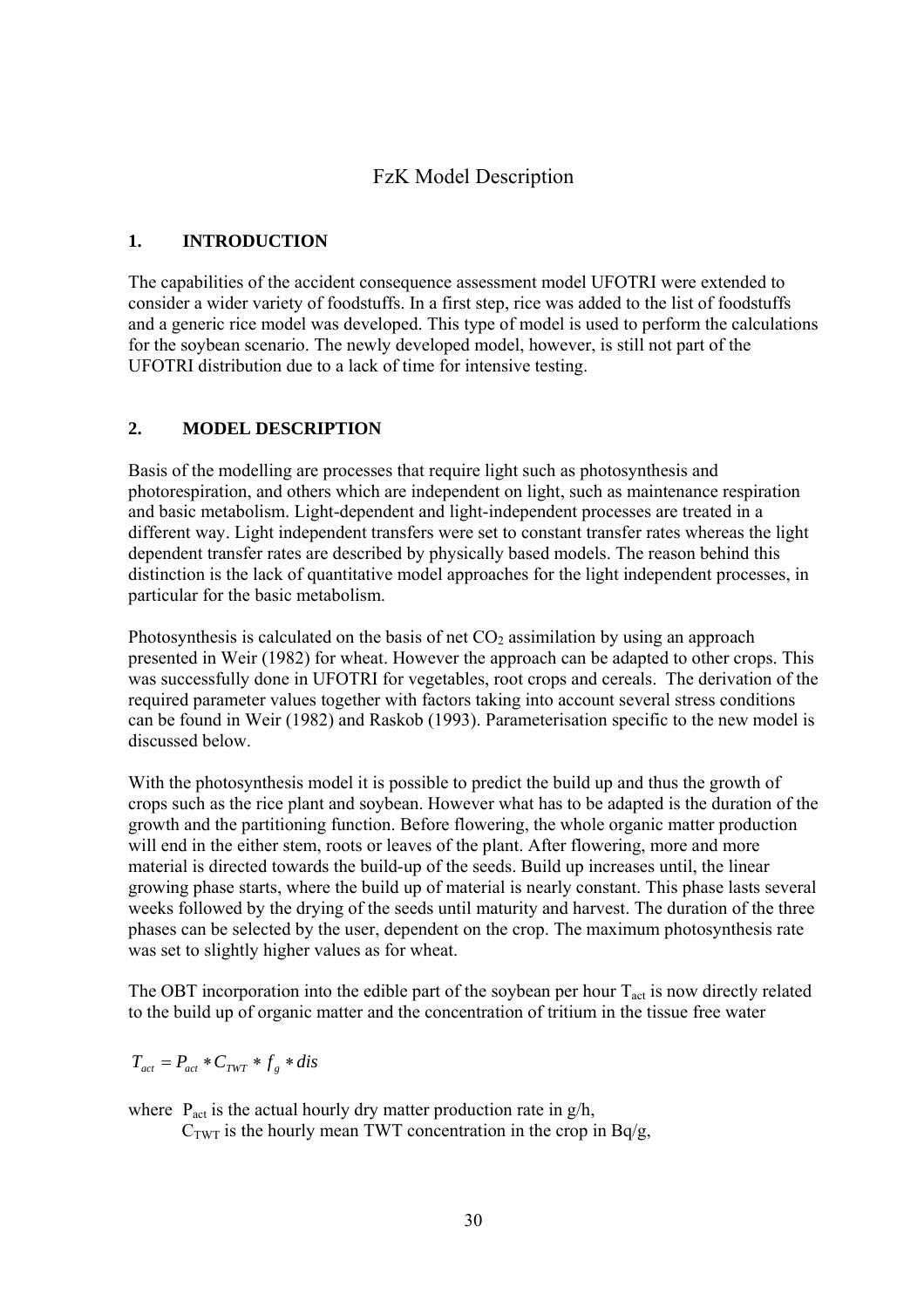$f<sub>g</sub>$  is a function describing the initial partitioning after flowering and before the linear growing phase, and dis is a parameter taking into account that UFOTRI does only consider the whole plant and not the partitioning into leaves and stem (set to 2).

The function  $f_g$  is 1 during the linear growing phase. For the two other periods,  $f_g$  can be described as a sinusoidal function normalised to the duration of the phase. The duration of the three phases was assumed to be:

Phase 1: 30 days Phase 2: 30 days Phase 3: 30 days

A standard type of crop was applied for all calculations ignoring the variety of weights given in the scenario description. It was assumed that the overall uncertainty hides these variations in particular as the model is robust against these changes. Robustness means that when the crop weight is increased, also the build up of OBT is increased respectively. Only the initial specific HTO concentration in the crop may vary, however, such finesses might be considered in a second run.

### **3. PARAMETER VALUES**

The parameters used for the soybean scenario are provided in Table 1.

| Parameter                                   | value            |
|---------------------------------------------|------------------|
| Minimal stomata resistance                  | $2 \text{ s/m}$  |
| Plant water content at maximum              | 2000 g           |
| Plant organic matter at maximum             | 500 g            |
| Plant water content at maximum              | 100 <sub>g</sub> |
| Plant organic matter at maximum             | 600 g            |
| Leaf area index at maximum                  | $5 m^2/m^2$      |
| Constant concerning minimal PAR flux        | 30               |
| Constant concerning water vapour deficit    | 0.2              |
| Minimal temperature for stomata closure     | 8 °C             |
| Maximal temperature for stomata closure     | $45^{\circ}$ C   |
| Optimal temperature for stomata             | 28 °C            |
| Day of harvest for rice                     | 261              |
| Time interval between anthesis and harvest  | 90 days          |
| Duration of the first period after anthesis | 30 days          |
| Length of linear growing period             | 30 days          |
| Length of maturity time before harvest      | 30 days          |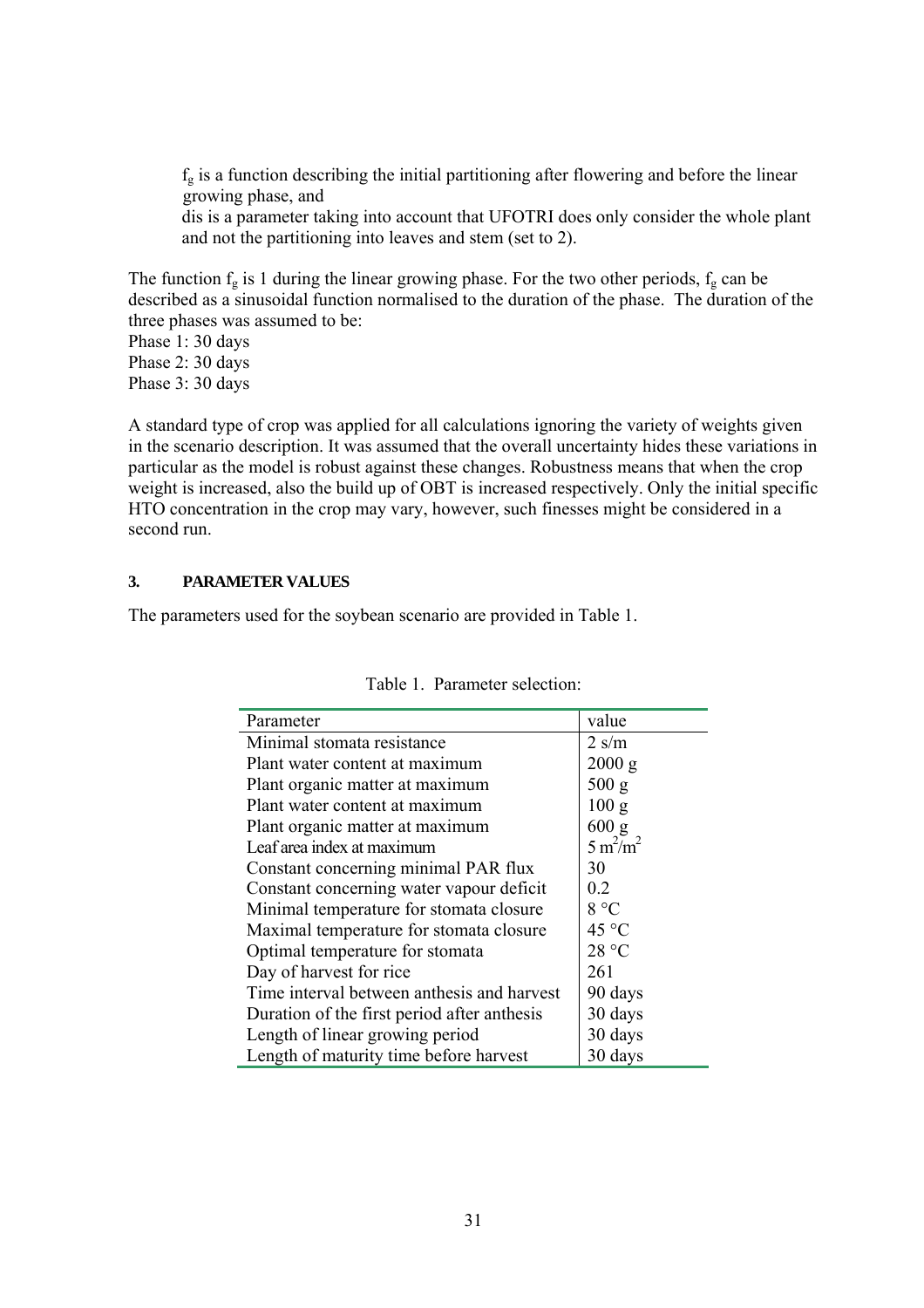### **4. REFERENCES**

Raskob, W. (1993). UFOTRI: Description of the New Version of the Tritium Model UFOTRI 4.0, including user guide. Report KfK-5194, Kernforschungszentrum Karlsruhe, 1993

A. H. Weir (1982). A winter wheat crop simulation model without water or nutriment limitations. *Journal of Agricultural Science, Camb., Vol. 102, pp. 371 - 382,*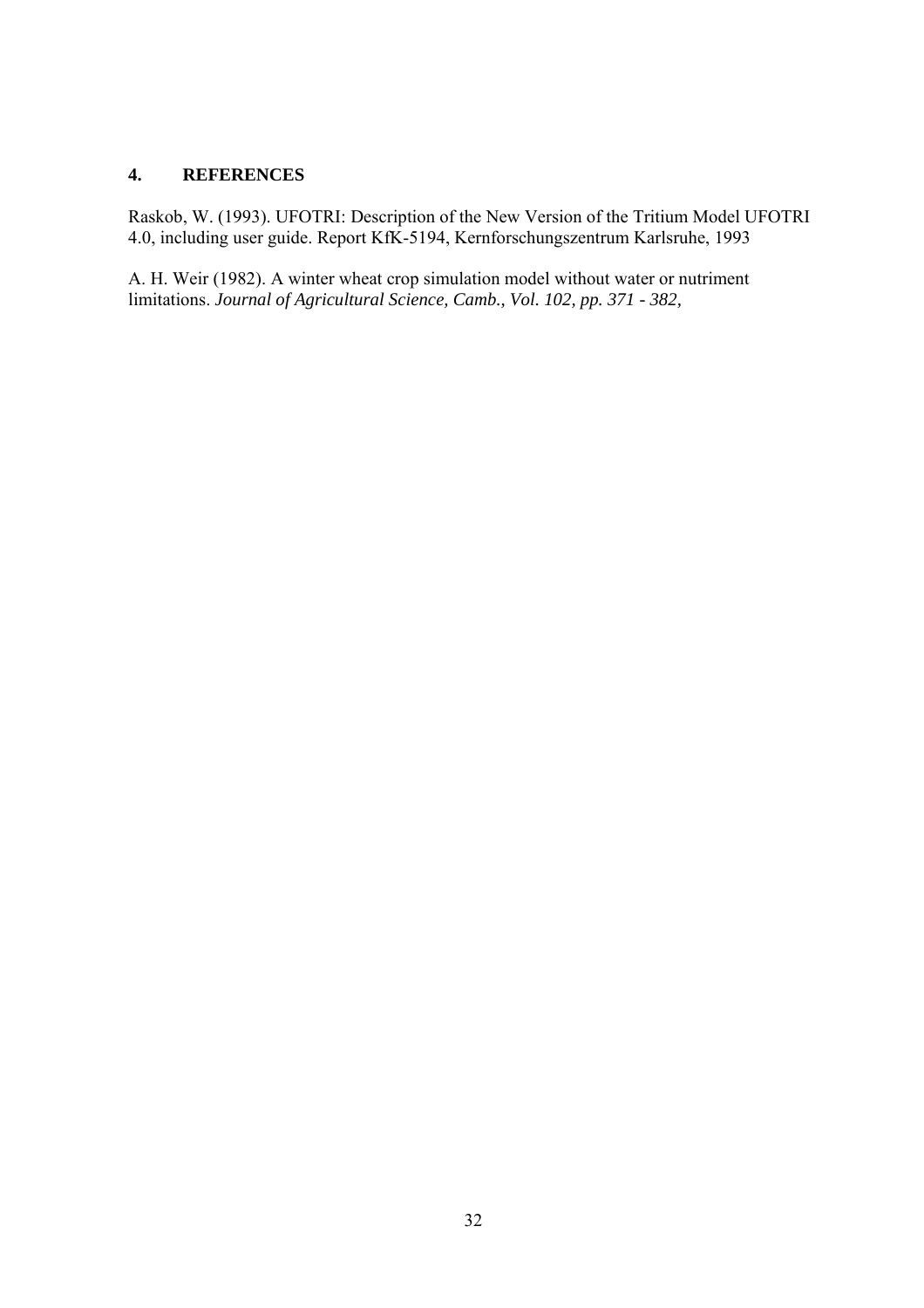# FSA Model Description

### **1. INTRODUCTION**

Short-term discharges warrant special treatment as they may result in greater exposures to the critical group compared to the same activity discharged over a longer period. The reasons for this are two-fold. First, in the case of chronic discharges, these are assumed to be spread over a 360° wind rose over a year according to local weather patterns, whereas an acute release is usually released in a brief period within a small sector. This can result in higher concentrations particularly if the discharge is towards land and not sea. Second, over a short time scale, little weathering or nuclide decay will take place possibly resulting in higher concentrations in harvested crops and livestock. However, over a long time scale, concentrations in crops and livestock would decrease after an acute release.

### **2. MODEL APPROACH**

The Food Standards Agency has developed the STAR-H3 model to determine the effect that short-term releases of H-3 have on the food chain. With ongoing development, the STAR H-3 model has now been incorporated into the compartmental model 'AMBER', which reproduces and enhances the behaviour of the original STAR-H3 model. These incorporate the methodology developed by Smith (1989) to take account of the short-term dynamic properties of these nuclides. This also incorporates the results of experimental work undertaken at Imperial College, London. The models include compartments that address losses from the plume through exchange with atmosphere, and through metabolic processes such as respiration. They also include compartments that allow for fixing of activity through photosynthesis in biota, translocation into storage organs in plants, and metabolism into carbohydrates, proteins and lipids in animals.

The following figure shows the basic outline of the compartmental model for STAR-H3 used in the soybean analysis.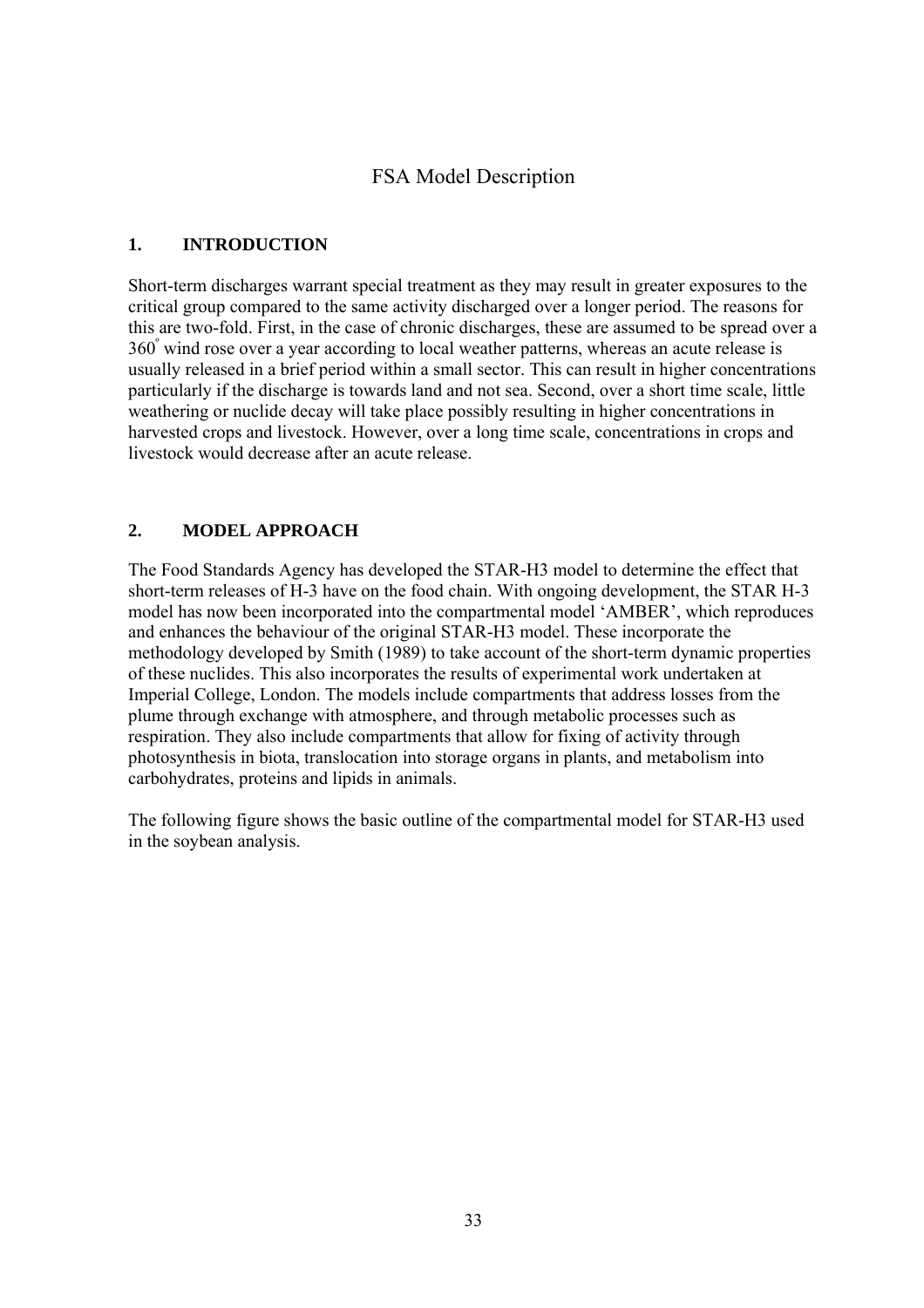

### **2.1 Model compartments**

**Atmosphere**. This is the concentration of H-3 in air surrounding the plant. This compartment is the source of H-3 for all other compartments. The model inputs for the compartment are the time integrated H-3 concentration in air, the water content in air and the time over which the concentration persists.

**Soil.** Soil in the root zone contains water and so hydrogen. Model inputs for this parameter are the bulk soil density and the soil water content. It is important to note that all of the tritium within this compartment is assumed to behave as HTO.

**Plant (fast turnover)**. The proportion of the plant containing tritiated water. The model inputs for the compartment are the crop density, the areal evaporation rate and water content.

**Plant (slow turnover)**. The proportion of the plant containing organically bound tritium, OBT. The model inputs for the compartment are the non-labile hydrogen content and mean residence time in the plant.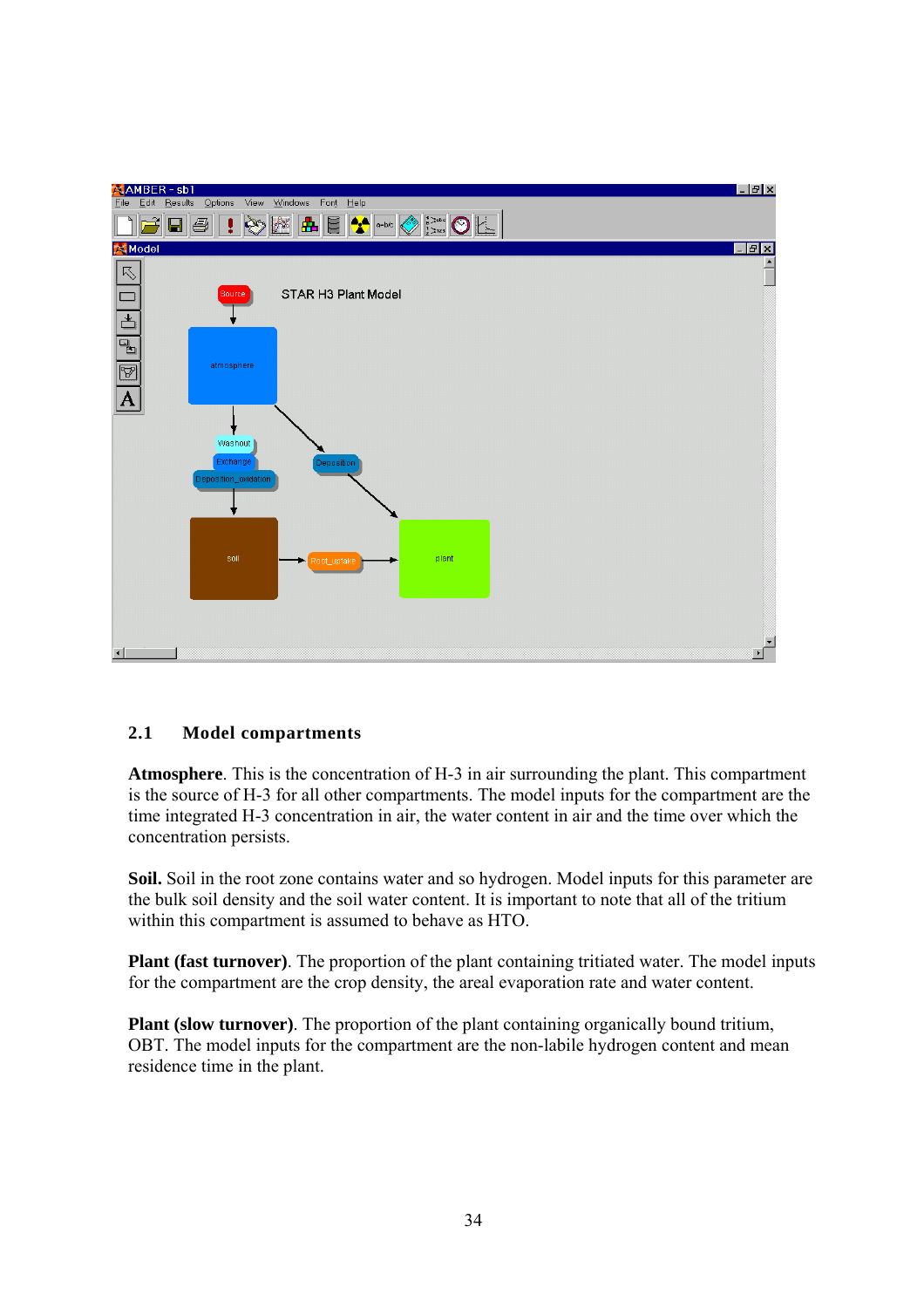The two plant compartments need to be separately identified because of the different time constants for hydrogen retention and because OBT in compartment 4 has a higher value per unit intake.

## **3. TRANSFER FACTORS**

There are 7 transfer factors that relate to the exchange of H-3 between compartments (in Figure 1) in the STAR-H3 plant model. It is a common occurrence that some foodstuffs may not have sufficient data to accurately model uptake. In such situations simple approximations are made concerning the genus of the plant.

- **Atmosphere to soil.** HT movement into soil and rapid oxidation to HTO, exchange of water between soil and atmosphere, wet deposition. For this scenario this transfer was set to zero to reflect the covering of the soil with polythene.
- **Soil to 'out of system'.** Losses due to exchange to atmosphere and loss to deep soil below the root zone.
- **Soil to plant 'fast'.** Uptake of water by the plant.
- **Plant to 'out of system'.** Evapotranspiration and exchange of HTO between plant and atmosphere.
- **Atmosphere to plant 'fast'.** HTO exchange, only HTO in the atmosphere
- **Plant 'slow' to Plant 'fast'.** Loss of tritium from non-labile or OBT.
- **Plant 'fast' to Plant 'slow'.** Rate of conversion of plant tissue water and other labile tritium to the non-labile form.

For all compartments except atmosphere an additional transfer is used to account for radioactive decay.

### **4. REFERENCES**

Smith A.D. (1989) Calculation Of Critical Group Doses Resulting From Short-term Aerial Releases Of Radionuclides From Sellafield. BNFL, Risley.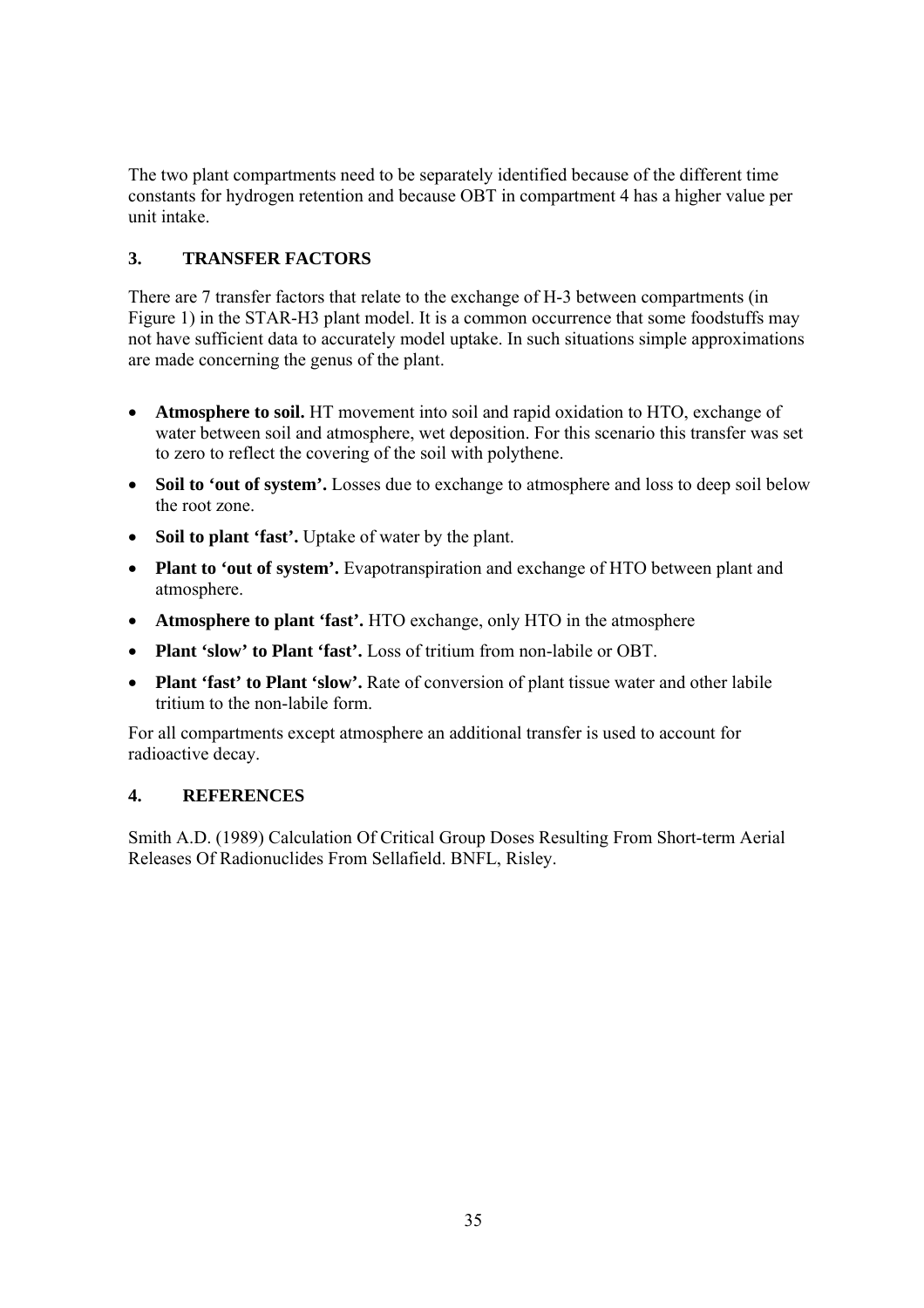# **GE Healthcare Model Description**

### **1. MODEL DESCRIPTION**

The GE Healthcare model is a dynamic compartment model formulated in terms of a series of coupled first-order differential equations. The model starts with the tritium concentration in air and consists of four compartments representing the atmosphere, soil water, a plant fast compartment and a plant slow compartment. The plant fast compartment represents tissue free water inside the plant whilst the plant slow compartment represents the organic matter of the cells. It is assumed that these two compartments are in equilibrium within the plant.

The following transfers are represented within the model:

Transfer from the atmosphere to root zone soil water, including dry and wet deposition

Loss from soil root zone by evaporation and transfer to deeper soil layers

Transfer from root zone soil to the plant fast compartment, representing the uptake of water by plants.

Transfer from the atmosphere to the plant fast compartment, representing the uptake of tritiated water by exchange with the atmosphere.

Loss from the plant fast compartment, accounting for evapotranspiration and exchange of tritiated water between plant and atmosphere.

Transfer from the plant fast compartment to the plant slow compartment, representing the incorporation of tritiated water and labile organically bound tritium into non-exchangeable forms.

Transfer from the plant slow compartment to the plant fast compartment, accounting for the loss of non-exchangeable tritium from plant tissues.

### **2. PARAMETER VALUES**

### **2.1 Generic parameter values**

The generic parameter values within the model are provided in Table 1.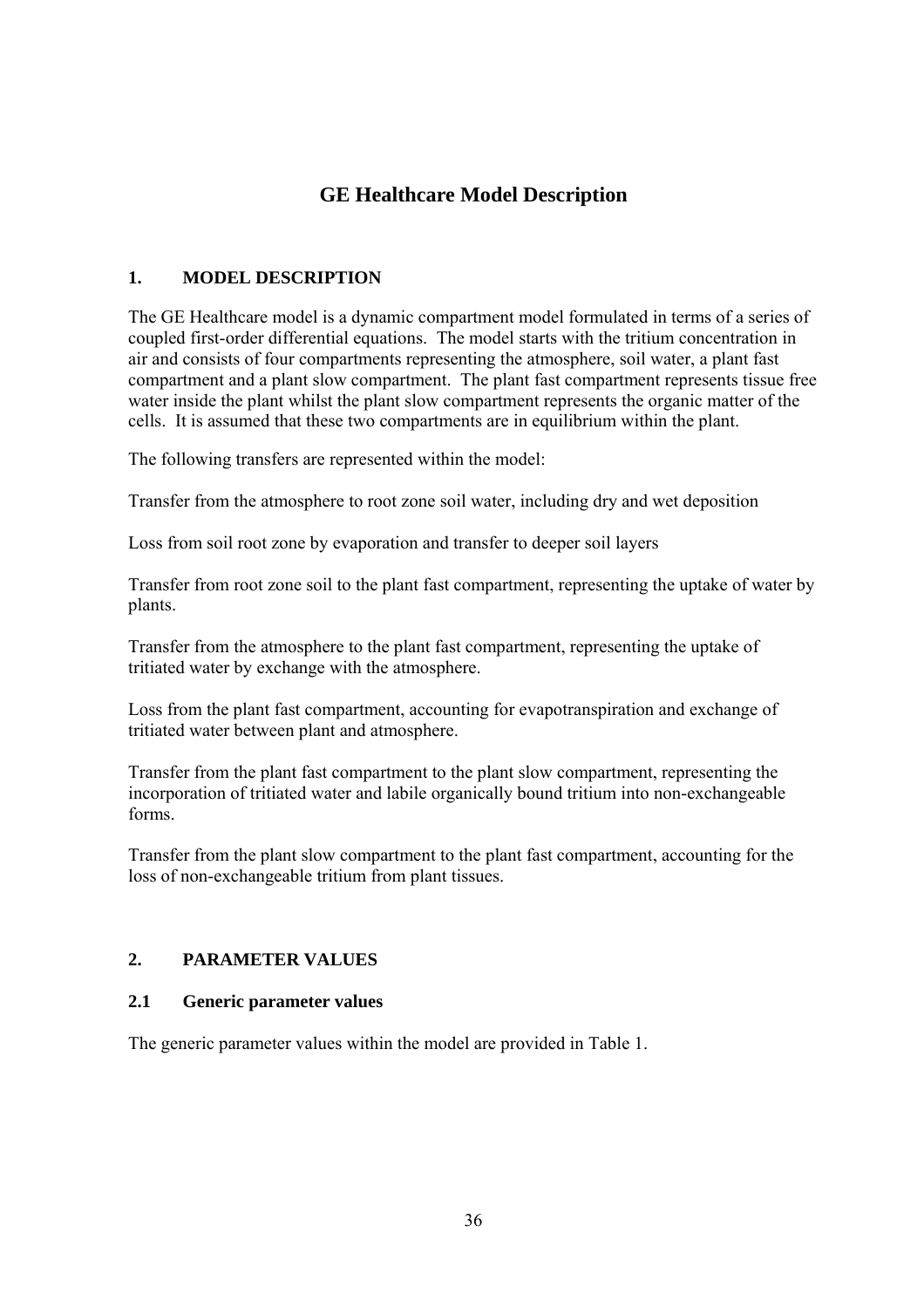| Parameter                | Value                          |
|--------------------------|--------------------------------|
| Volume of the box        | $1.17325 \text{ m}^3$          |
| Exchange velocity        | $0.0102 \text{ ms}^{-1}$       |
| Plant fast turnover rate | $1 h^{-1}$                     |
| Residence time           | 32 days                        |
| g hydrogen per g water   | 1/9                            |
| Air turnover             | 0 during exposure, 1000 at all |
|                          | other times                    |

# **3.2 Scenario specific parameter values**

Parameter values specific to each scenario considered are provided in Table 2.

| Parameter             | SB1        | SB <sub>2</sub> | SB <sub>3</sub> | SB <sub>4</sub> | SB <sub>5</sub> | SB <sub>6</sub> |
|-----------------------|------------|-----------------|-----------------|-----------------|-----------------|-----------------|
| Activity              | $1.04E+12$ | $1.97E+12$      | $1.52E+12$      | $7.02E+11$      | $1.23E+12$      | $1.83E+12$      |
| concentration in      |            |                 |                 |                 |                 |                 |
| the box $(Bq m^{-3})$ |            |                 |                 |                 |                 |                 |
| g water per kg        | 712        | 638.55          | 697.14          | 680.44          | 672.5           | 590.31          |
| plant                 |            |                 |                 |                 |                 |                 |
| [Plant fast water]    |            |                 |                 |                 |                 |                 |
| Water content of      | 39.52      | 29.07           | 40.23           | 52.35           | 35.98           | 26.7            |
| air (g water per $m3$ |            |                 |                 |                 |                 |                 |
| air)                  |            |                 |                 |                 |                 |                 |

Table 2. Specific parameter values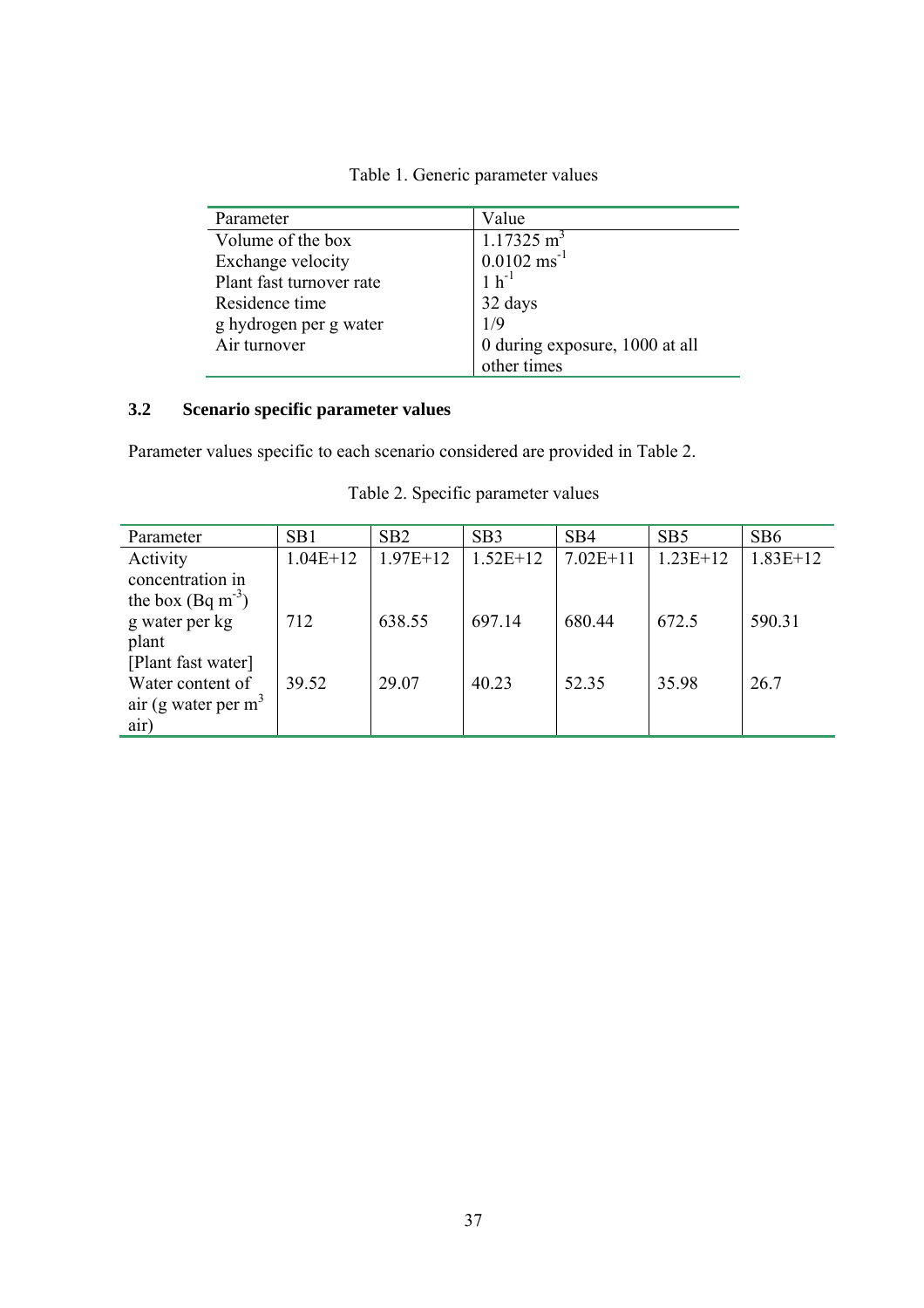## **IFIN-HH Model Description and Discussion of Results**

#### **1. MODEL DESCRIPTION**

An improved version of the tritium module in the EC project RODOS was used, initially developed in our institute in collaboration with FZK-Germany (Galeriu et al, 2000). The model has a similar general structure as UFOTRI but the transfer parameters for tritium are derived from plant physiology. The transfer of HTO from air to leaves is modeled with an exchange velocity that includes a canopy resistance. The canopy resistance is modeled using a physiological model depending on canopy photosynthesis rate. The leaf conductance to  $CO<sub>2</sub>$  is given by,

$$
g_{_{sc}} = g_c + \frac{A_g \cdot (0.9 - \frac{4.7}{A_{m,g}} \cdot \frac{D_s}{D_{\text{max}}})}{C_s - C_{i,\text{vir}}} \quad C_i = f(C_s - \Gamma) + \Gamma \quad f = f_o(1 - D_s / D_{\text{max}})
$$

where  $C_s$  and  $C_i$  are the  $CO_2$  concentration at leaf surface and leaf interior,

 $Γ$  is the  $CO<sub>2</sub>$  compensation point,  $D_s$  is the humidity deficit at leaf surfaces,  $f_0$  and  $D_{\text{max}}$  are parameters describing the effect of humidity deficit on leaf resistance,  $g_{\rm sc}$  is the stomata conductivity for  $CO<sub>2</sub>$ ,  $g_c$  is the cuticle conductivity,  $A_n$  and  $A_g$  are the net and gross photosynthetic rate, Amin is the residual cuticle photosynthetic rate,  $A_{m,g}$  is the maximum gross photosynthetic rate, and, Rd is the dark respiration rate.

By integrating over the canopy, the canopy conductance is directly linked to the canopy photosynthesis. For the last quantity we use the submodel from the crop growth model WOFOST with accompanying physiological plant parameters in the database (Melintescu et al, 2002). Note that the dry biomass considered is obtained after extraction of maintenance and growth respiration while the canopy resistance use the initial photosynthetic rate.

The conversion of HTO to OBT is driven by photosynthesis rate, using stoichiometry and an isotopic discrimination rate. We consider the net OBT formation, after maintenance and growth respiration processes. Part of the newly formed OBT is distributed to grain (pod), in accordance with dry matter partition (plant and cultivar specific). The model includes also OBT formation in night, but this is not relevant in the present scenario.

## **2. ADAPTATION TO THE SOYBEAN SCENARIO**

In order to model the biomass dynamics for the present scenario and soybean cultivar, we have constructed a daily weather file, combining scenario data with climatic ones (monthly mean values from Wolsong area in INTERNET were used to generate a daily sequence using free software (wgen.for). An hourly meteorological file was constructed by interpolation from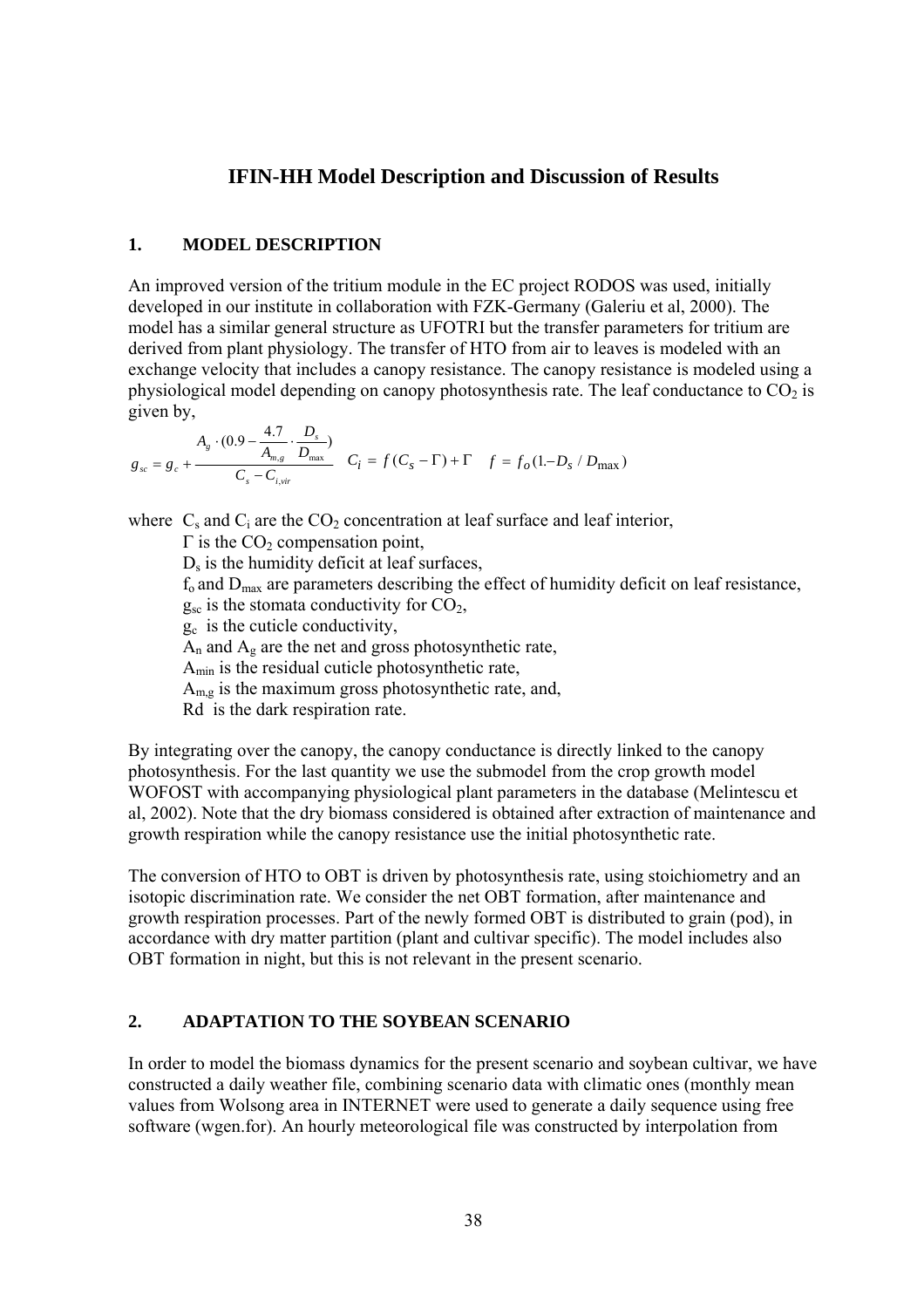scenario data and further used in the tritium model. We start with an existing tropical cultivar in the database and have slightly adapted the parameters in order to obtain the dynamics of biomass growth as given in the scenario. In our model, the plant growth is modeled in a simplified way but still gives reasonable results. We note that the scenario data have a large variability of biomass at harvest between experiments, a coefficient of variation of 60 % for seeds and 30 % for total biomass. These can influence the model prediction uncertainty. There are no direct data on leaf area index dynamics. These shortcomings of the input data give some uncertainty in the plant biomass and LAI dynamics. Two plant models were considered, one with minimum biomass and LAI and one with maximum one.

The biomass dynamics from experiment and the two variants of the soybean model are given in Figure 1. Seed mass at harvest was most accurately predicted by model 1 and total biomass by model 2.



Figure 1. Biomass dynamics: experiment and models.

Figure 2 gives the model 1 LAI dynamics in comparison with the prediction of plant growth model WOFOST. We note that for SB1, the predictions are lower than the best estimate of LAI. Indeed, from the leaves dry mass and the specific leaf area of soybean (derived from the literature) we deduced a LAI of 3 (at this stage all leaves are green), while model 1 predicted a value of 1.35. Model 2, with increased biomass, gave the right LAI at SB1, but higher LAI later.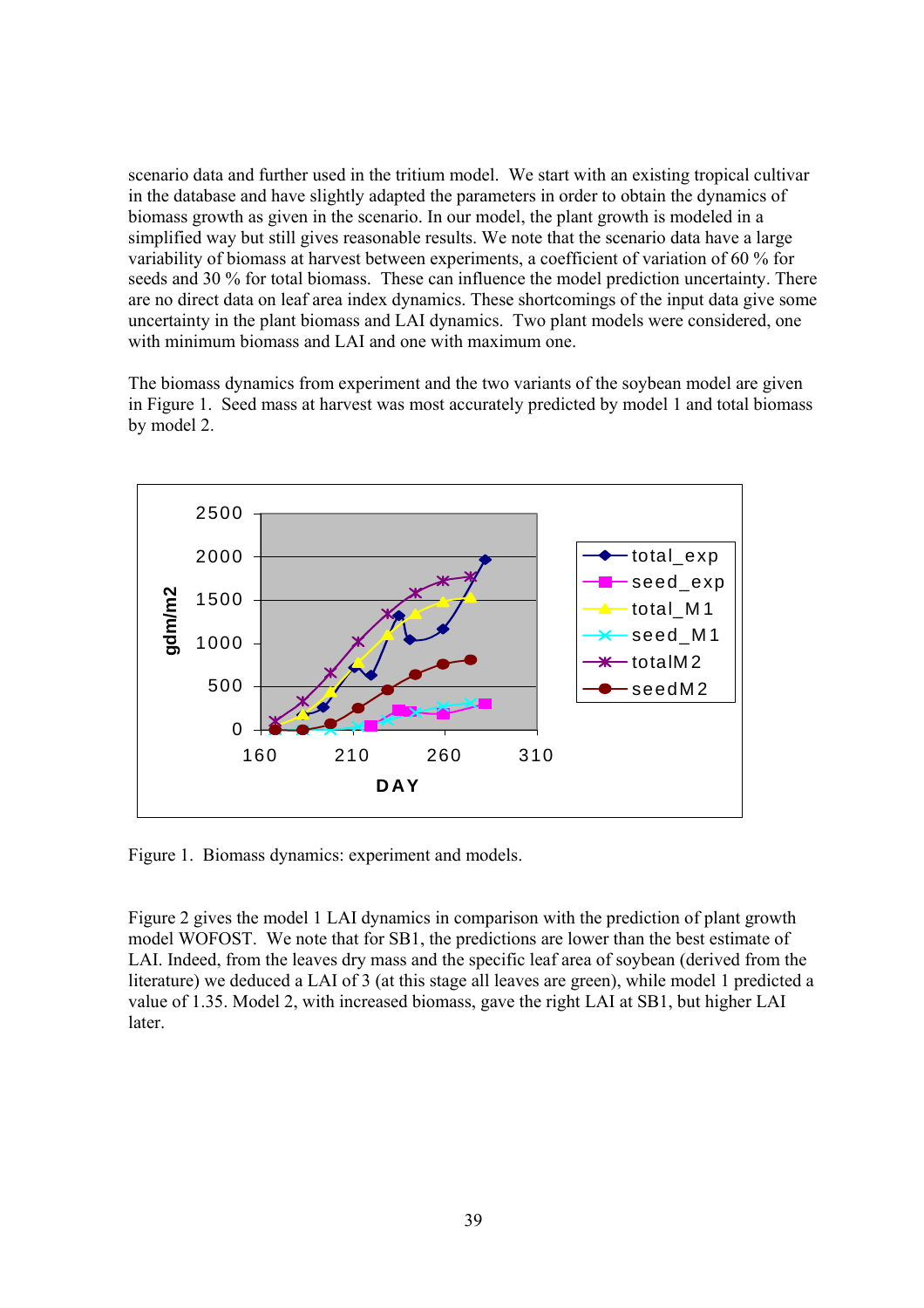

Figure 2. LAI in tritium model and WOFOST model and RODOS-H result

Among intermediary model results we present the predictions for the canopy resistance as functions of time and experiment in Figures 3 and 4.



Figure 3. Canopy resistances in the first 8 hours from the start of the exposure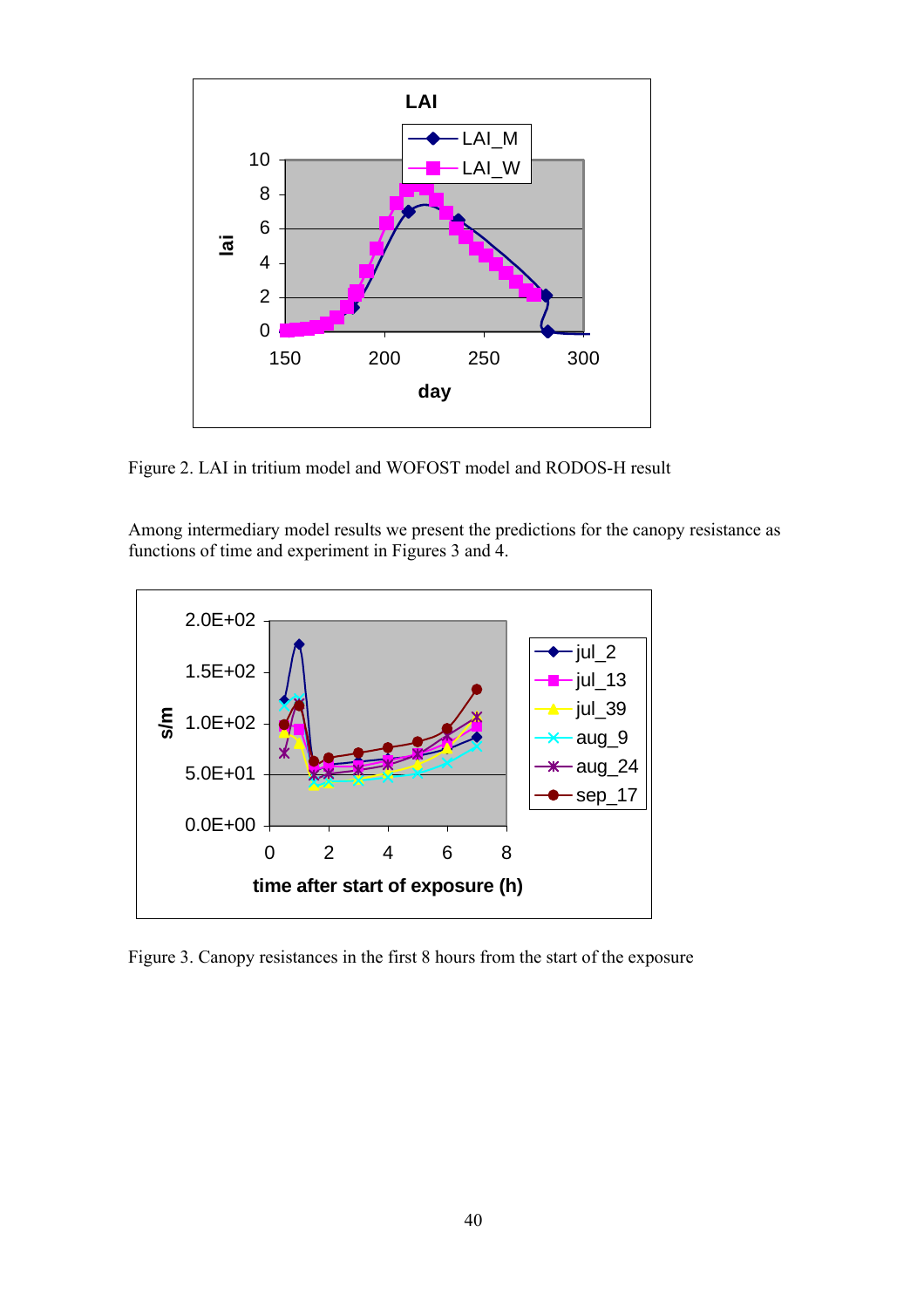

Figure 4. Canopy resistance for first 46 hours after start experiment

The largest canopy resistance in the light is for the experiment in July 2, in the period of fumigation but also after. The higher resistances in the periods of box experiments can be a result of more factors:

- Increased temperature in the box, as for Aug 9 where we have values of 45-48 °Cdefinitely depressing photosynthesis and increasing the canopy resistance.
- Under-prediction of solar radiation. A general conversion factor of 5.5 was used to convert luminance to solar radiation. This gives value of solar radiation in the box much lower than that measured (up to a factor 2).

Higher resistance occurs for the first experiment but also for the last (Figure 4) as a result of plant phenology and development. In SB1, the plant was young with few leaves but all green. In SB6, the plant is old with few green leaves.

The results presented partially explain the large difference in the dynamics of HTO concentration of leaf water between experiments, as seen in Figure 5.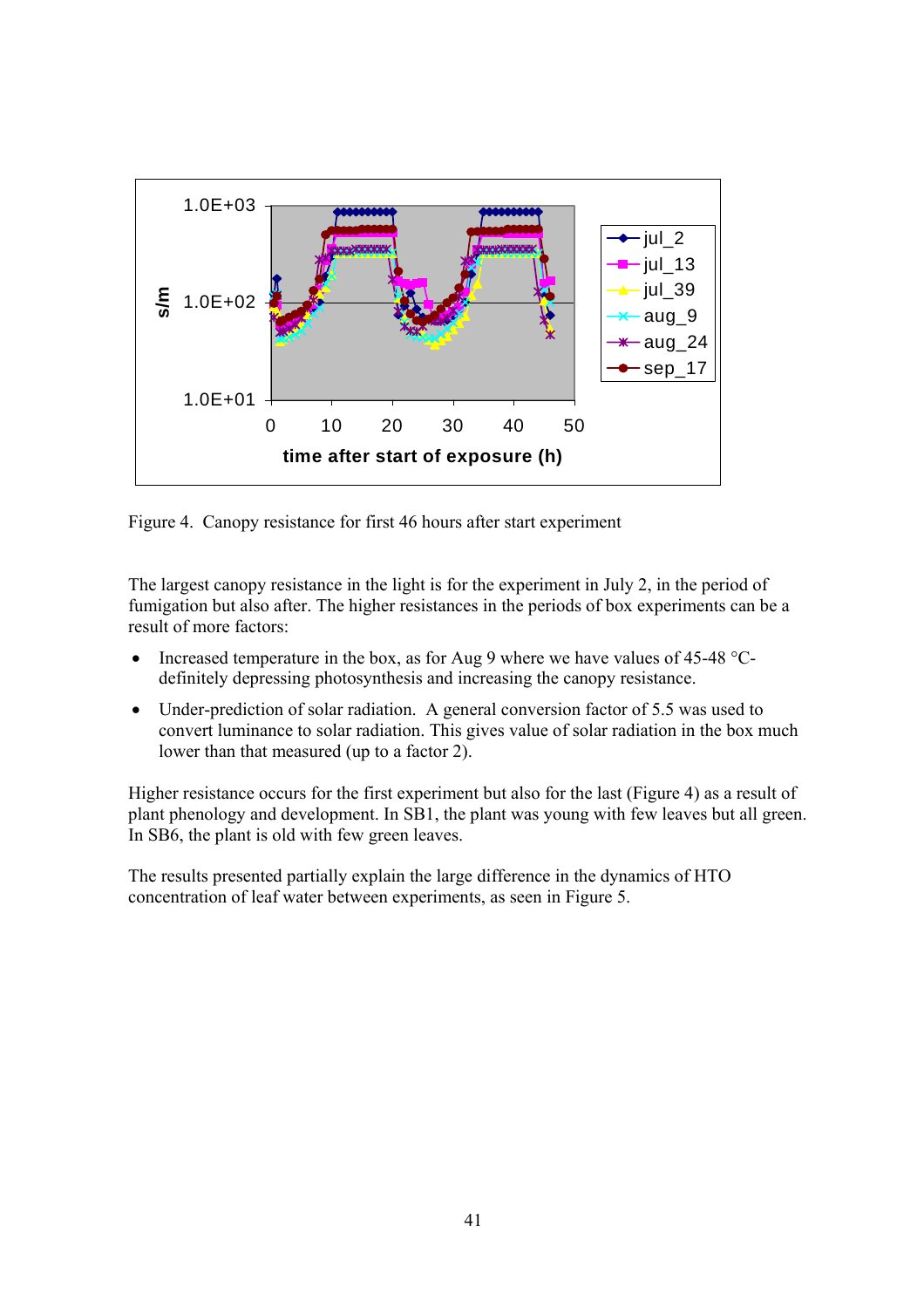

Figure 5. Leaf water HTO concentrations normalized to end of fumigation

OBT concentration in seeds depends on daily OBT production and on the partition to storage organs. No information on the specific Korean cultivar used in the experiments was available and literature values are variable. OBT production is dependant on leaf water HTO concentration and photosynthesis rate.

The growth period is divided into vegetative and reproductive periods. Emergence is considered at development stage 0, flowering at development stage 1 and harvest at development stage 2. The partition to storage organs as in WOFOST database for soybean was initially used.

No data on the translocation to storage organs before flowering was available, but it is known that a part of the new dry matter stored in stems at flowering stage can be potentially translocated to grain (pod) and this fraction is plant dependant (Table 1, Penning de Vries, 1989).

|  |  |  | Table 1. Fraction of stem weight at flowering potentially translocatable to storage |  |
|--|--|--|-------------------------------------------------------------------------------------|--|
|  |  |  |                                                                                     |  |

| Plant     | Fraction |
|-----------|----------|
| Soybean   | 0.18     |
| Wheat     | 04       |
| Faba bean | 0.45     |
| Potato    |          |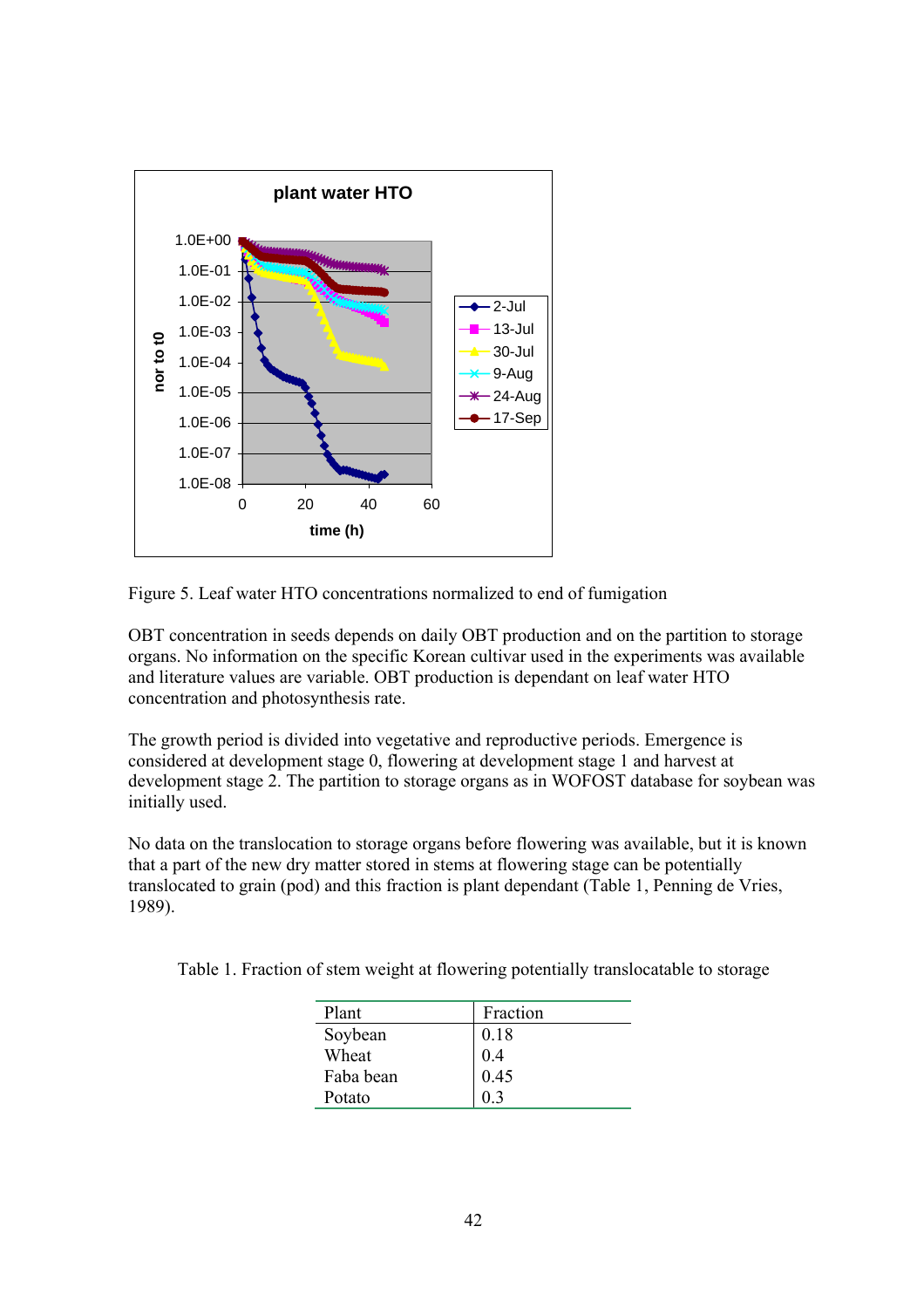In absence of information on the Korean cultivar an intermediate situation was considered with low translocation during the flowering stage (fraction of stem weight subject to translocation between 0.05-0.15).

## **3. DISCUSSION**

The model was variable in its predictions of HTO and OBT in relation to the observed values. The HTO concentration in leaves was over-predicted by a factor of 3 to 5 in experiments SB1 and SB4 at the end of exposure, but under-predicted by 40 - 90 times at harvest. OBT in pods was under-predicted by 100 times in SB1, but over-predicted by 10 times in SB6.

A number of sources of uncertainty were analysed:

- Wind speed unknown anemometer height. This may have a marginal effect on atmospheric resistance and exchange velocity.
- Improper plant LAI and biomass in the model, compared with data used. This could be a potential source of error as the simple growth model used is not appropriate for measured biomass and there is uncertainty in the scenario LAI. This can explain our fast release in SB1, due to under-prediction of leaf biomass and LAI.
- Variability of experimental harvest biomass among experiments. There is a large spread of experimental data and a proper growth trend is therefore difficult to assess. At harvest the total dry biomass is on average  $1966$  g/m<sup>2</sup>, but with a range of 1286-3225. A factor 2 misprediction in the canopy resistance and OBT production from the variability of biomass production between experiments can be expected on this basis.
- Ambiguities in the scenario relating to the large water content in seed at harvest. Based on general agricultural practice, a water content no more than 20 % in seeds at harvest would be expected. However, in the scenario data the water content is close to 60%.
- Difficulties in assessing the proper characteristics of the Korean cultivar. Such as translocation from stem to grain, grain filling dynamics, temperature effect on photosynthesis.
- The covering applied to the soil during the exposure may not have been completely effective at preventing a small amount of tritium from depositing to the soil. Root uptake from the soil may then have acted to keep the HTO concentrations in the plant at a relatively high level.

The general over-prediction in HTO at the end of exposure period may result from the unusually high temperature in the exposure chamber. The average temperature for SB1 - SB6 was 40, 33, 39, 47, 40 and 32 °C, respectively. The maximum environmental temperature was only 34 °C. Plants cease photosynthesis at high temperature, the cut-off value depending on plant type and the adaptation to average environmental conditions. We have no idea on the temperature cut-off for the Korean cultivar but literature values are lower than 47 ° C. Penning de Vries (1989) gives the following values (Table 2).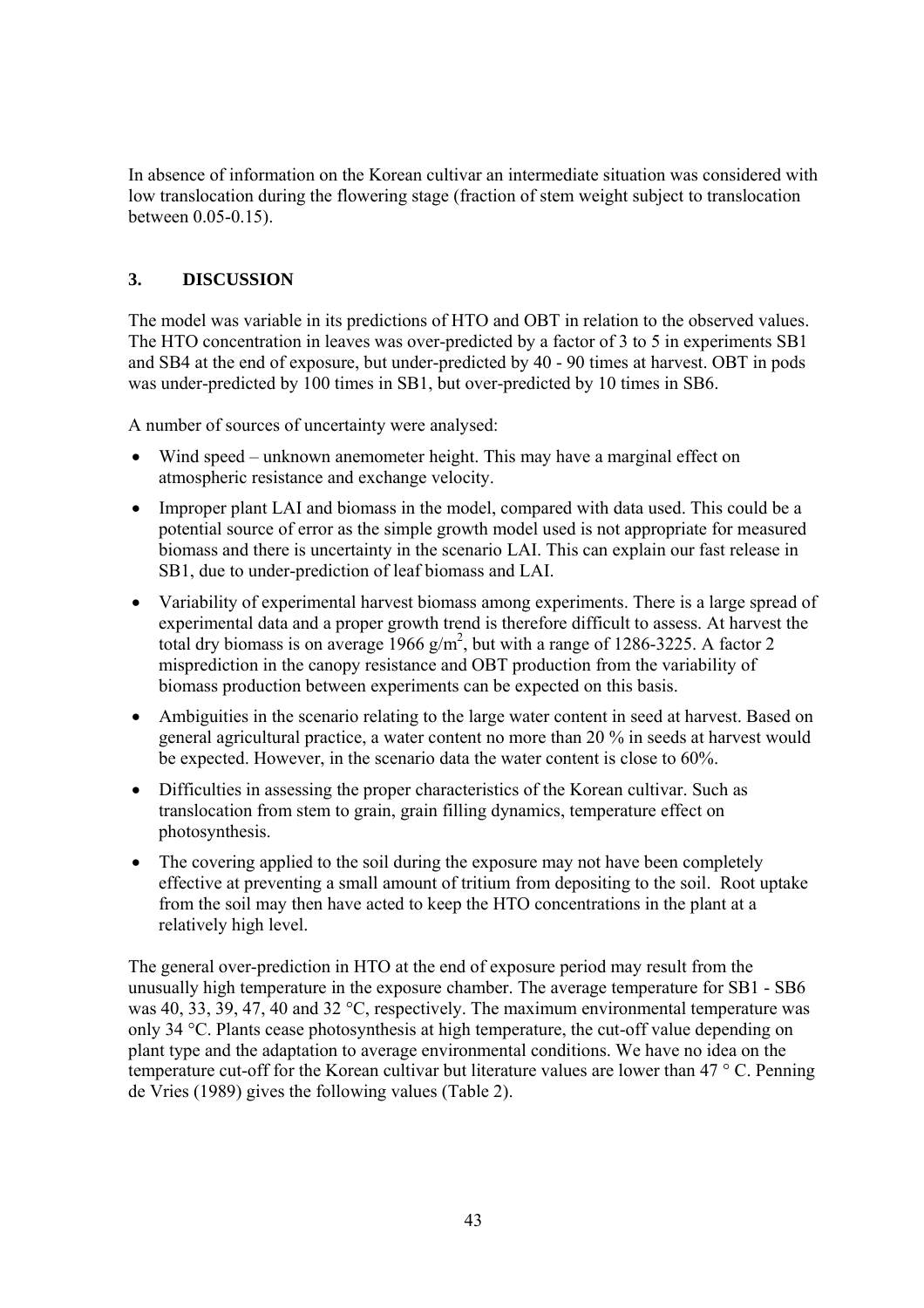| Temperature $(^{\circ}C)$ | Factor |
|---------------------------|--------|
| 0                         | .0001  |
| 10                        |        |
| 20                        | .6     |
| 25                        | .8     |
| 30                        |        |
| 35                        |        |
| 40                        | .8     |
| 50                        | .001   |

Table 2. Temperature dependence of maximum photosynthesis rate

It seems highly probable that in SB4 there is a depression of uptake and photosynthesis while in SB2 and SB6 this is excluded. Both SB1 and SB4 show a low uptake, Cplant/Cair is around 0.125, which implies an uptake rate near  $0.33$  h<sup>-1</sup>. Therefore, it appears that plants were under stress in the chamber in SB1 and SB4 and this was not taken into account by most of the modellers.

## **4. REFERENCES**

Raskob W., Barry P., 1997, Importance and Variability in Processes Relevant to Environmental Tritium Dose Assessment Models, JER, Vol. 136, pp.237-251.

A. Melintescu, D. Galeriu, E. Marica, 2002, "Using WOFOST Crop Model for Data Base Derivation of Tritium and Terrestrial Food Chain Modules in RODOS", P. C1-1241- C1– 1246, Radioprotection, Numero special 37, C1, "The Radioecology – Ecotoxicology of Continental and Estuarine Environments ECORAD 2001".

D. Galeriu, A. Melintescu, C. Turcanu, W. Raskob, 2000, "FDMH – The Tritium Module in RODOS", Workshop on Environmental Behavior and Biological Effects of Tritium, 8- 9 May 2000, P.86, Kurri, Kumatori, Osaka, Japan, Ed. M. Saito, S. Kimura, and T. Takahashi ISSN 0287-0852 [KURRI-KR-61].

Jacobs C. M. J., 1994, Direct impact of atmospheric  $CO<sub>2</sub>$  enrichment on regional transpiration, PhD. Thesis, Agricultural University, Wageningen.

F W T Penning de Vries, D M Jensen, H F M ten Berge and A Bakema, 1989, Simulation of ecophysiological processes of growth in several annual crops Pudoc Wageningen.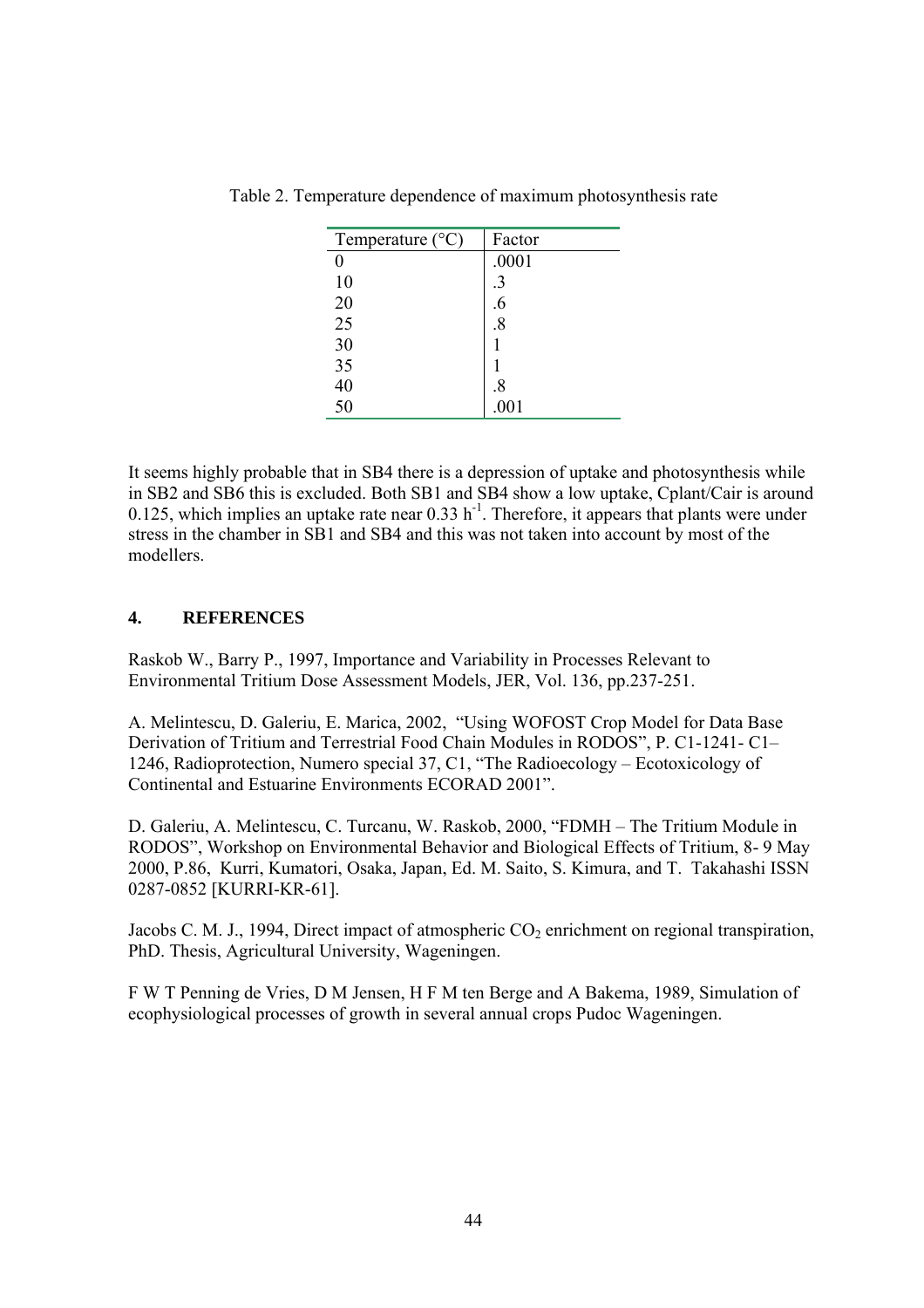# **Japanet Model Description**

## **1. JAPANET MEMBERS LIST**

 NIRS (Kiriko Miyamoto, Yoshikazu Inoue, Hiroshi Takeda, Kazuhide Yamamoto) Ibaraki University (Michiko Ichimasa, Yusuke Ichimasa) Kumamoto University (Noriyuki Momoshima) Toyama University (Hiroshi Satake) Kyoto University (Masahiro Saito)

## **2. ASSUMPTION FOR CALCULATION OF SOYBEAN SCENARIO**

- 1. Model and parameters are mostly based on the observation in Ibaraki University's semifield release experiments in 1999-2002 of deuterium oxide vapor exposed to soybean (Table 1, Ichimasa et al., 2002, 2003).
- 2. No difference of TFWT in each part of a soybean plant. Errors of TFWT concentration were estimated from 10% variation of the rate constant of HTO loss from plant in the model.
- 3. Accumulation rate of non-exchangeable OBT (nOBT) in seeds changes depending on growing stages of soybean plant. Errors of nOBT concentration were estimated from the standard deviations of mean HTO concentration in air vapor during the exposure.
- 4. No consideration of soil properties, biomass balance of plant, meteorological and artificial conditions in the glove box and in the field.

Table1. Comparison of characteristics of soybean scenario and Ibaraki University's experiment

|                              | Soybean scenario                   | Ibaraki University's experiment     |
|------------------------------|------------------------------------|-------------------------------------|
| Tracer                       | HTO vapor                          | HDO vapor                           |
| <b>Release Time Duration</b> | 1 hour                             | 8 hours                             |
| <b>Exposure Conditions</b>   | $20-50^{\circ}$ C, 50-90% humidity | 20-30 $^{\circ}$ C, 50-90% humidity |
| <b>TFWT</b> Measurements     | N <sub>0</sub>                     | Often to observe a rate constant    |
| During Exposure              |                                    | of $D_2O$ uptake from air           |
| <b>TFWT</b> Measurements     | 3 times                            | Often to observe a rate constant    |
| Just After Taking Out        |                                    | of $D_2O$ loss from plant           |
| <b>TFWT</b> Measurements     | 5 times                            | N <sub>0</sub>                      |
| Until Harvest                |                                    |                                     |
| nOBT Measurements            | At final yellow bean harvest       | Often until final yellow bean       |
| After Taking Out             |                                    | harvest including the stage of      |
|                              |                                    | green bean harvest                  |

## **3. Ibaraki University's model**

Belot's equation (Belot et al, 1979) was modified: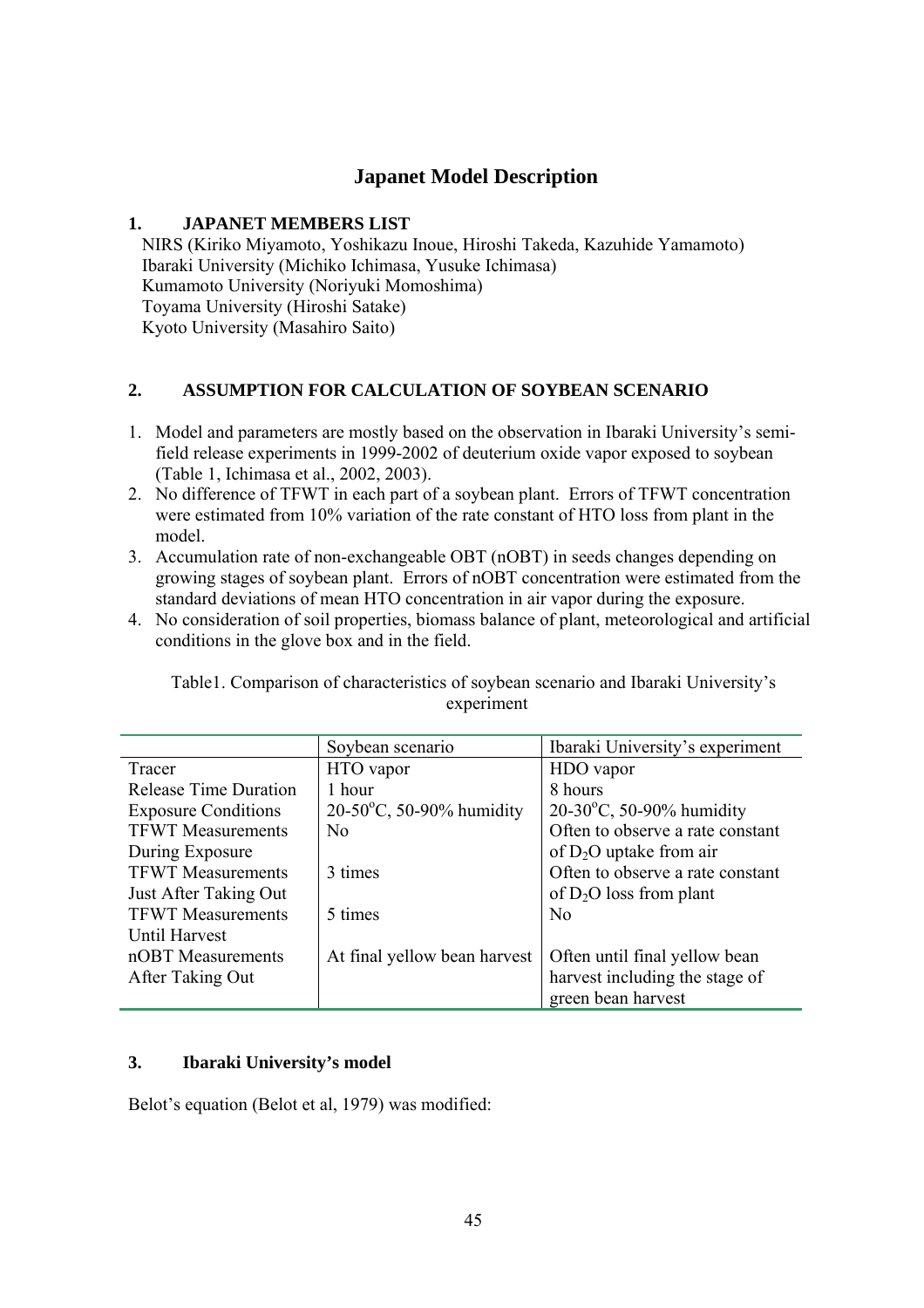1. Uptake of deuterium by the soybean plant is expressed as:

$$
Crp = Ca \times Crmax \times [1-exp(-k_1t)]
$$

where

 Crp = tissue free water deuterium (TFWD) concentration ratio in plant (ppm)  $Ca =$  deuterium concentration in air moisture around sampling point at time t (ppm)  $C$ rmax = steady-state concentration ratio ( $Crp/Ca$ )  $k_1$  = rate constant of D<sub>2</sub>O uptake from air (h<sup>-1</sup>)

 $t =$  time after the start of exposure (h)

2. Loss of deuterium from the soybean plant is expressed as:

$$
Cp = C_0 \times \exp(-k_2 t)
$$

where

 $Cp = TFWD$  concentration in plant (ppm)  $C_0$  = TFWD concentration in plant at time t=0 (the end of release) (ppm)  $k_2$  = rate constant of D<sub>2</sub>O loss from plant (h<sup>-1</sup>)  $t =$  time after the end of release (h)

3. OBD translocation to bean from leaf is expressed as:

$$
TLIa = OBD/Ca
$$

where

TLIa = translocation index of OBD to bean  $(\% )$  $OBD = OBD$  concentration in bean at harvest (ppm)  $Ca =$  mean  $D_2O$  concentration in air moisture at steady state (ppm)

#### **4. REFERENCES**

- M. Ichimasa, C. Weng, T. Ara, Y. Ichimasa; Organically bound deuterium in rice and soybean after exposure to heavy water as a substitute for tritiated water. Fusion Science and Technology, 41, 393-398 (2002).
- M. Ichimasa, T. Maejima, N. Seino, T. Ara, H. Tauchi, Y. Ichimasa; Organically bound deuterium in soybean exposed to atmospheric  $D_2O$  vapor as a substitute for HTO under different growth phase. Proceedings of the International Symposium; Transfer of Radionuclides in Biosphere-Prediction and Assessment, JAERI-Conf. 2003-010, 226-232 (2003).
- Belot, Y., Gauthier, D., Camus, H. and Caput, C. (1979), Prediction of the flux of tritiated water from air to plant leaves, Health Phys., 37, 575-583.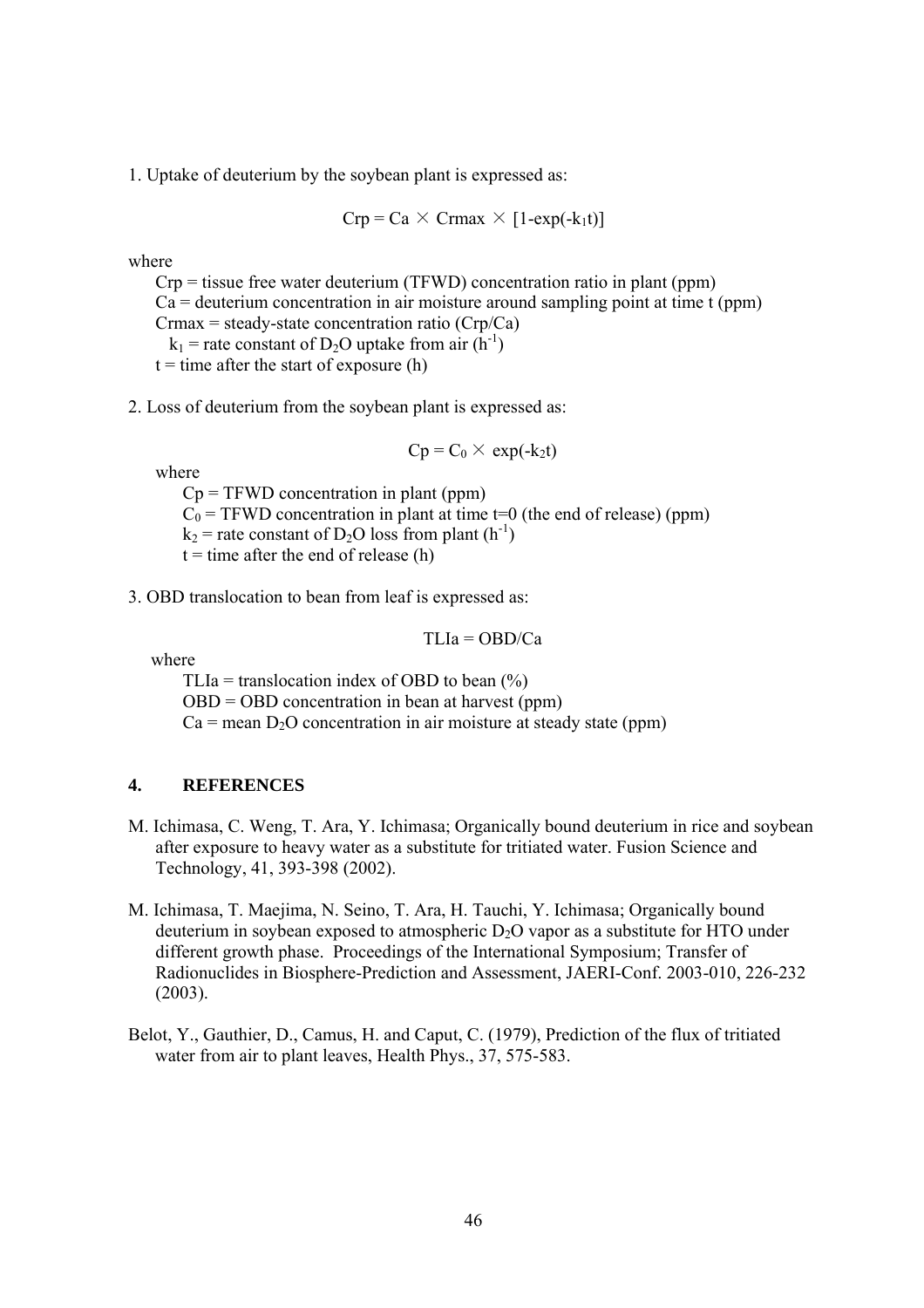# **KAERI Model Description**

## **1. INTRODUCTION**

Tritium (as HTO) released from nuclear facilities is readily absorbed to plants by photosynthesis, and changes into a constituent tritium of organic compounds by metabolism. The organically bound tritium (OBT) is generally non-exchangeable and remains in tissue of plant after the time of harvesting so that it can be an important contributor to dose (Barry et al., 1999). To assess potential does to human from accidental releases, it is necessary to model the behavior of tritium in the environment. To this end a number of dynamic models have been developed and their capabilities have evaluated and compared through the international studies (BIOMOVES II, 1996a and 1996b; IAEA 2001).

In 2003, International Atomic Energy Agency (IAEA) started on a new international joint research program, EMRAS (Environmental Modeling for Radiation Safety) succeeding BIOMASS program (IAEA, 2001). The EMRAS was organized to test the accuracy of model predictions and to improve existing models and specify their parameters. This paper describes the model prediction for the scenario of tritium absorption by soybean foliage submitted to Tritium-Working-Group of EMRAS (Theme 1, task 2).

## **2. MODEL DESCRIPTION**

For model prediction, a dynamic compartment model (ECOREA-GH3) that was developed by KAERI (Korea Atomic Energy Research Institute) on the basis of the long-term model of UFOTRI (Raskob, 1990,1993) was used. The model was specially designed for evaluating the transfer of tritium into the grain-plant growing in dry-fields such as wheat and soybean after an acute release from a nuclear facility. Figure 1 shows the compartments and transfer pathways of the model. The plant is divided into four compartments: HTO and OBT compartments of plant body (stem + leaves), and HTO and OBT compartments of grain, respectively. The soil is divided into three compartments: layers of 0-5 cm, 5-15 cm and 15-30 cm. There is a reversible tritium exchange between all the plant compartments except the OBT compartment of grain in which all the organically bound tritium is insoluble and remains there after the time of harvesting. Water absorption of plant from soil occurs all via only the body of plant.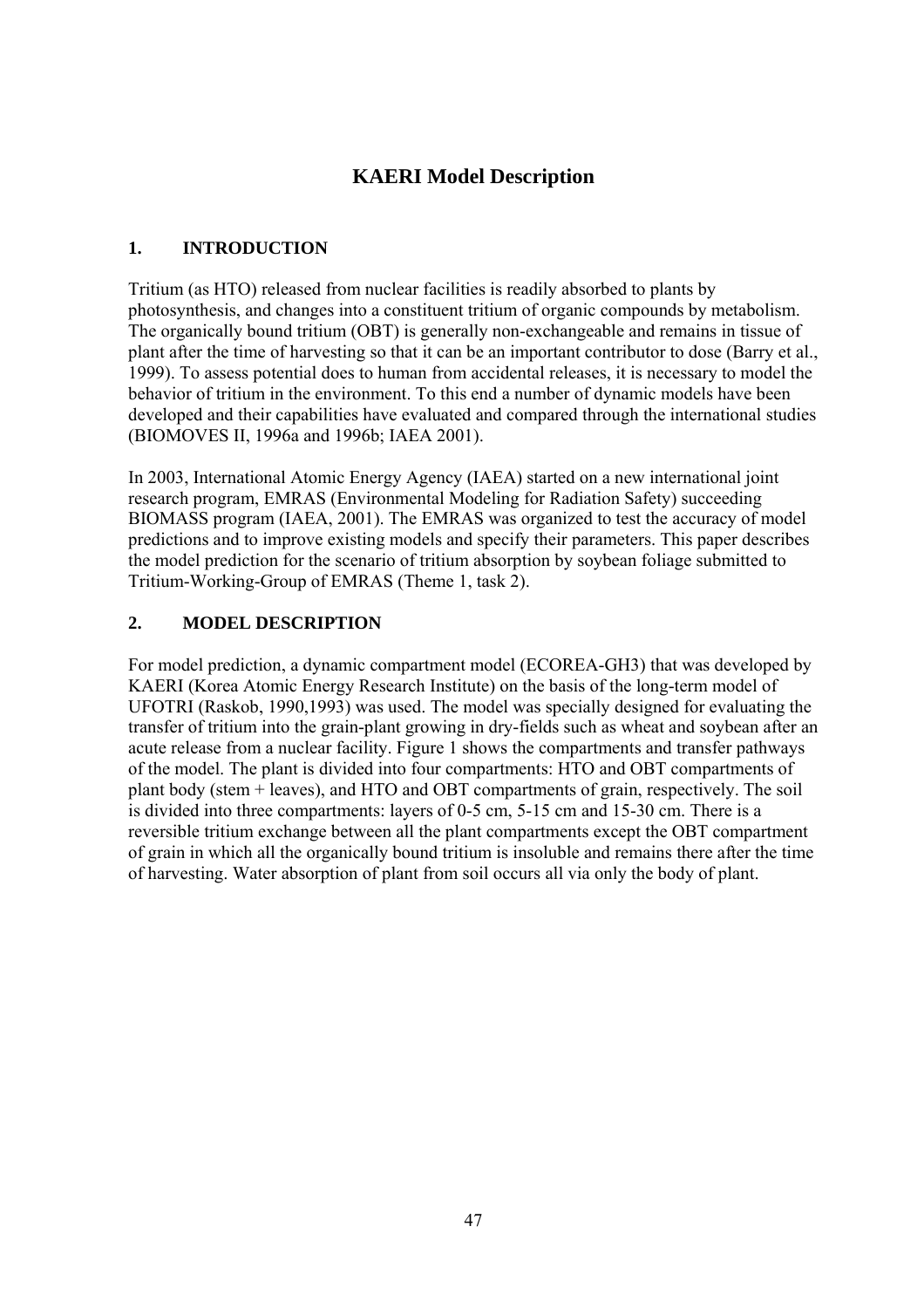

Figure 1. Compartments and transport pathways for ECOREA-GH3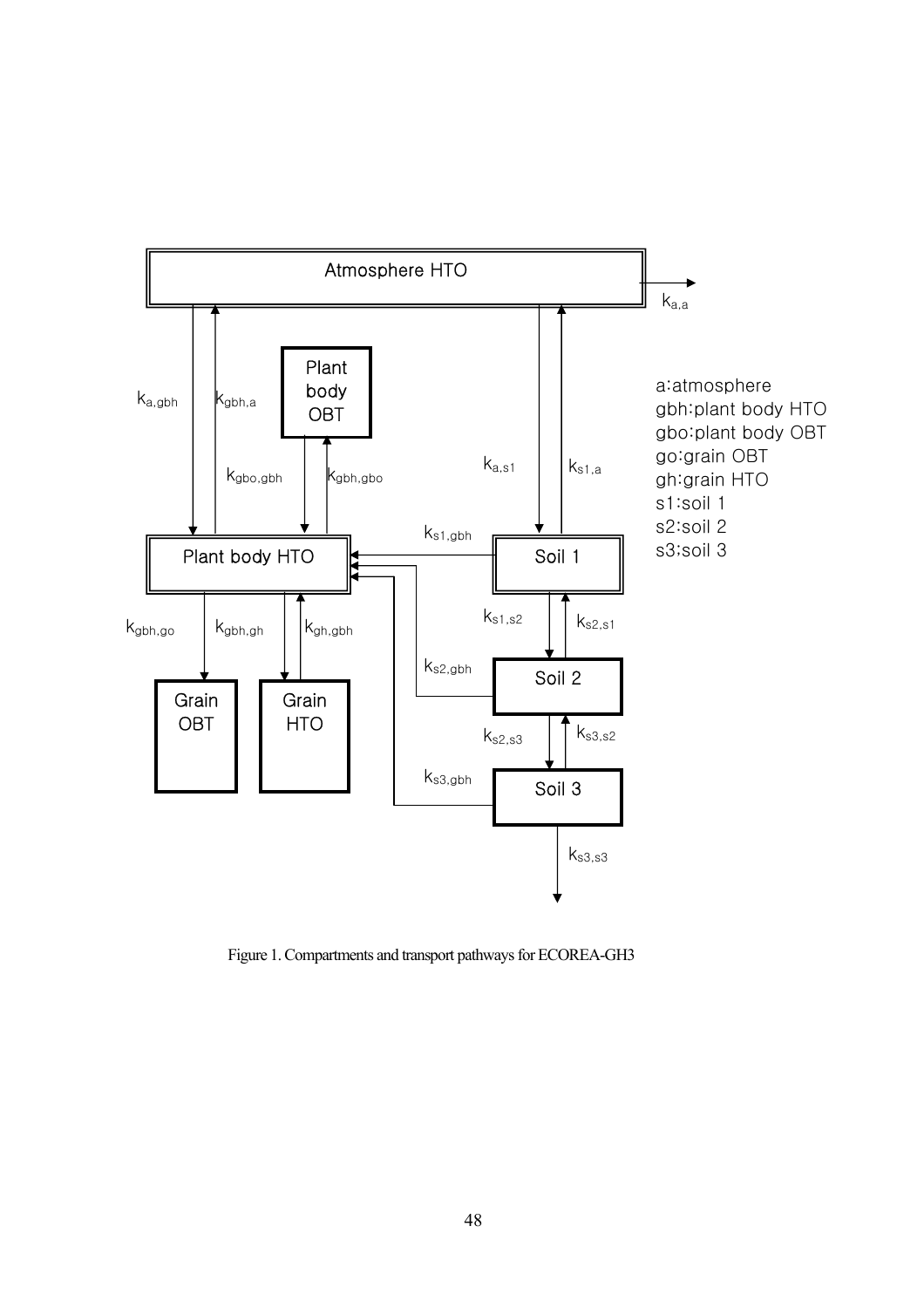The mass transfer between compartments can be generally described as

$$
\frac{dA_i}{dt} = \sum_{k=1}^{m} K_{k,i} A_k - \sum_{i=1}^{n} (K_{i,j} + \lambda) A_i
$$
 (1)

where

 $A_i$  (Bq/m<sup>2</sup>) is the activity of compartment *i*,

 $K_{ki}$  is the transfer rate from compartment *k* to *i*, and,

 $\lambda$  is the decay constant of tritium (6.44×10<sup>-6</sup> h<sup>-1</sup>).

**2.1 Biomass equation.** The hydrogen inventory of plant varies with the growth of biomass, and it subsequently influences the transfer rate between compartments. Figure 2 shows the growth curves of soybean obtained with the biomass data presented in scenario. All data were fitted to the typical sigmoid growth curve with three parameters.

$$
B(t) = \frac{B_1 B_2}{(B_1 - B_2)e^{-B_3 t} + B_2}
$$
 (2)

The parameters are summarized in Table 1. The difference of the weight between the dry and fresh biomass at time *t* is assumed to be equivalent to the weight of water of the HTO compartment of plant.

**2.2 HTO deposited during exposure.** During exposure, the amount of HTO deposited onto the soybean plant was calculated using the Belot equation (Belot, 1979; Amano and Garten, 1991).

$$
C_{gbh}^{\qquad o} = \alpha \times R_{ini} \times C_a^{\qquad o} (1 - e^{-\tau \Delta t}) \tag{3}
$$

where,

 $C_{ghh}^o$ : tritium concentration in body tissue water, Bq/kg *R<sub>ini</sub>* : mean relative humidity of air during exposure  $C_a^o$ : mean activity of tritium in air moisture during exposure, Bq/kg  $\tau$ : time constant until equilibrium which is defined by  $\rho_{s,ini}/(\alpha\mu_{ini}\gamma_t)$ , h<sup>-1</sup>  $\rho_{s,ini}$ : saturated air humidity during exposure, kg/m<sup>3</sup>  $\mu_{ini}$ : water content of plant body at the time of exposure, kg/m<sup>2</sup>  $\alpha$  : H/T isotope ratio in air and plant (1.1)  $\gamma_t$ : total resistance from atmosphere to stomata, h m<sup>-1</sup>, and, <sup>∆</sup>*t* : exposure time, h

At equilibrium,

$$
C_{gbh}^{\quad o} = \alpha \times R_{ini} \times C_a^{\quad o} \tag{4}
$$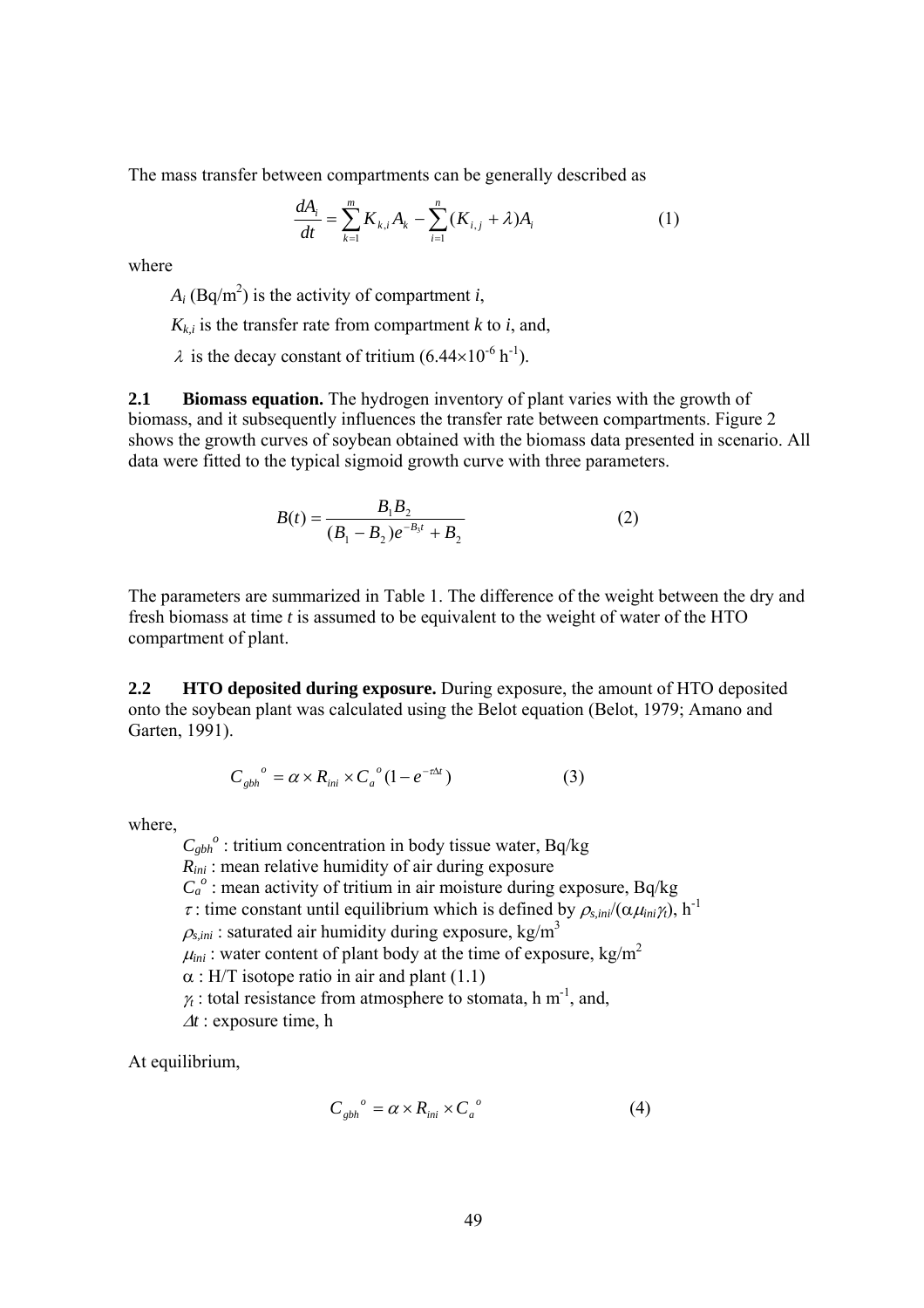On the other hand, there was no the tritium deposited onto soil because it was covered with a vinyl paper during the exposure to the plant.



Figure 2. The growth curve of soybean

Table 1. Parameter values for the growth curve of soybean

| parameter<br>plant | $B1$ (kg/m2) | $B2$ (kg/m2) | B3(d)      |
|--------------------|--------------|--------------|------------|
| Body (fresh)       | 1.87E2       | 0.827        | $9.6E - 3$ |
| Body (dry)         | 7.10         | 0.147        | 0.017      |
| Grain (fresh)      | 1.59         | $1.72E-5$    | 0.143      |
| Grain (dry)        | 0.61         | $2.43E - 4$  | 0.089      |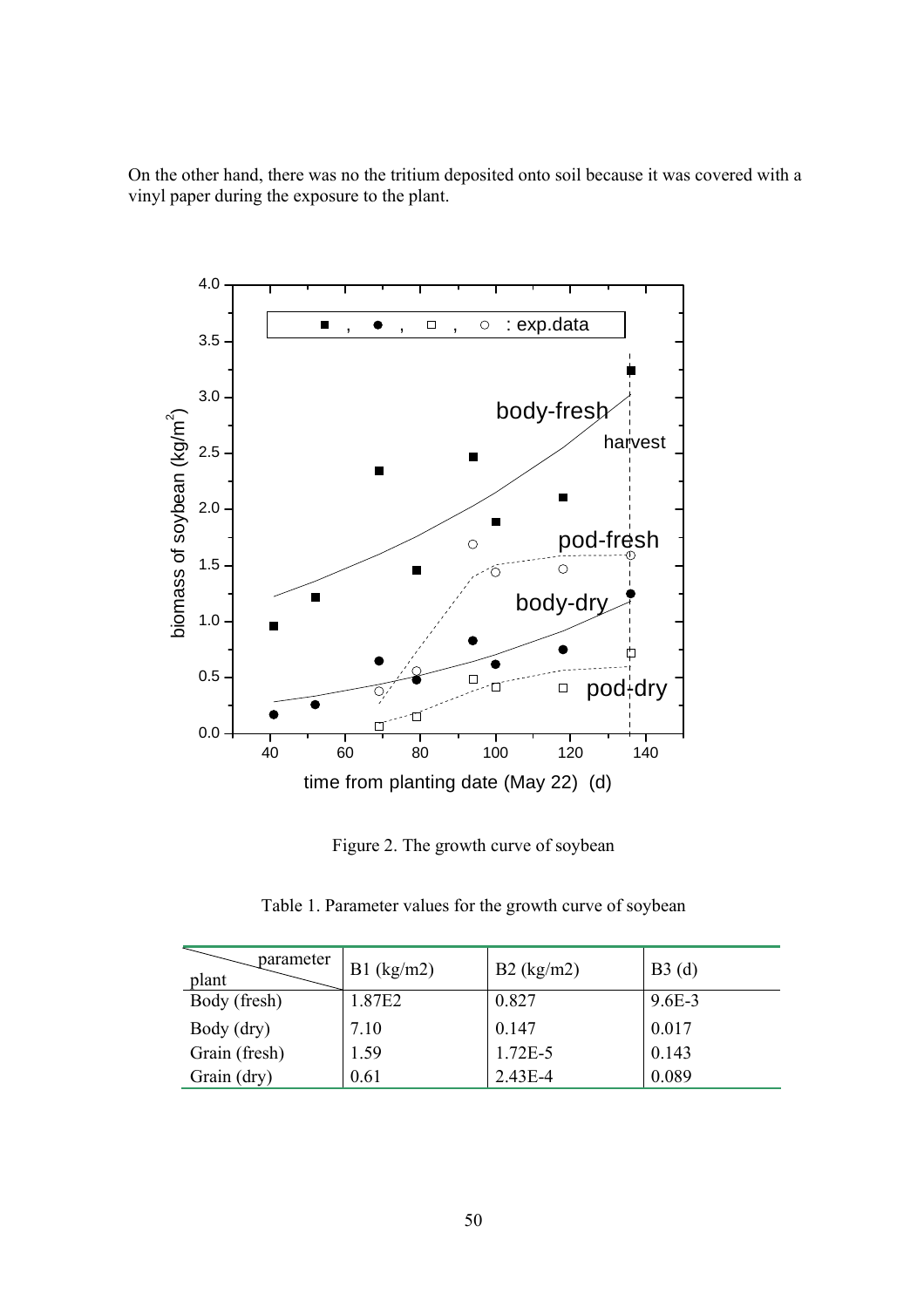## **3. INPUT DATA**

## **3.1 Basic data.**

In order to calculate the transfer rate between compartments in the model, the following basic input data were used (Table 2). Some of the data came from the UFOTRI (Raskob, 1990), and others from the experimental condition presented in scenario.

| Parameter                                                                            | Value                                |
|--------------------------------------------------------------------------------------|--------------------------------------|
| Mean height of the air mixing layer $(H_m)$                                          | $1000 \text{ m}$                     |
| Mean deposition velocity of HTO to soil $(V_d)$                                      | $18.0 \text{ m/h}$                   |
| Water humidity of saturated air at 25 $\rm{^{\circ}C}$ ( $\rho_{\rm{s}}$ )           | $0.024$ kg/m <sup>3</sup>            |
| Mean relative humidity during the growth of soybean $(RH_a)$                         | 84%                                  |
| Mean rainfall rate during the growth of soybean $(K_{rain})$                         | $1.0 \text{ kg/(m}^2 \cdot h)$       |
| Thickness of soil layer 1 $(d1)$                                                     | $0.05$ m                             |
| Thickness of soil layer 2 $(d_2)$                                                    | 0.1 <sub>m</sub>                     |
| Thickness of soil layer 3 $(d_3)$                                                    | $0.15$ m                             |
| Mean moisture content in soil $(\theta)$                                             | 0.2                                  |
| Fraction of root uptake of water from soil layer 1 $(F1)$                            | 0.2                                  |
| Fraction of root uptake of water from soil layer 2 $(F_2)$                           | 0.4                                  |
| Fraction of root uptake of water from soil layer 3 $(F_3)$                           | 0.4                                  |
| Water content of plant body $(\mu(t))$                                               | $B_{body}($ fresh)- $B_{body}($ dry) |
| Activity ratio between the plant water and the water vapor at<br>equilibrium $(R_a)$ | 0.5                                  |
| Growing period of bean $(T_{gg})$                                                    | 1440 h (60 days)                     |
| Half-time of tritium loss from plant body OBT $(T_{gbo})$                            | 240 h (10 days)                      |
| Half-time of tritium loss from plant body HTO $(T_{gbh})$                            | 2 <sub>h</sub>                       |

|  | Table 2. General input data |  |  |
|--|-----------------------------|--|--|
|--|-----------------------------|--|--|

### **3.1 Transfer rate**.

The transfer rates are calculated on the basis of hydrogen inventory and hydrogen exchange between compartments with the assumption of equilibrium. The hydrogen inventory  $\frac{kg}{m^2}$ of each compartment is calculated by,

| $M_a=H_m\times \rho_s \times RH_a \times 11\%$                                               | for atmosphere compartment |
|----------------------------------------------------------------------------------------------|----------------------------|
| $M_{sl}$ =1000 × $d_l$ × $\theta$ × 11%                                                      | for soil 1 compartment     |
| $M_{s2}$ =1000 × $d_2$ × $\theta$ × 11%                                                      | for soil 2 compartment     |
| $M_{s3} = 1000 \times d_3 \times \theta \times 11\%$                                         | for soil 3 compartment     |
| $M_{\text{gbh}} = (B_{\text{body}}(\text{fresh}) - B_{\text{body}}(\text{dry})) \times 11\%$ | for body HTO compartment   |
| $M_{gbo} = B_{body}$ (dry) × 8%                                                              | for body OBT compartment   |
| $M_{gh} = (B_{grain}(\text{fresh}) - B_{grain}(\text{dry})) \times 11\%$                     | for grain HTO compartment  |
| $M_{go} = B_{grain}$ (dry) $\times 8\%$                                                      | for grain OBT compartment  |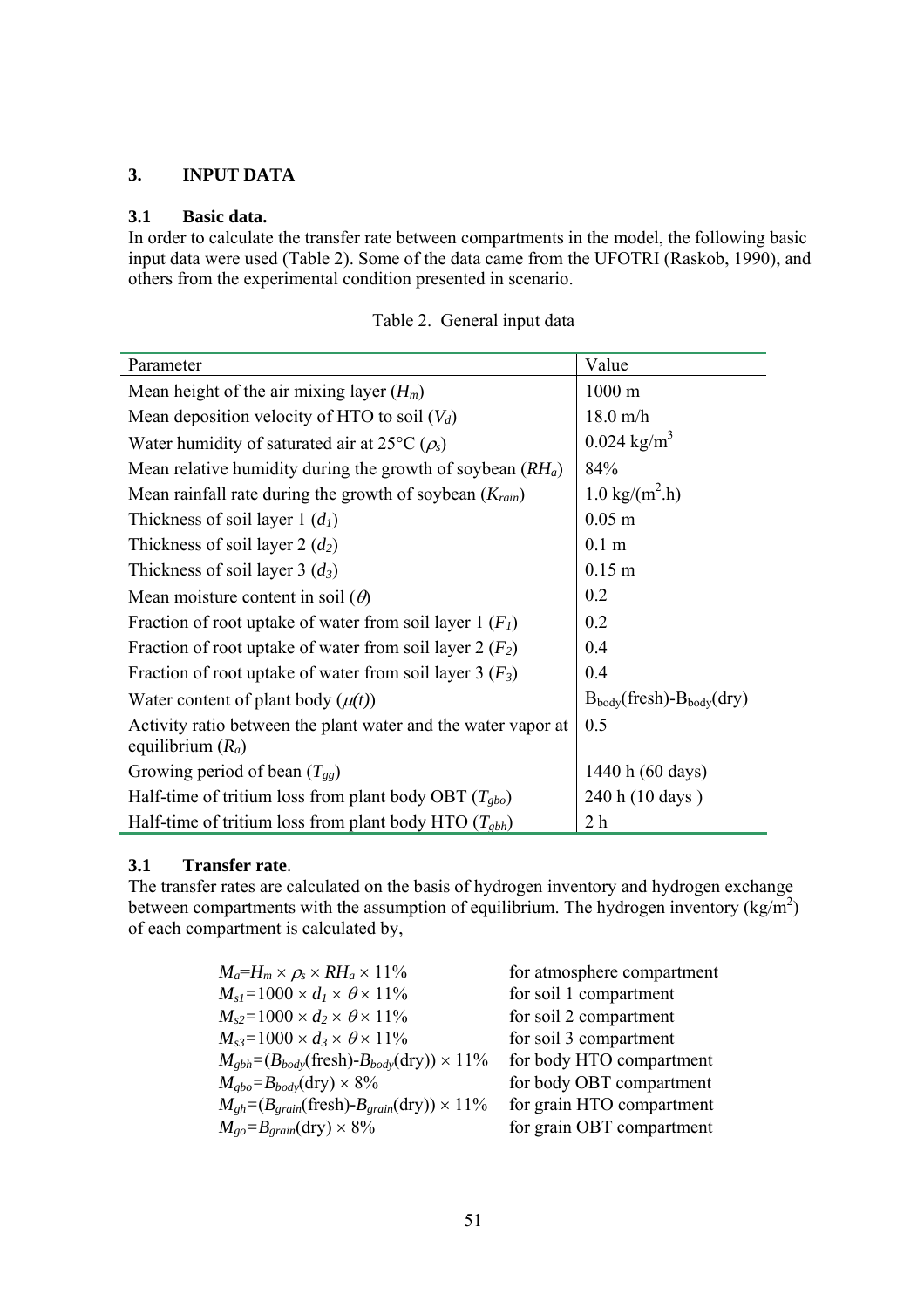The hydrogen content in organic part of plant was assumed to be 8%. Transfer rate for the system is summarized in Table 3. The transfer rate of loss of HTO from atmosphere  $(K_{a,a})$  was determined with the assumption of the half-time of loss of one hour, but the value of  $K_{a,a}$  of 100 was assumed for the time less than 0.1hr in order to consider the effect of ventilation by an external fan just after the exposure. The rate constant of loss of HTO from plant during daytime ( $K_{gbh,a}$ ) was assumed to be inversely proportional to the water content ( $\mu$ ) of the plant, with the reference value of 0.347 that is equivalent to the half-time of loss of one hour when  $\mu$ is 0.4 kg/m<sup>2</sup>. Since the water content of plant varies with the growth of biomass, the rate constant *Kgbh,a* is time-dependent.

| Transfer rate  | from              | to                | Value in $h^{-1}$                                                     |
|----------------|-------------------|-------------------|-----------------------------------------------------------------------|
| $K_{a,a}$      | Atmosphere        | Outside           | 0.693 for $t > 0.1$ hr, 100.0 for $t < 0.1$ hr)                       |
| $K_{s3,s3}$    | Soil <sub>3</sub> | Deep soil         | $3.42 \times 10^{-4}$ (Raskob, 1990)                                  |
| $K_{gbh,a}$    | Body HTO          | Atmosphere        | $0.139/\mu(t)^*$ , 0.347 for $\mu$ =0.4 kg/m <sup>2</sup>             |
| $K_{a, gbh}$   | Atmosphere        | Body HTO          | $R_a K_{gbh,a} M_{gbh} / M_a$                                         |
| $K_{a,s}$      | Atmosphere        | Soil 1            | $V_d/H_m + K_{rain}/M_a \times 11\%$                                  |
| $K_{s1,a}$     | Soil 1            | Atmosphere        | $(K_{a,s}M_{a}-K_{s3,s3}M_{s3}-(1-R_{a})/R_{a}K_{a,sbh}M_{a})/M_{s1}$ |
| $K_{s2,s1}$    | Soil 2            | Soil 1            | $K_{s3. s3}M_{s3}/M_{s2}$                                             |
| $K_{s3,s2}$    | Soil <sub>3</sub> | Soil 2            | $K_{s3}S_{s3}M_{s3}/M_{s3}$                                           |
| $K_{s1, gbh}$  | Soil 1            | Body HTO          | $(1-R_a)$ $R_a$ $K_{a,gbh}$ $M_a$ $M_s$ <sub>I</sub> $F_l$            |
| $K_{s2, gbh}$  | Soil 2            | Body HTO          | $(1-R_a)$ / $R_a$ K <sub>,agbh</sub> $M_a/M_{s2}F_2$                  |
| $K_{s3, gbh}$  | Soil <sub>3</sub> | Body HTO          | $(1-R_a)/R_aK_{a,gbh}M_a/M_{s3}F_3$                                   |
| $K_{sI,s2}$    | Soil 1            | Soil 2            | $(K_{a,s}M_a+K_{s2,s}M_{s2})/M_{s1}-(K_{s1,gbh}+K_{s1,a})$            |
| $K_{s2,s3}$    | Soil <sub>2</sub> | Soil <sub>3</sub> | $(K_{s1,s2}M_{s1}+K_{s3,s2}M_{s2})/M_{s2}-(K_{s2,s1}+K_{s2,eph})$     |
| $K_{gbo, gbh}$ | Body HTO          | <b>Body OBT</b>   | $0.693/T_{gbo}$                                                       |
| $K_{gbh, gbo}$ | Body OBT          | Body HTO          | $K_{gbo, gbh} M_{gbo} / M_{gbh}$                                      |
| $K_{gbh,gh}$   | Body HTO          | Grain HTO         | $0.693/T_{gbh}$                                                       |
| $K_{gh,gbh}$   | Grain HTO         | Body HTO          | $K_{gbh,gh}M_{gbh}/M_{gh}$                                            |
| $K_{gbh,go}$   | Body HTO          | Grain OBT         | $1.386 \times M_{g0}/(T_{gg}M_{gbh})$                                 |

Table 3. Transfer rate between compartments

\*  $\mu(t) = B_{body}(\text{fresh}) - B_{body}(\text{dry})$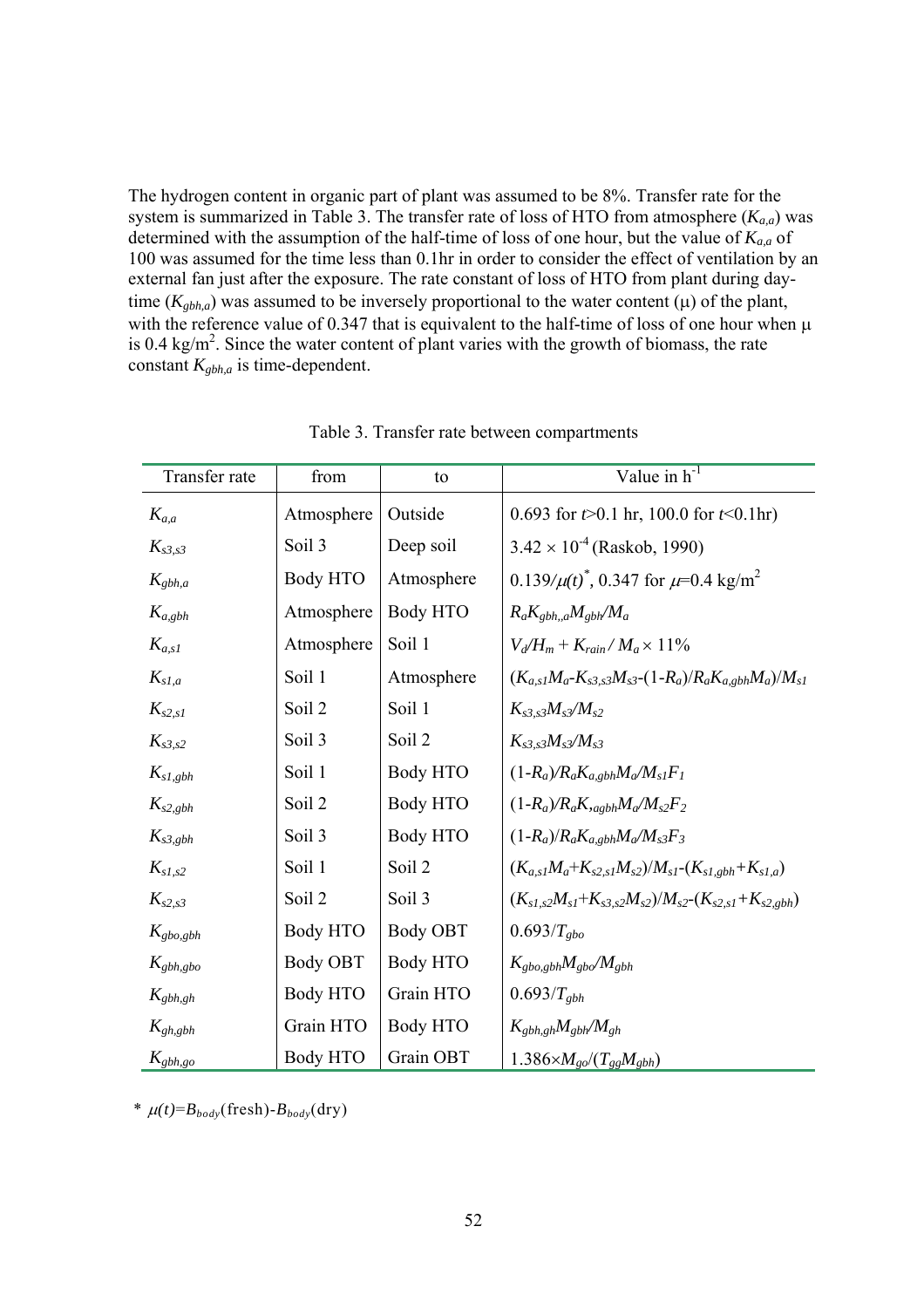## **4. RESULTS**

Modelers were asked to calculate:

(1) TWFT (tissue-free-water-tritium) concentration of the body and pods for the SB1 experiment at the times: 0.2 hr, 1 hr, 24 hrs, 120 hrs, 336 hrs, 936 hrs, 1608 hrs, and 2280 hrs for body (stem and leaves), and 936 hrs, 1608 hrs, and 2280 hrs for pods (shell and seeds) (2) TFWT concentration of the body and pods for the SB4 experiment at the times: 0.2 hr, 1 hr, 24 hrs, 120 hrs, 336 hrs, 768 hrs, and 1368 hrs for both body (stem and leaves), and pods (shell and seeds).

(3) The non-exchangeable OBT concentration of plant body and shell and seeds at harvest for the six experiments SB1 to SB6

(4) Estimate the 95% confidence intervals for all the predictions.

The results calculated for the questions (1) to (3) are given in Tables 4 and 5. All calculation results were obtained with the assumption that the HTO exchange between atmosphere and the tissue water of body during exposure was at equilibrium. This means that the initial condition of the body was determined by Eq.(4).

| SB1   |                  |                  |       | SB <sub>4</sub>  |                  |  |
|-------|------------------|------------------|-------|------------------|------------------|--|
| Time  | <b>TFWT</b>      | <b>TFWT</b>      | Time  | <b>TFWT</b>      | <b>TFWT</b>      |  |
| (hrs) | concentration of | concentration of | (hrs) | concentration of | concentration of |  |
|       | body $(Bq/mL)$   | pods $(Bq/mL)$   |       | body $(Bq/mL)$   | pods $(Bq/mL)$   |  |
| 0.2   | 72000            |                  | 0.2   | 23000            | 3300             |  |
| 1.0   | 64000            |                  | 1.0   | 17000            | 11000            |  |
| 24    | 2200             |                  | 24    | 2700             | 3000             |  |
| 120   | 8.2              |                  | 120   | 9.2              | 9.7              |  |
| 336   | 4.6              |                  | 336   | 3.1              | 3.1              |  |
| 936   | 1.2              | 1.2              | 768   | 1.1              | 1.1              |  |
| 1608  | 0.39             | 0.39             | 1368  | 0.31             | 0.31             |  |
| 2280  | 0.14             | 0.14             |       |                  |                  |  |

| Table 4. Calculated TFWT concentration of body and pods with time for SB1 and SB4 |
|-----------------------------------------------------------------------------------|
| experiment                                                                        |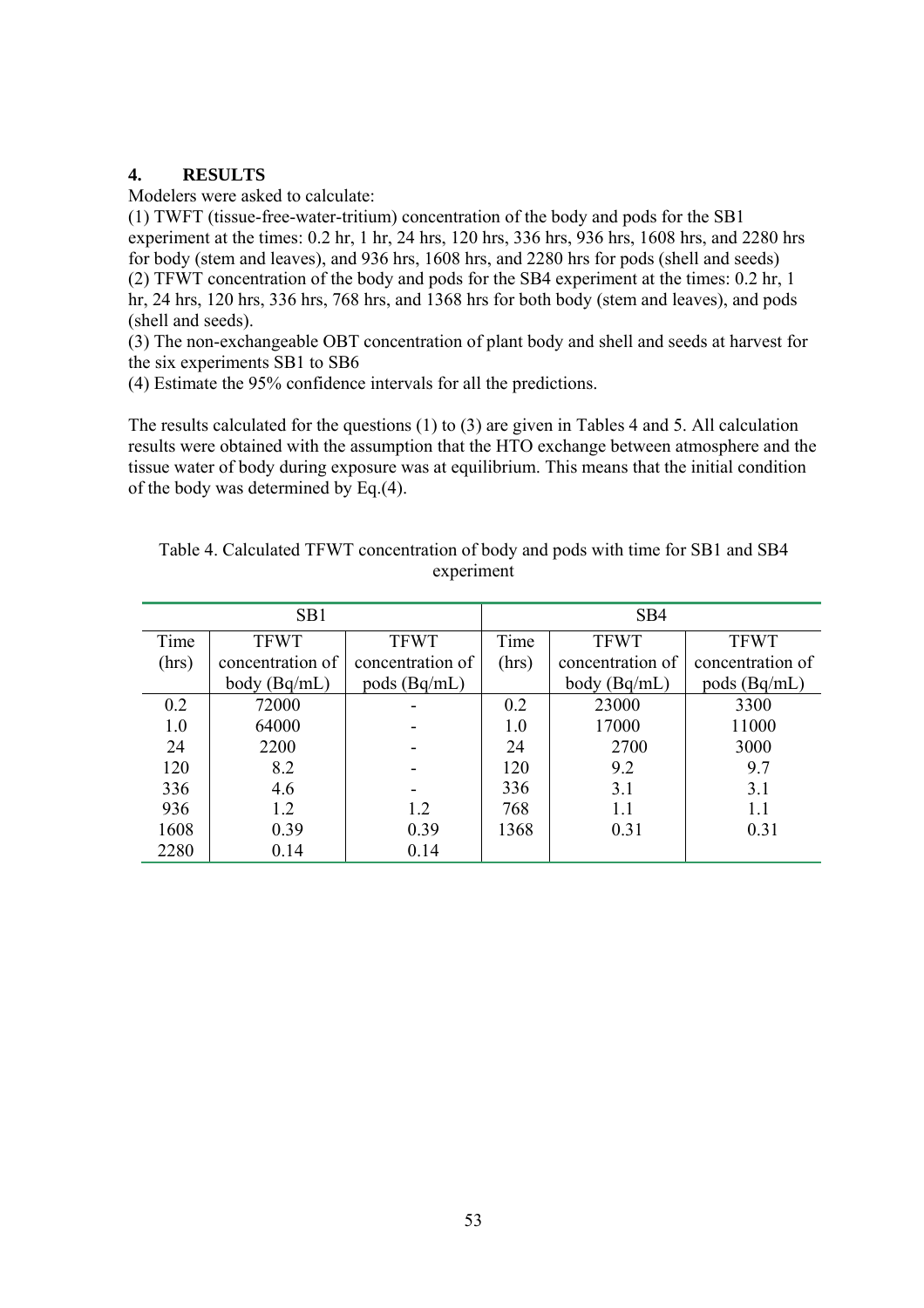|                 | OBT concentration of body at                   | OBT concentration of pods harvest        |
|-----------------|------------------------------------------------|------------------------------------------|
| case            | harvest (Bq/mL equivalent water) <sup>1)</sup> | $(Bq/mL$ equivalent water) <sup>1)</sup> |
| SB1             | 0.84                                           | 0.07                                     |
| SB2             | 3.65                                           | 2.38                                     |
| SB <sub>3</sub> | 9.5                                            | 127.7                                    |
| SB <sub>4</sub> | 7.4                                            | 86.0                                     |
| SB <sub>5</sub> | 48.4                                           | 320.7                                    |
| SB6             | 450.1                                          | 592.8                                    |

Table 5. Calculated OBT concentration of body and pods at harvest for SB1 to SB6 experiments

1) One gram of dry matter is equivalent to 0.6 mL of combustion water

## **5. REFERENCES**

Barry, P.J., B.M. Watkins, Y. Belot, P.A. Davis, O. Edlund, D. Galeriu, W. Raskob, S. Russell, and O. Togawa (1999), Intercomparison of model predictions of tritium concentrations in soil and foods following acute airborne HTO exposure, J. of Environmental Radioactivity 42, 191-207.

BIOMOVS II (1996a) Tritium in the food chain: intercomparison of model predictions of contamination in soil, crops, milk and beef after a short exposure to tritiated water vapor in air. Technical Report No.8, Swedish Radiation Protection Institute, 171 16 Stockholm, Sweden.

BIOMOVS II (1996b). Tritium in the food chain: comparison of predicted and observed behavior. A. Re-emission from soil and vegetation. B. Formation of organically bound tritium in grain of spring wheat. Technical Report No. 13. Swedish Radiation Protection Institute, 171 16 Stockholm, Sweden.

IAEA (2001) BIOMASS PROGRAMME version beta CD-Rom IAEA February 2001.

Raskob(1990), W., UFOTRI: Program for assessing the off-site consequences from accidental tritium release, KfK-4605, Kernforschungszentrum Karsruhe, Germany.

Raskob(1993), W., Description of the new version 4.0 f the tritium model UFOTRI including user guide, KfK-5194, Kernforschungszentrum Karsruhe, Germany.

Beloy, Y., D. Gauthier, H. Camus and C. Caput (1979), Prediction of the flux of tritiated water from air to plant leaves, Health Physics, 37, 849-855.

H. Amano and C.T. Garten Jr. (1991), Uptake of tritium by plants from atmosphere and soil, Environmental International, 17, 23-29.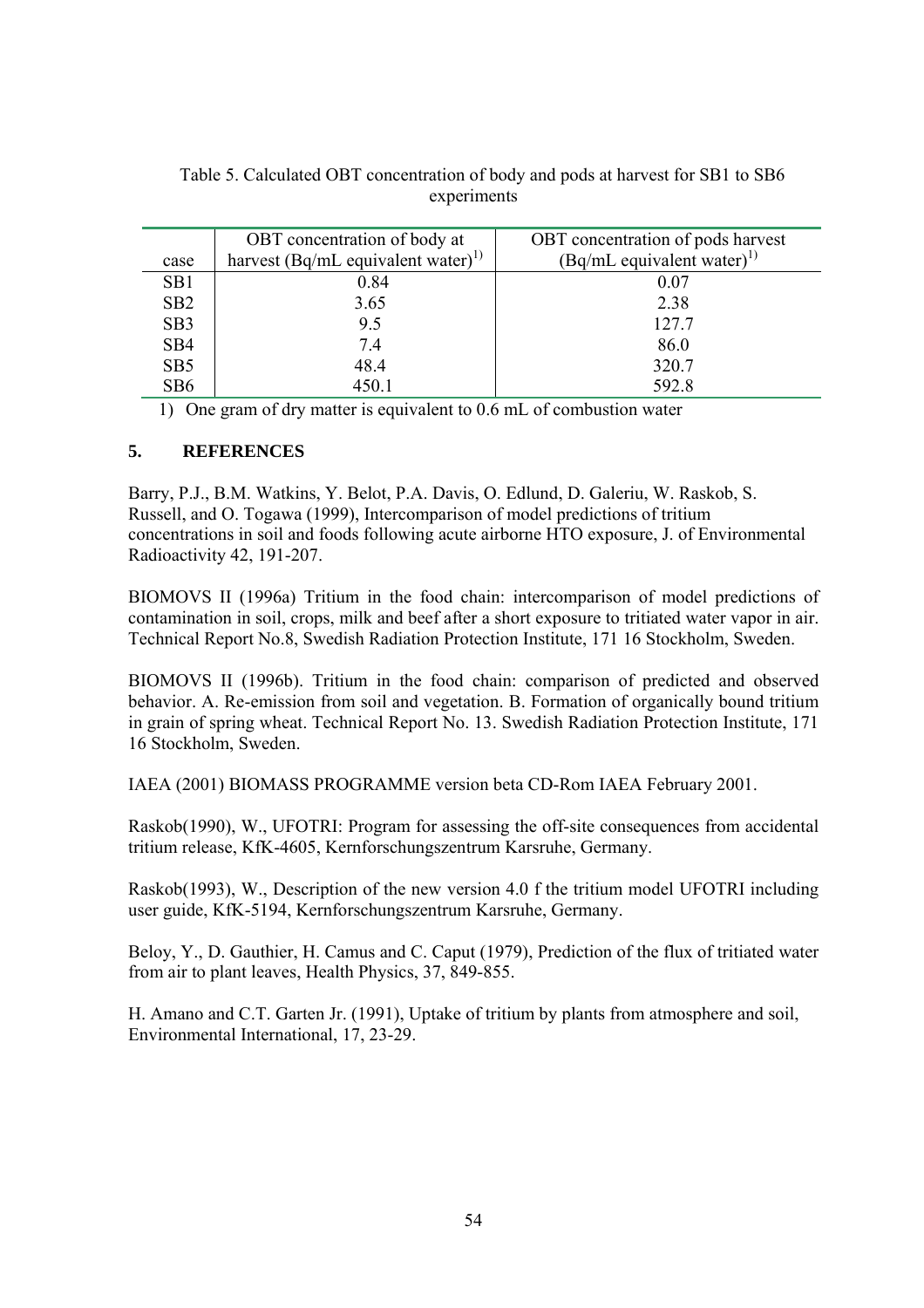# **LLNL Model Description and Discussion of Results**

## **1. INTRODUCTION**

Predictions for the Soybean Scenario were the result of manipulating output from the stochastic STAR-H3 model in Excel to account for processes missing in STAR and then using the Crystal Ball software to account for pathways to uncertainty missing in STAR.

## **2. MODEL DESCRIPTION**

Primary modeling was done using STAR-H3, developed by QuantiSci. STAR is a compartmental model with inter-compartment transfer equations governed by user-defined parameters. Rates of transfers between compartments should be controlled by adjusting the parameters and not by altering the transfer rate equations. It's a very conceptually simple time-dependent model that, if run to equilibrium, maintains the T/H ratio from the air in the TFWT and somewhat increases it in the OBT. Although STAR accounts for different uptake and loss-rates of HTO between day and night, it does not account for plant growth or for changes in light-levels after exposure. Time-steps are hourly. STAR may be run either deterministically or stochastically.

There are four compartments (atmosphere, soil, tissue-free-water tritium (TFWT) in plants, and organically bound tritium (OBT) in plants).

HTO is deposited from atmosphere to soil through exchange with units of  $m^3$  / (h kg); I zeroed the deposition velocity in this transfer, so the net deposition to soil was zero. HTO is also deposited via wet deposition, but of course that wasn't a pathway in this scenario.

HTO is deposited from atmosphere to plants:

Bq/m<sup>3</sup> x water content of plant (g H<sub>2</sub>O/kg fw) / water content of air (g/m<sup>3</sup>) = Bq/kg plant fresh weight (fw).

There is a transfer from soil water to TFWT that uses evapotranspiration (g  $H_2O/m^2/h$ ), crop density (kg fw/m<sup>2</sup> crop) and water content of soil (g  $H_20/kg$ ), but the actual transfer of tritium of course was zero because there was no activity in the soil. The model is insensitive to crop density and evapotranspiration, as least when no transfer of activity occurs.

The transfer between TFWT and OBT in the plant occurs during what is called photosynthesis but is really just exchange based on specific activity coupled with a rate based on residence time:

Bq TFWT/kg fw x (g OBH/kg fw / (g H<sub>2</sub>O/kg fw x 1/9) / residence time) = Bq OBT/kg fw

Here OBH is organically bound hydrogen and the factor 1/9 is the number of grams hydrogen per gram water.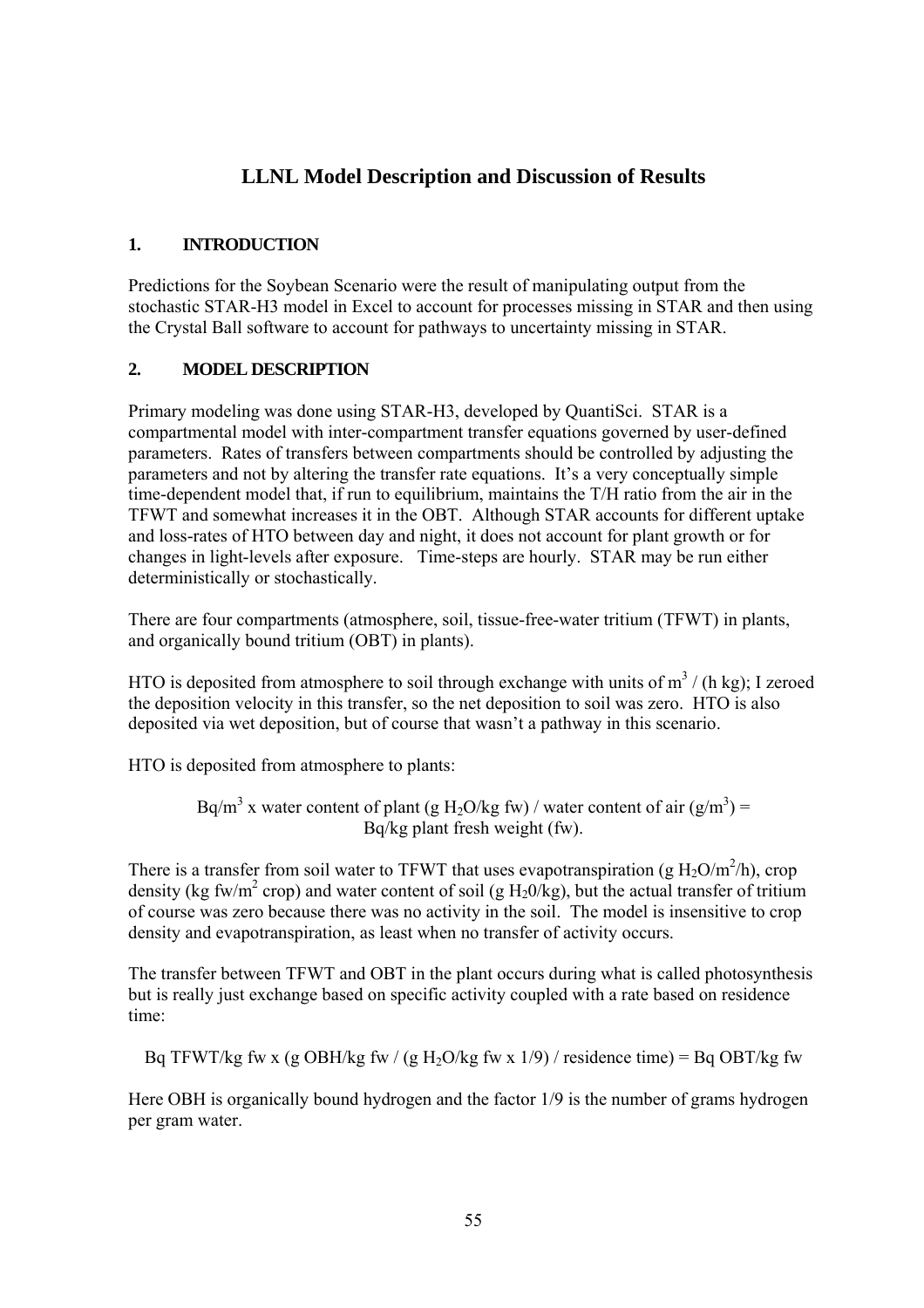TFWT is lost from the plant to a losses compartment at a turnover rate of 1 per hour during the daytime and a fraction of the daytime rate (0.06) at night.

OBT is lost to the TFWT compartment via catabolism with a rate based on the inverse of the residence time (contents of the OBT compartment are divided by the residence time of OBH).

The only difference in the way STAR-H3 handles leaves compared with flowers or fruits is by the water and hydrogen contents, or by changes in turnover rates and residence times. Leaves, shells, and beans were therefore modelled separately, although turnover rates and residence times were the same for all (given the uncertainty) (see Table 1).

The parameter values used for the soybean scenario and their distributions are shown in Table 1.

| Name                      | Units           | Best estimate | Distribution | Range               |
|---------------------------|-----------------|---------------|--------------|---------------------|
| For leaves & stems        |                 |               |              |                     |
| Plant water               | $g H2O/kg$ fw   | 869           | Normal       | $\pm$ 5.2           |
| Hydrogen amount           | g OBH/kg fw     | 9.1           | Normal       | ± 0.71              |
|                           |                 |               |              |                     |
| For beans                 |                 |               |              |                     |
| Plant water               | $g H2O/kg$ fw   | 80            | Normal       | ± 7.4               |
| Hydrogen amount           | g OBH/kg fw     | 72            | Normal       | ± 2.2               |
|                           |                 |               |              |                     |
| For shells                |                 |               |              |                     |
| Plant water               | $g H2O/kg$ fw   | 90.3          | Normal       | $\pm 10$            |
| Hydrogen amount           | g OBH/kg fw     | 58            | Normal       | $\pm$ 5             |
|                           |                 |               |              |                     |
| Parameters for all        |                 |               |              |                     |
| Water turnover day        | $h^{-1}$        |               | Uniform      | $0.5 - 2.0$         |
| Water turnover night      | frac. Day value | 0.06          | Triangular   | $0.01 - 0.06 - 0.1$ |
| <b>OBT</b> Residence time |                 | 39            | Normal       | $\pm$ 9.3           |

Table 1. Parameter values and distributions varied in STAR-H3

Table 2 shows the water contents used for the parts of the soybean plant to convert predicted concentrations in Bq/kg fresh weight to Bq/L (and to calculate the concentrations in Bq/kg fw in STAR H-3 from air moisture concentrations).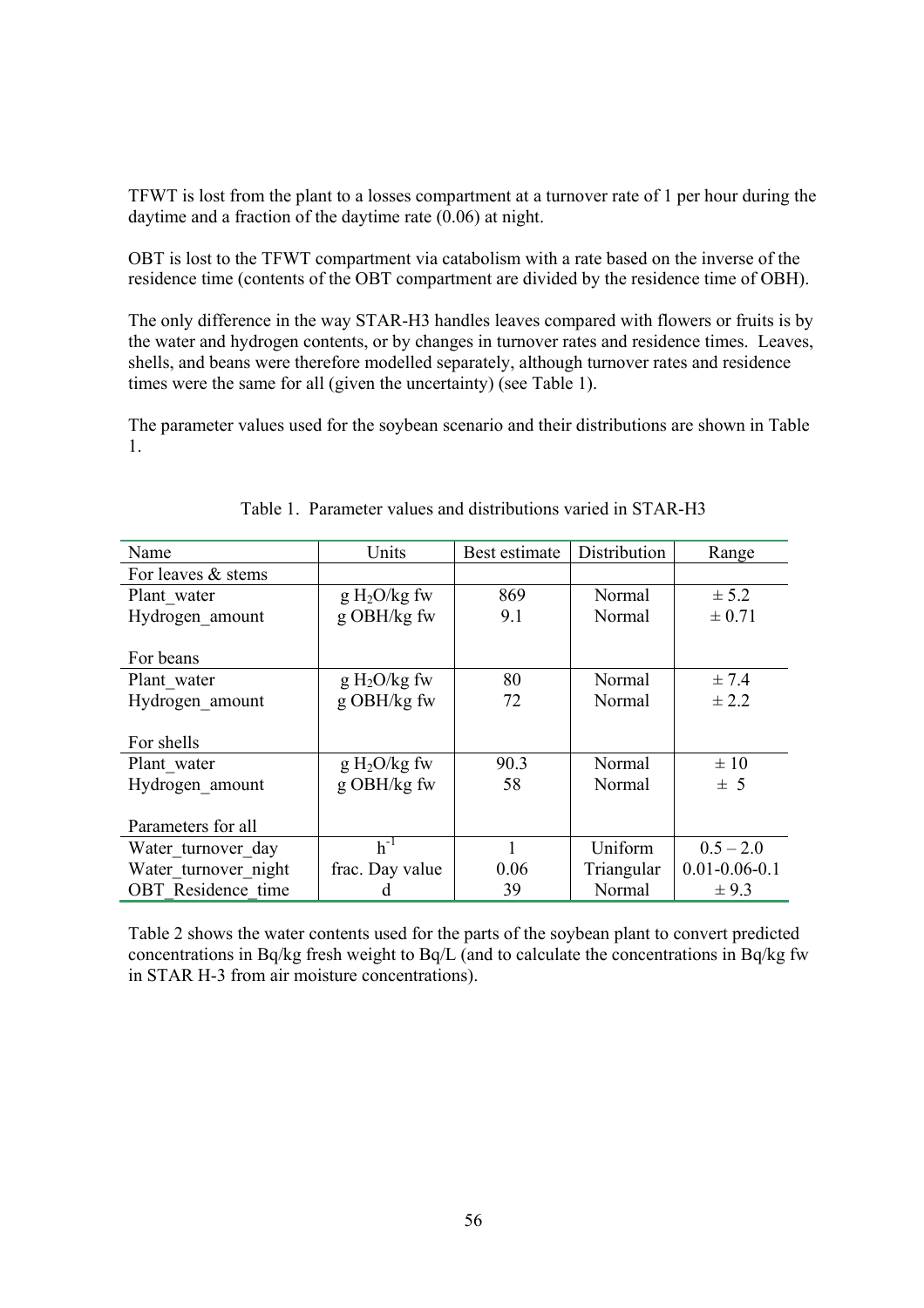|                             | leaf  | shell  | bean | pod   |
|-----------------------------|-------|--------|------|-------|
| Fresh<br>matter<br>fraction | 0.869 | 0.0903 | 0.08 | 0.085 |
| Dry matter<br>fraction      | 0.131 | 0.9097 | 0.92 | 0.915 |
| Water<br>equivalent         | 0.6   | 0.59   | 0.7  | 0.65  |

Table 2. Parameter values to convert Bq/kg fresh weight to Bq/L

#### **3. PREPARATION OF INPUT**

Absolute humidity was calculated for each 5-minute period using the 5-minute observed relative humidity and temperature for each experiment. Then, using the 5-minute calculated absolute humidity and the observed 5-minute air moisture concentrations (Bq/mL), Bq/m<sup>3</sup> for each 5-minute period was calculated. The air concentrations for the 13 time periods of each experiment were averaged for the hourly input to STAR-H3, and the mean absolute humidity was obtained from averaging the calculated 5-minute absolute humidity for the 13 time periods (see Table 3). The uncertainty on the mean absolute humidity was assumed 10% of the value, disregarding the rapid rise and fall of absolute humidity at the start and finish of the experiment. Table 3 also shows the number of hours of each run and the number of runs for the stochastic output. Note that the air concentration for STAR-H3 is deterministic.

|                  | Air Bq/m $3$  | AH $(g m^{-3})$ | Hours | $#$ Runs |
|------------------|---------------|-----------------|-------|----------|
| SB <sub>1</sub>  | $3.30 E + 06$ | $41.4 \pm 4.14$ | 2280  | 1000     |
| S <sub>B</sub> 2 | $4.46 E + 06$ | $29.6 \pm 2.96$ | 2016  | 1000     |
| SB3              | $4.82 E + 06$ | $41.4 \pm 4.14$ | 1608  | 1000     |
| SB <sub>4</sub>  | $2.69 E + 06$ | $50.5 \pm 5.05$ | 1368  | 1000     |
| SB <sub>5</sub>  | $3.68 E + 06$ | $37.8 \pm 3.78$ | 1008  | 1000     |
| SB <sub>6</sub>  | $3.80 E + 06$ | $27.6 \pm 2.76$ | 432   | 1000     |

Table 3. Input to STAR-H3

Day length was adjusted based on approximate hours of daylight at Seoul for the day of each experiment. Of course, actual day length got shorter before harvest, which was not taken into account.

SB1: sunset at 20:00; sunrise at 5:15; midpoint of experiment: 10:00 SB2: sunset at 20:00; sunrise at 5:15; midpoint of experiment: 10:00

SB3: sunset at 19:45; sunrise at 5:30; midpoint of experiment: 10:15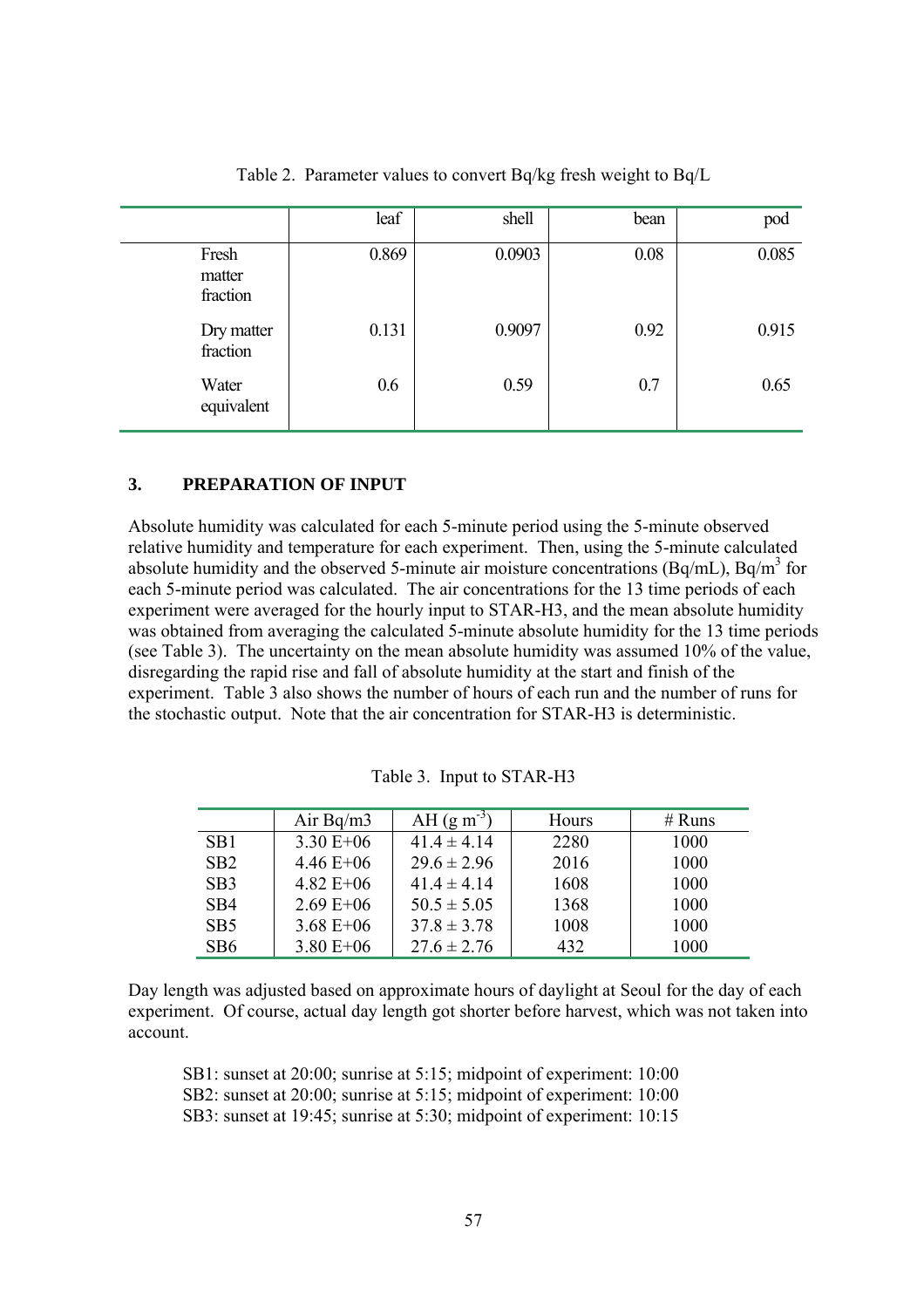| SB4: sunset at 19:30; sunrise at 5:45; midpoint of experiment: 10:00 |  |
|----------------------------------------------------------------------|--|
| SB5: sunset at 19:15; sunrise at 6:00; midpoint of experiment: 9:30  |  |
| SB6: sunset at 18:45; sunrise at 6:15; midpoint of experiment: 10:00 |  |

It was assumed (incorrectly, as it turned out), that unless the shell or bean were growing at the time of exposure, no significant amount of tritium would be transferred. STAR was therefore used to calculate hourly concentrations (with modifications, see below) for only those endpoints shown by the X's in Table 4.

|                 | Leaves and stems | Shells | Beans |
|-----------------|------------------|--------|-------|
| SB1             |                  |        |       |
| SB <sub>2</sub> |                  |        |       |
| SB <sub>3</sub> |                  | Х      |       |
| SB <sub>4</sub> |                  | X      | X     |
| SB <sub>5</sub> |                  |        |       |
| SB <sub>6</sub> |                  |        |       |

Table 4. Parts of the plants that were growing when exposed to tritium.

### **4. MANIPULATION/ADJUSTMENT OF STAR RESULTS IN EXCEL**

As mentioned, STAR-H3 basically assumes rapid equilibrium of the final product (mature leaf, mature bean) at the time of exposure. However, in these experiments, growth was occurring. Therefore, a loss was applied to all the hourly output data from STAR-H3 based on estimated growth rates (Table 5) – as the plant doubled in size, the concentrations of tritium were halved. These growth rates were estimated from the KAERI data.

|                      | Fastest growth                  | est estimate | lowest growth |
|----------------------|---------------------------------|--------------|---------------|
| Leaves and stems     | 50                              | 55           | 60            |
| Pods                 | $5$ until Sept 2, then $\infty$ | 30           | 45            |
| ells (after July 12) | 40                              | 45           | 50            |
| eans (after July 24) | 0 to Aug 24, then $\infty$      | 30           | 40            |

Table 5. Growth rate (doubling) in days of parts of soybean plant

For those parts of the plant not growing when exposed to tritium (not marked with an X in Table 4), it was assumed that the starting concentration in the pod or bean was the same in Bq/L as the concentration in the leaves on the day the pod or bean started to grow (shells were assumed to start growing July 12; beans, July 24). The STAR loss rate from shell or bean was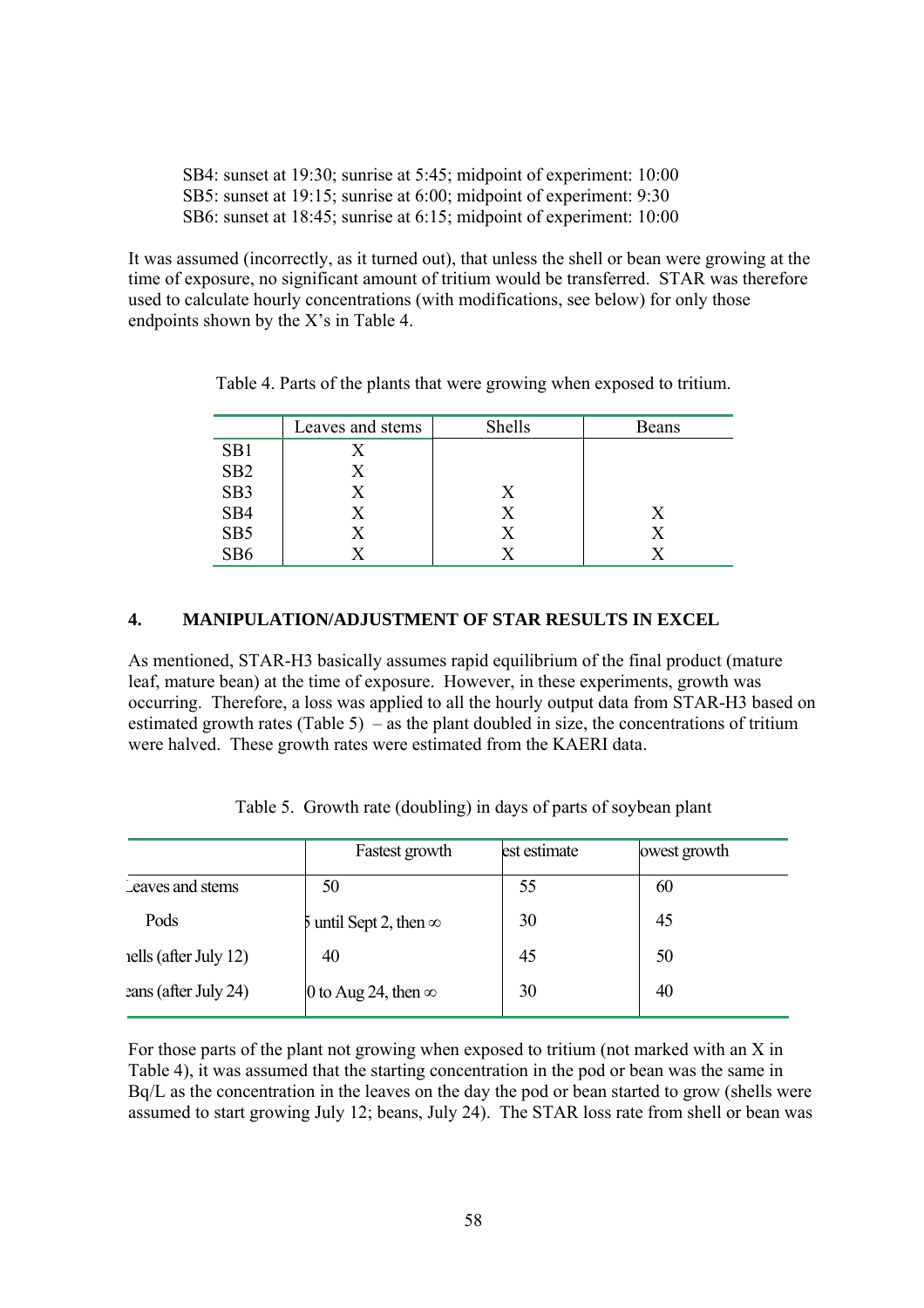then applied to the new concentration derived from the HTO concentration in leaves. This approach did not account for differences in concentrations between day and night in STAR (which are quite large but never entered into this scenario because all concentrations were measured in daytime<sup>1</sup>). Obviously, there was just a tiny amount of TFWT in the leaves (by these calculations) when shells and beans started to grow.

## **6. ESTIMATION OF UNCERTAINTY USING CRYSTAL BALL® RISK ASSESSMENT SOFTWARE**

Some sources of uncertainty are not accounted for by STAR-H3. To account for one of these additional sources of uncertainty (in the source term) the air concentrations  $\pm$  one standard deviation and the absolute humidity  $\pm$  one standard deviation for each scenario (Table 6) were multiplied together in the Crystal Ball® Risk Assessment Software to (re)calculate the air concentrations and calculate the percent associated uncertainty. All distributions were considered normal.

|                 | Mean Air<br>(Bq/L) | <b>Standard</b><br>deviation | Mean absolute<br>humidity $(kg/m3)$ | <b>Standard</b><br>deviation |
|-----------------|--------------------|------------------------------|-------------------------------------|------------------------------|
| SB1             | $8.3510^{7}$       | $1.31\,10'$                  | 0.0414                              | 0.00732                      |
| SB <sub>2</sub> | $1.5910^{8}$       | $2.3710^{7}$                 | 0.0296                              | 0.00336                      |
| SB <sub>3</sub> | $1.23\ 10^8$       | $2.95\,10^7$                 | 0.0414                              | 0.00370                      |
| SB <sub>4</sub> | 5.61 $10^7$        | $1.5410^{7}$                 | 0.0510                              | 0.00874                      |
| SB <sub>5</sub> | $9.91\,10^7$       | $2.5510^7$                   | 0.0378                              | 0.00805                      |
| SB <sub>6</sub> | $1.4810^{8}$       | $5.71~10^7$                  | 0.0284                              | 0.00712                      |

Table 6. Input to Crystal Ball to determine the uncertainty on the initial air moisture concentrations

Air concentrations in Bq/m3 and percent uncertainty (1 standard deviation) predicted by Crystal Ball are shown in Table 7. The median air concentrations predicted by Crystal Ball (Table 7) were within about 5% of the deterministic air concentrations used as input to STAR.

<sup>1</sup> The STAR-H3 model output exhibits much higher concentrations at night than during the day. For example, for experiment SB1, the highest concentration from STAR output in any 24 hour period occurs at 5:00, and the lowest occurs at 20:00; the ratio of the highest divided by lowest concentration for each 14 hour period is 8.9! Note that these extreme values occur when the loss rate of the plant changes from day to night and vice versa. The concentration taken as the prediction for this scenario was at 10:00. This value is just 3% higher than the lowest concentration and only 11% of the highest concentration. This behavior is inexplicable, because, although the loss rate from the plant slows at night, the water content must remain about the same so there can be nothing driving an increase in concentration after an acute exposure.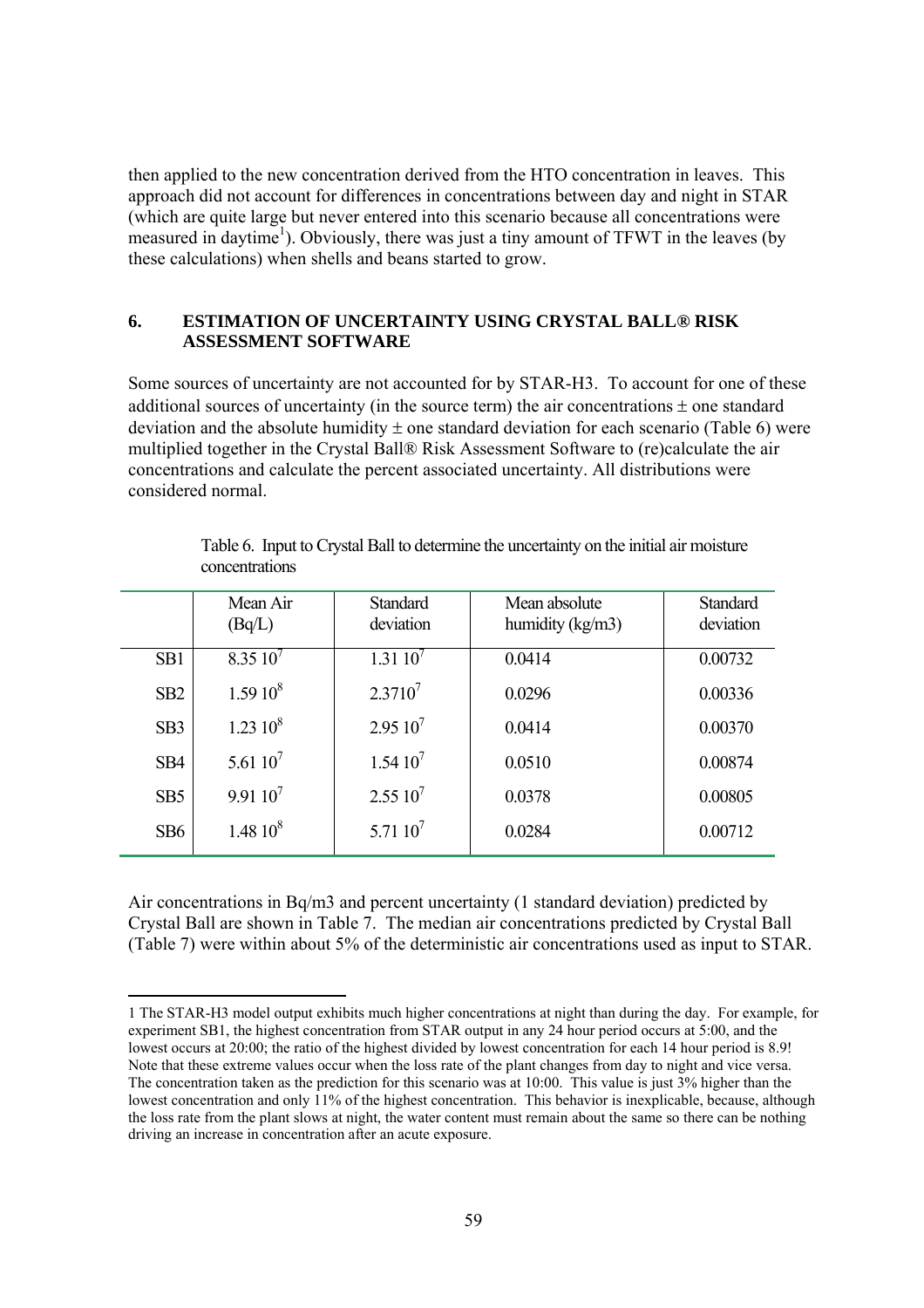|                 | Median $(Bq/m^3)$ | Standard deviation<br>$(Bq/m^3)$ | Percent<br>uncertainty |
|-----------------|-------------------|----------------------------------|------------------------|
| SB1             | $3.4610^{6}$      | $6.11\,10^5$                     | 17.7                   |
| SB <sub>2</sub> | $4.6510^{6}$      | $8.7910^5$                       | 18.9                   |
| SB <sub>3</sub> | $5.0410^{6}$      | $1.32\ 10^6$                     | 26.2                   |
| SB <sub>4</sub> | $2.81\ 10^6$      | $9.3610^5$                       | 33.4                   |
| SB <sub>5</sub> | $3.62\ 10^6$      | $1.2610^6$                       | 34.9                   |
| SB <sub>6</sub> | $4.0710^{6}$      | $1.9510^6$                       | 47.9                   |

Table 7. Air concentrations and standard deviations as calculated by Crystal Ball

Another source of uncertainty not taken into account by STAR (which assumes the tritium-tohydrogen (T/H) ratio is maintained throughout the environment) is the empirical reduction in the T/H ratio between air moisture, leaves and fruits and in the T/H ratio between TFWT and OBT. This reduction of T/H ratio was described using triangular distributions (Table 8). The uncertainty on the distribution for pods is quite large because, when the soil is not contaminated, the T/H ratio is often observed to be low in equilibrium conditions.

|                      | Lower limit | Midpoint | <b>Upper</b> limit |
|----------------------|-------------|----------|--------------------|
| HTO in leaves        | 0.5         | 0.75     | 1.0                |
| HTO in pods          | 0.2         | 0.5      | 0.9                |
| <b>OBT</b> in leaves | 0.4         | 0.6      | 0.8                |
| OBT in pods          | 01          | 0.3      | 0.5                |
|                      |             |          |                    |

Table 8. Triangular distribution of reduction factors between air moisture and TFWT and TFWT and OBT

There's additional uncertainty on when shells and beans start to grow and whether or not they can be exposed directly to the HTO or what the concentration in the plant is at the start of growth. This affects experiments SB1 and SB2. The uncertainty is expressed as the fraction of time on either side of the assumed initiation of growth dates (July 12 for shells and July 24 for beans).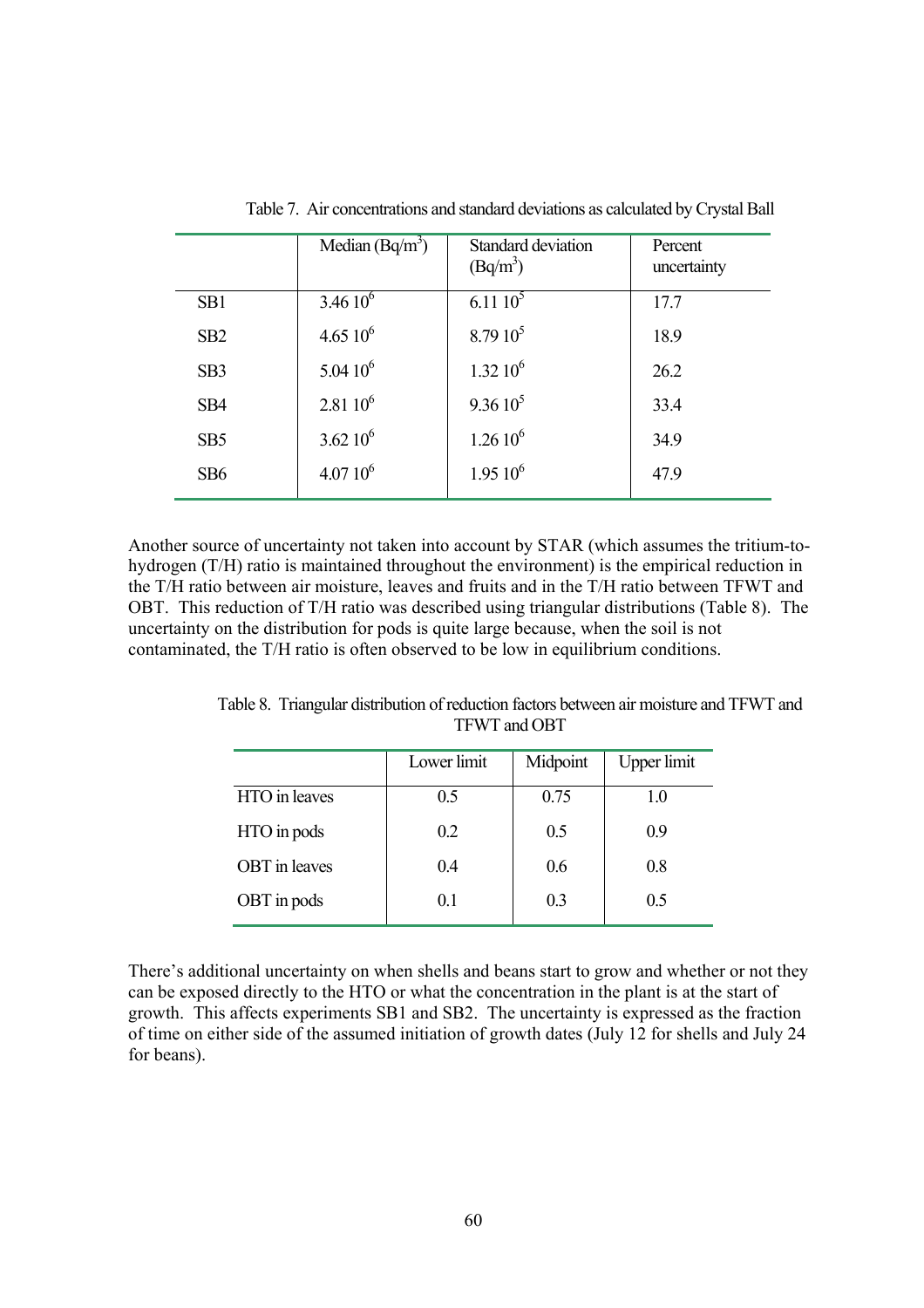SB1 shell: uniform 0.937 – 1.13

SB1 bean: uniform 0. 82 – 1.2

SB2 shell: uniform  $2.2 \times 10^3 - 1.7 \times 10^4$  (note extreme uncertainty)

SB2 bean: uniform  $0.82 - 1.2$ 

To calculate the effect of these additional sources of uncertainty on the predicted concentrations in parts of the plant, the mean of each STAR (or Excel-massaged STAR) air concentration at time x, with the 2.5 and 97.5% values of the distribution (assumed lognormal) obtained from STAR, was multiplied by  $1 \pm$  percent standard deviation for the uncertainty on the air concentration during the experiment (Table 7) times the triangular reduction factor distributions (Table 8) times the ranges on uncertainty on times the growth started. Each distribution was sampled 5000 times. The outcome for each experiment was a new mean with new 2.5% and 97.5% confidence limits.

In nearly all cases, the uncertainty on the results increased after running Crystal Ball.

### **7. DISCUSSION AND EXPLANATION OF RESULTS**

The average estimated air moisture concentrations calculated were all within 5% of the observed, so the starting air concentration for each experiment was not a cause of any differences between predictions and observations. Results are presented as predicted-toobserved (average) ratios in Tables 9a and 9b.

| SB <sub>1</sub> |           |       | SB <sub>4</sub> |           |         |
|-----------------|-----------|-------|-----------------|-----------|---------|
| Time in         | Leaf/stem | Pod   | Time in         | Leaf/stem | Pod     |
| hours           |           |       | hours           |           |         |
|                 | 17        |       |                 | 1.8       | 0.63    |
| 24              | 0.24      |       | 24              | 0.041     | 0.00039 |
| 120             | 0.010     |       | 120             | 0.0029    | 0.0047  |
| 336             | 0.025     |       | 336             | 0.0049    | 0.12    |
| 936             | 0.025     | 0.132 | 768             | 0.0065    | 0.083   |
| 1608            | 0.014     | 0.149 | 1368            | 0.0043    | 0.082   |
| 2280            | 0.0042    | 0.061 |                 |           |         |

Table 9a. P/O ratios for HTO in leaves and pods.

For leaves and stems, the observed concentrations in SB4 are higher both absolutely (more than a factor of 2, and sometimes much more) and relatively (because the air moisture concentration for SB4 is about two-thirds that of SB1) than those of SB1. Given that the model behaves the same way for SB1 and SB4, the differences in the P/O ratios are due to the differing dynamics of the observations. These variations aside, the dynamics are very different in the model compared with the observations, with over-predictions in the first hour followed by more-or-less increasing under-predictions with time.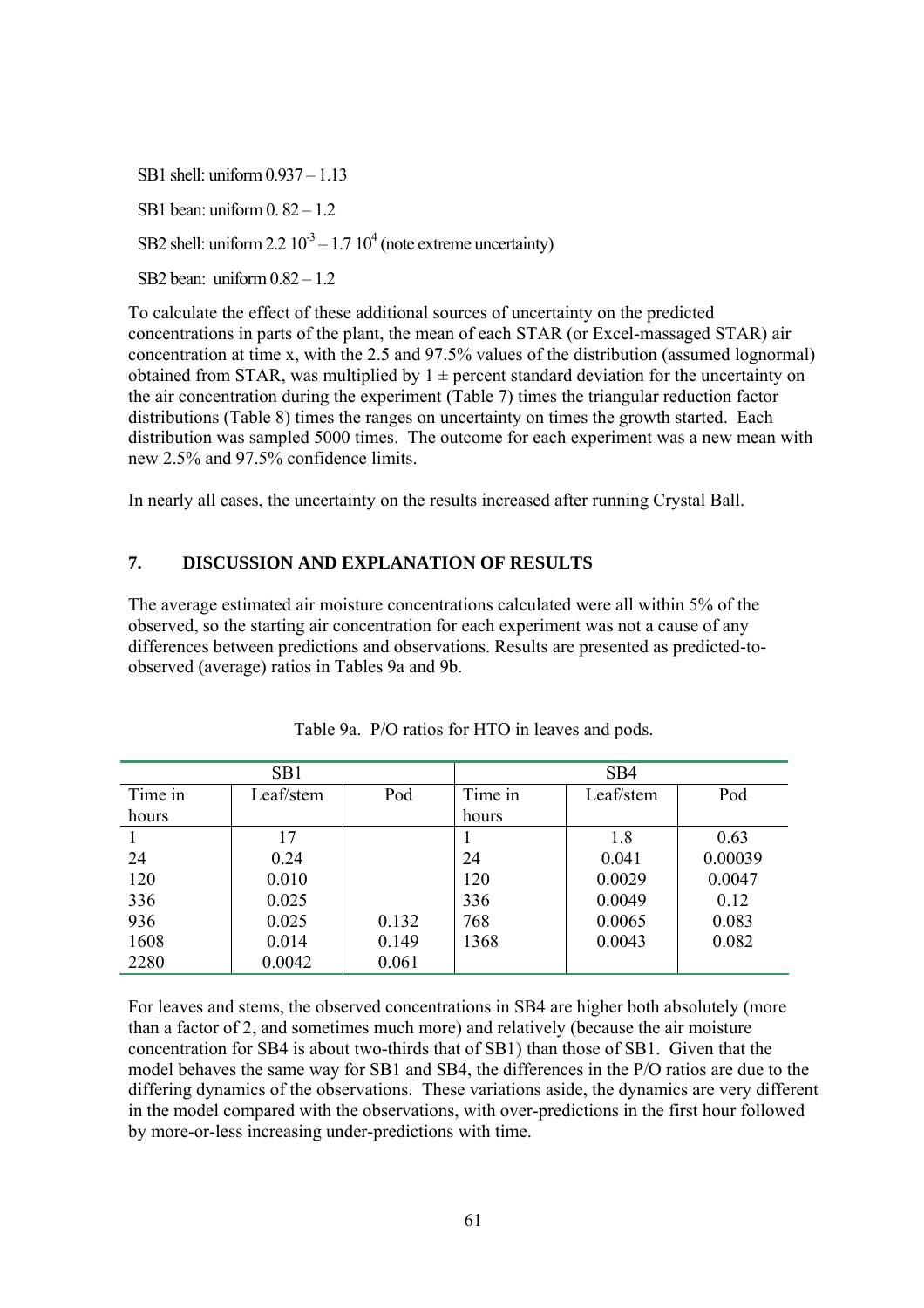Predicted HTO concentrations, particularly towards harvest, are lower than those calculated by STAR alone due to the introduction of growth. For SB1, the HTO concentration in leaves and stems at 2280 hours was one-third that of STAR; for SB4, it was about half that of STAR. Obviously, by introducing growth, the differences between predictions and observations became greater than they would have been had STAR results been used. Furthermore, as pointed out in footnote 3, the daily dynamics of STAR do not make sense. Any night time concentration would be significantly higher than the one reported for 10 am and, if chosen, would further decrease the large discrepancy between predictions and observations. Of course, there is no reason to support this action, but then, there seems to be no reason for the large hourly fluctuation in concentrations.

Predicted concentrations of OBT at harvest get closer and closer to the observations as the time between experiment and harvest becomes smaller (Table 9b) (concentrations are highest at 432 hours and lowest at 2016 hours). This implies that the residence time in STAR is shorter than in the experiment and that the turnover time for shells and beans is faster than in the experiment; the result is that predictions and observations diverge over time. Furthermore, my model does not account for the fact that, in nature, tritium (or any nuclide) is taken up at a higher rate at certain stages of growth, which is seen in the experimental data in which OBT concentrations in experiments SB4 and SB5 are higher than those in experiment SB6. The P/O ratio for SB2 shells is relatively very high. This is because of the enormous uncertainty applied for when the shells started to grow compared with time of exposure.

|              | Leaves | Shells  | Beans    |
|--------------|--------|---------|----------|
| SB1 (2280 h) | 0.095  | 0.00029 | 0.00011  |
| SB2 (2016 h) | 0.059  | 0.18    | 0.000052 |
| SB3 (1608 h) | 0.12   | 0.012   | 0.012    |
| SB4 (1368 h) | 0.26   | 0.011   | 0.0089   |
| SB5 (1008 h) | 0.46   | 0.039   | 0.034    |
| SB6 (432 h)  | 0.52   | 0.42    | 0.41     |

Table 9b. P/O ratios for OBT in leaves, shells and beans

Observations fell within uncertainty bounds in just 2/40 cases. In another 5 cases, one of the observations (e.g., for stems or leaves) fell within uncertainty bounds. In 33/40 cases, the observations were outside the uncertainty bounds. The average magnitude of the uncertainty (disregarding huge uncertainties generated at 24 hours by STAR was a factor of 41 (value of 97.5% confidence limit (CL) divided by value of the 2.5% CL), with a range of 3.3 (HTO in leaves and stems for SB1) to 486 for OBT in beans for SB1. For those cases where the observation fell within the uncertainty bounds, the magnitude of the uncertainties was less than a factor of 13, so when the model was right, it was confidently right (although probably mostly by chance), because the fewer hours between the experiment and harvest, the better the model did.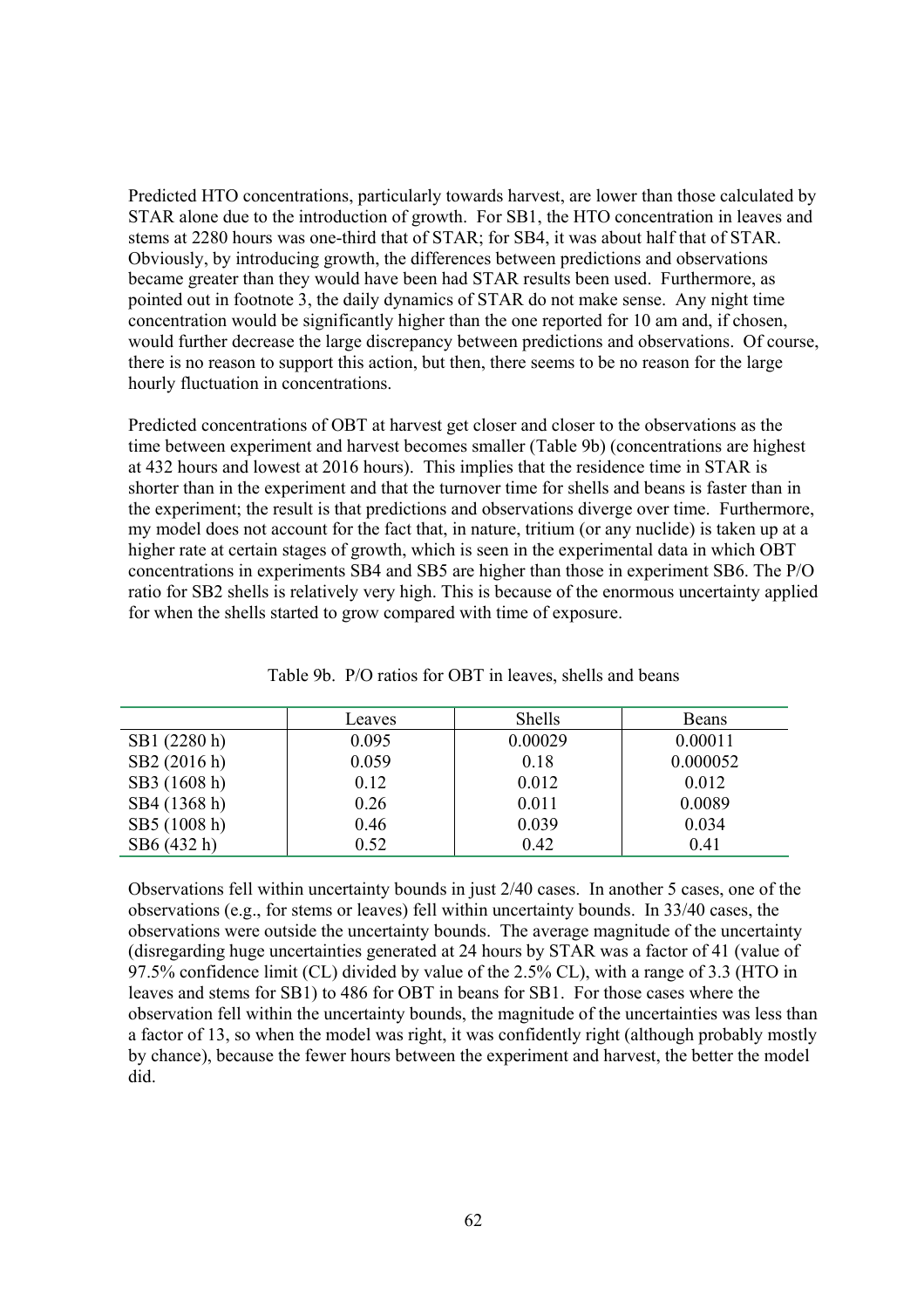## **8. CALIBRATION OF STAR**

Based on the results it was considered possible that STAR could be calibrated to resemble the observations (ignoring uncertainty). Only three parameters can be changed – the turnover time of tritium in the plant (day and night) and the residence time of tritium in the plant. Without attempting to change the night/day default water turnover rate in STAR, the other two parameters for HTO and OBT in SB4 leaves and pods were varied. The best results were from:

- For leaves, changing the turnover rate from 1/h to 0.25 per hour and leaving the residence time at 39 days.
- For pods, changing the turnover rate from 1/h to 0.1 per hour and leaving the residence time at 39 days.

This resulted in P/O ratios (Table 10a) that may be compared with those from Table 9a.

| Hours | P/O leaves and stems | $P/O$ pods |
|-------|----------------------|------------|
|       | 17                   | 0.66       |
| 24    | 3.1                  | 0.48       |
| 120   | 0.02                 | 0.082      |
| 336   | 0.042                | 1.3        |
| 768   | 0.08                 | 19         |
| 1368  | 0.09                 | 4.6        |

Table 10a. P/O ratios for calibrated STAR for HTO (SB4)

Overall this is much better than the original submission, but the dynamic, even without growth, still is not achieved. Note that these results do not account for any growth or reduction in the T/H ratio between air moisture, TFWT, and OBT.

The calibration had to be done with Experiment SB4 because only it had HTO in pod data for the full time period. The OBT in pods was part of the calibration, although results were not in close agreement for SB4. Similarly (Table 10b) new OBT concentrations were calculated for beans using the changed turnover rates that can be compared with Table 9b.

Table 10b. P/O ratios for calibrated STAR for OBT

|                 | $P/O$ beans |
|-----------------|-------------|
| SB <sub>1</sub> | 28          |
| SB2             | 9.4         |
| SB <sub>3</sub> | 0.65        |
| SB4             | 0.17        |
| SB <sub>5</sub> | 0.42        |
| SB <sub>6</sub> | 2.7         |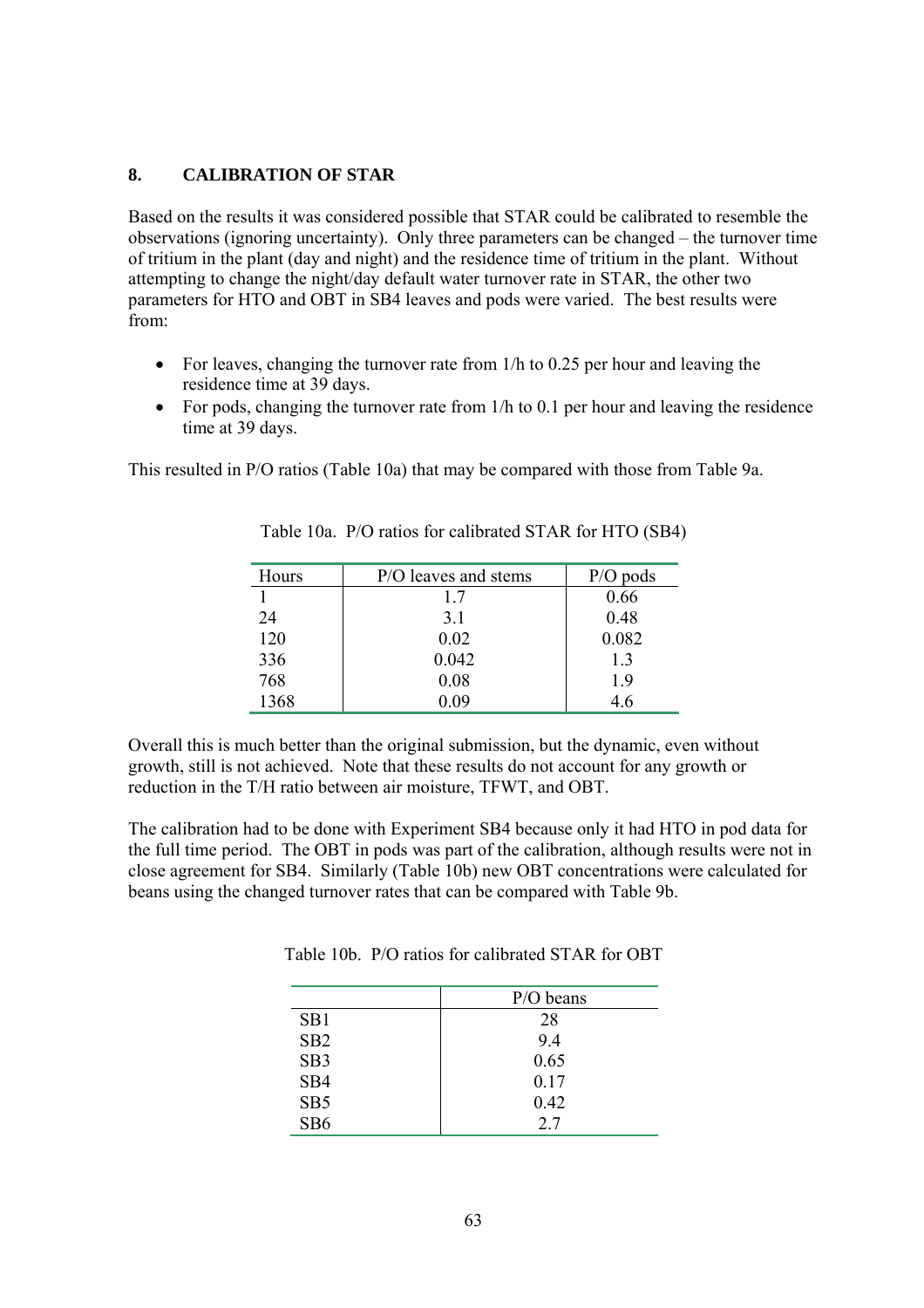Over-predictions for SB1 and SB2 are because STAR had the beans growing at time of exposure, which was not the case. P/O ratios increase from SB4 to SB6 because STAR assumes equal uptake of tritium throughout all stages of development.

By calibrating STAR and ignoring any growth and any reduction in the T/H ratio, the predictions are greatly improved but the dynamic is still unattained. Calibrating STAR also may have reduced the turnover rate below a reasonable value.

Although STAR results could not duplicate the dynamics of the experiment, how well the integrals over time could be predicted was investigated. The estimated observed integrals (hourly sums) for HTO are compared in Table 11 in stems and leaves with the integral of mean predictions, both as submitted and as calibrated.

| Experiment | Observed | Predicted | P/O   | <b>STAR</b> calibrated | <b>STAR</b> calibrated |
|------------|----------|-----------|-------|------------------------|------------------------|
|            | integral | integral  | Ratio | integral               | $P/O$ ratio            |
| SB1 leaves | 27300    | 116000    | 4.3   |                        |                        |
| SB1 stems  | 18000    | 116000    | 6.4   |                        |                        |
| SB4 leaves | 82400    | 55600     | 0.67  | 71400                  | 0.87                   |
| SB4 stems  | 13300    | 55600     | 4.1   | 71400                  | 5.4                    |
| SB4 shells | 276000   | 55800     | 0.20  | 89400                  | 0.33                   |
| SB4 beans  | 274000   | 55800     | 0.20  | 89400                  | 0.33                   |

Table 11. Hourly sums (Bq/mL) over length of experiments for HTO concentrations

Except for the high integral for SB4 leaves, the results of leaves and stems are very similar. The model and the calibrated STAR (no growth) model over-predict concentrations in leaves and stems, so, if ingestion is instantaneous in the model, doses will not be under-predicted (if the diet could be composed of soybean leaves!). Note that, although the calibration makes enormous improvement in the P/O ratios at harvest (compare Tables 9a and 10a), the change in the integrals from original to calibrated predictions is due primarily to the reduction in T/H ratios (original integral is 75% that calibrated for leaves and 50% that calibrated for shells and beans). This is because the extraordinarily high initial values for the first few hours dominate the entire integral; for SB1 at 2280 hours, the concentration in the soybean leaves that "grew" is 30% that of STAR's (that didn't grow).

## **9. CONCLUSIONS**

There are just three parameters in STAR that can be changed in any attempt to calibrate the model output to the observations: the daytime turnover rate, the fraction of the daytime turnover that occurs at night, and the residence time of OBT. For HTO, the turnover rates dominate the dynamics of the predictions, but the residence time does have a small effect on the dynamics. Calibration of the HTO dynamics was attempted in STAR two ways, one described above and one in which the nighttime turnover fraction was set to 1 to simplify the output. Changing the nighttime turnover fraction to 1 did not noticeably affect the dynamic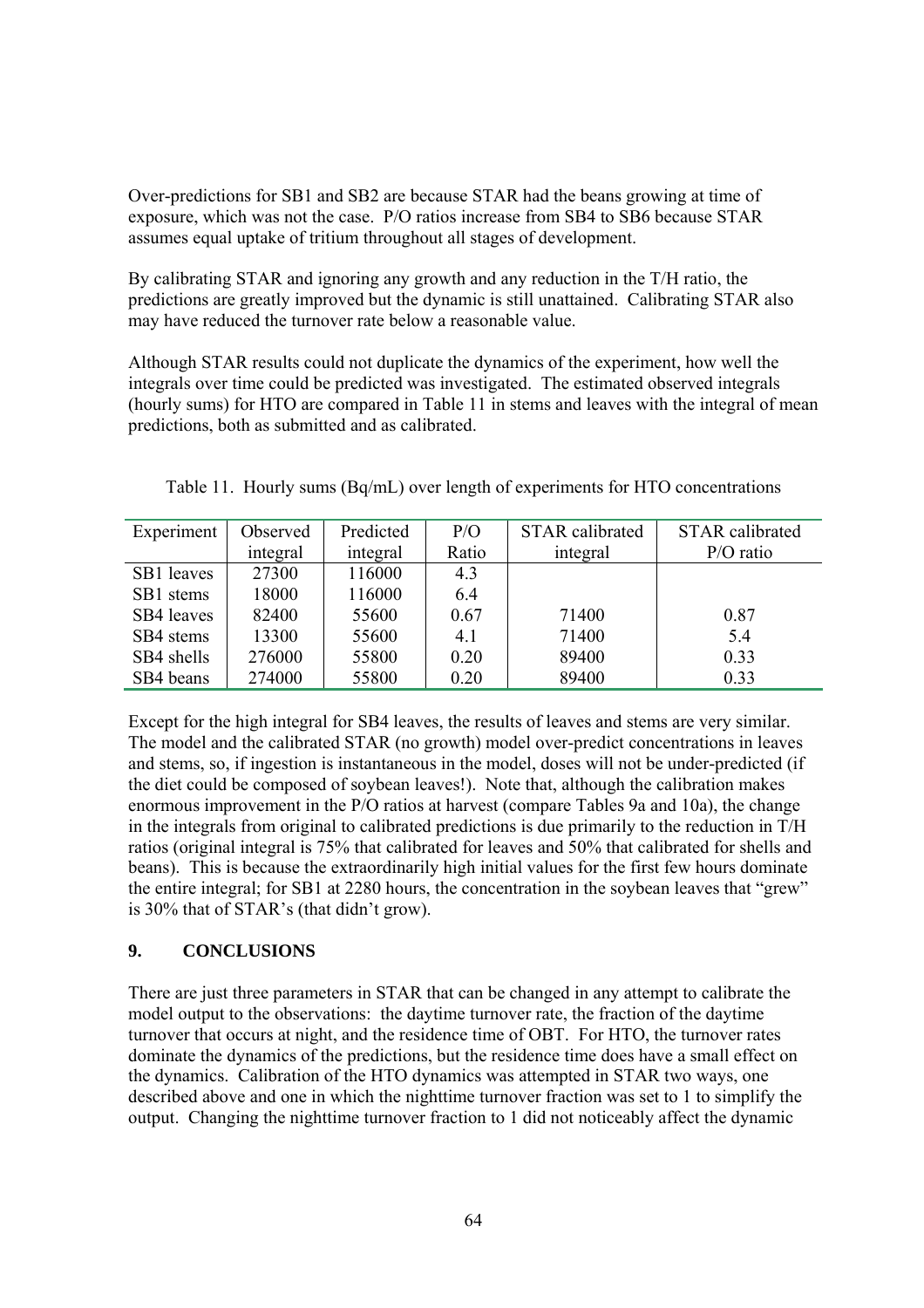response at the sampling time of 10 am, but of course it did eliminate that odd fluctuation in concentration mentioned in the footnote. To calibrate the model to the time-dependent HTO results alone was attempted, because to calibrate single points for OBT at harvest would be, of course, meaningless. Thus, as mentioned above, the dynamics of the STAR predictions are much improved through calibrating the model to a lower turnover time but maintaining the 39 day residence time. The calibration is fairly meaningless, because it does not include lower concentrations due to plant growth or the expected reduction in T/H ratio between compartments.

Apparently, STAR is too simple to account for the changing dynamics of the HTO concentrations. Furthermore, STAR has no way to predict concentrations in pods that are exposed while still flowers; STAR has no mechanism of uptake by the leaf or flower and consequent transport into the fruit. The OBT concentrations cannot be predicted because STAR does not recognize that uptake may be preferential during certain stages of plant growth.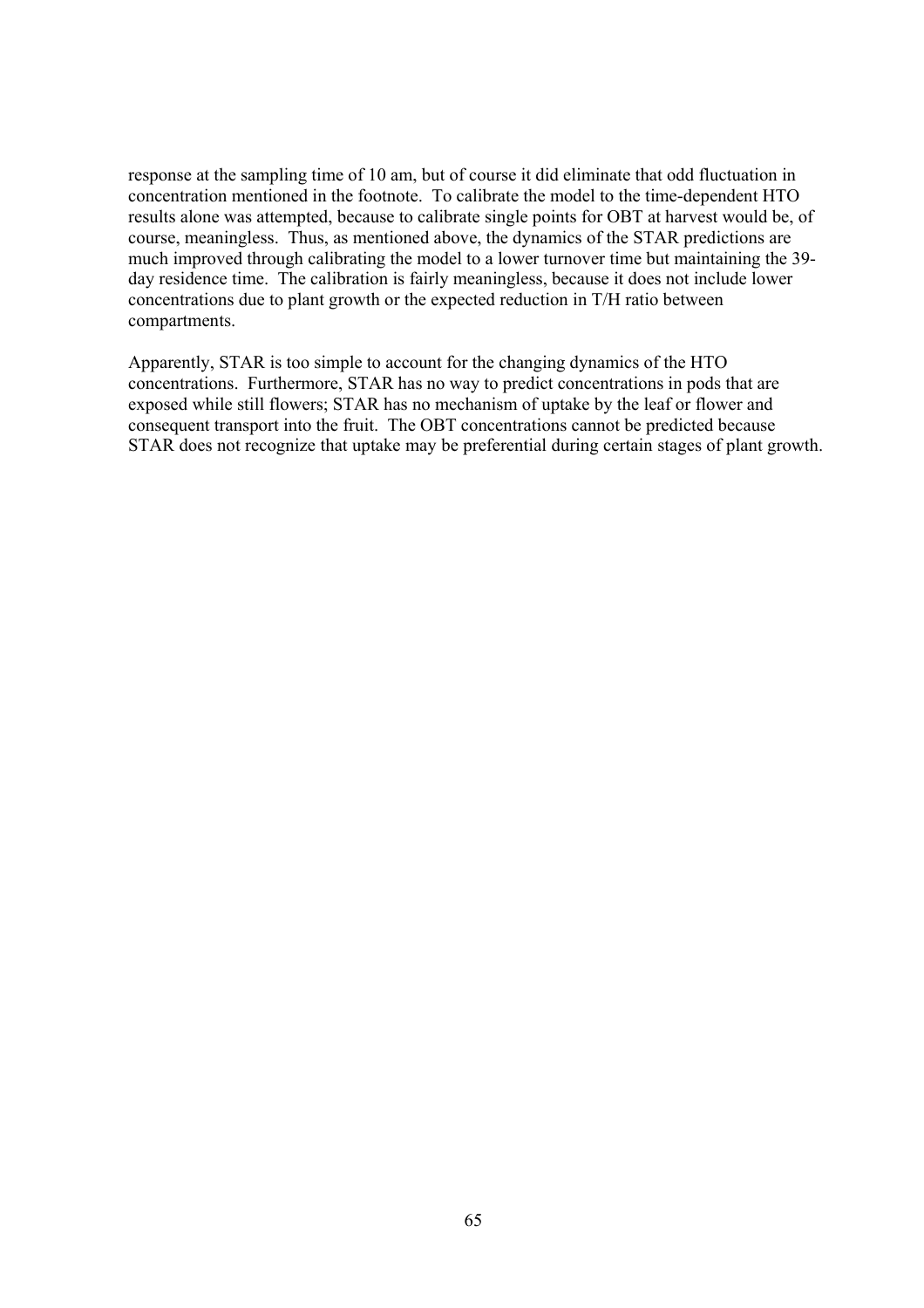# **Kyoto University Model Description and Results of Calculation**

## **1. TriSoy MODEL**

TriSoy (**Tri**tium Behavior in **Soy**bean) is a simple analytical code written in Visual Basic.NET. The calculation is performed through graphical use interface and the result is implicated in an Excel spread sheet. The purpose of the model is to calculate the specific activities of FWT and OBT contained in tissues of a soybean plant that was exposed to atmospheric tritium vapor at various growth stages. The model is applicable to other crop plants by changing basic parameters used in the model.

## **2. STRUCTURE OF THE MODEL**



The scheme of TriSoy is shown schematically below.

The main features of this model are as follows.

1) The source of tritium is solely the atmospheric HTO vapor.

2) The atmospheric tritium is taken up by the body, i.e. leaves and stem.

3) The body FWT could be transferred to the shell FWT compartment.

4) Carbohydrates are photosynthesized in the leaves and instantaneously translocated to seeds and shell.

5) A portion of OBT in the plant is converted to FWT by respiration.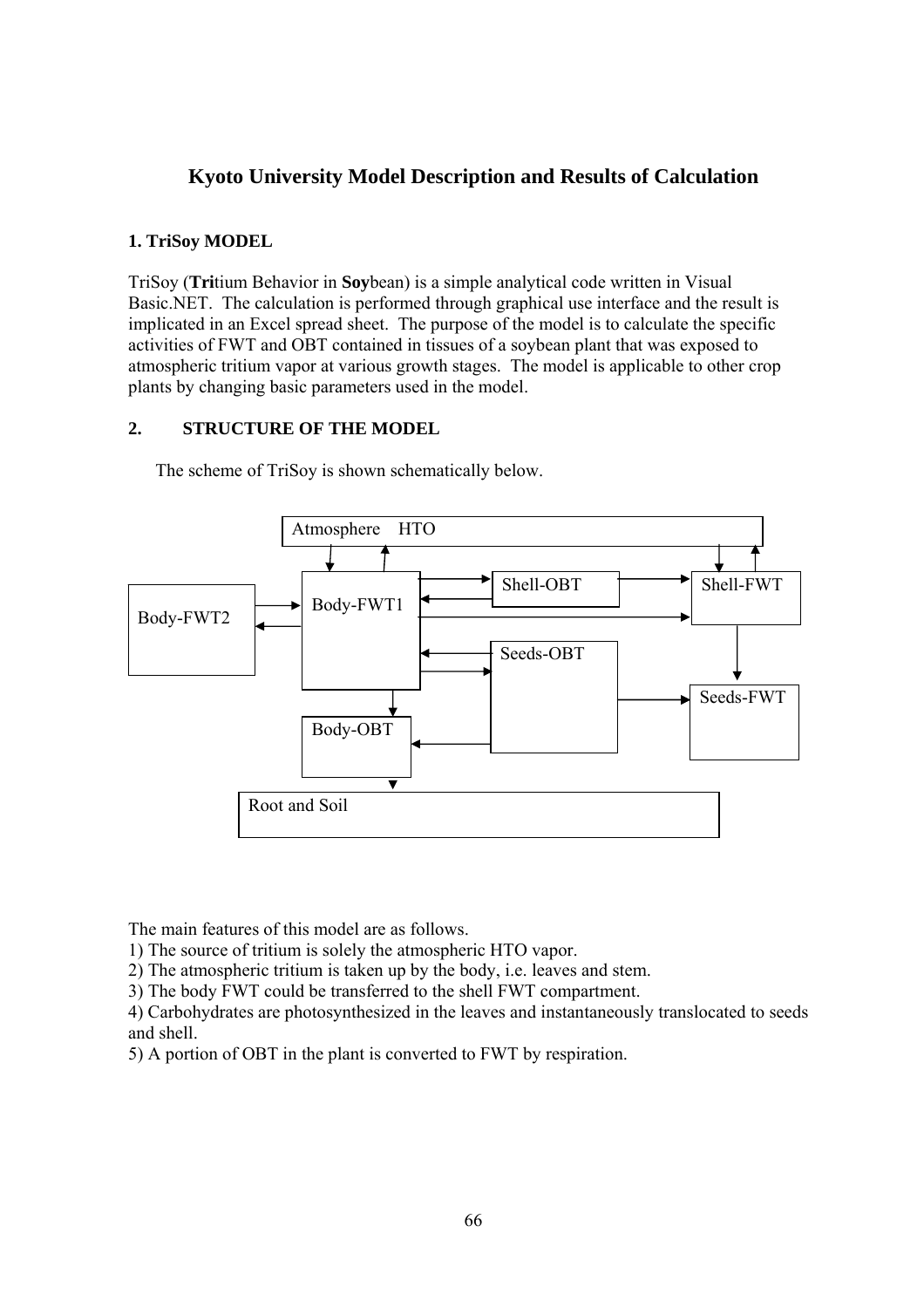#### **3. DETERMINATION OF THE EXCHANGE VELOCITY CONSTANT**

In this section, the following abbreviations are used.

- Λ: Tritium exchange velocity constant
- $C_a$ : Tritium specific concentration in the atmosphere (Bq/Kg)
- $C_s$ : Tritium specific concentration in the stomata vapor (Bq/Kg)
- $C_{\text{L}}$ : Tritium specific concentration in the leaf vapor (Bq/Kg)
- $\rho_s$ : Saturated vapor density of the atmosphere  $(Kg/m^3)$
- r : Resistance of water vapor transfer at the leaf surface  $(\overline{m})$ <br>F : Tritium flux on the leaf surface  $(Bq/m^2.s)$
- F : Tritium flux on the leaf surface  $(Bq/m^2 \text{ s})$
- $\mu$ : Water content /leaf or canopy area (Kg/m2)
- α : Hydrogen isotope separation factor for tritium : 1.104 at 25
- $h_r$ : Relative humidity of the atmosphere

### **3.1 Resistance of water vapour transfer at the leaf surface**

The process of tritium intake by the plant basically follows the concept of Belot's model (Belot 1979). The exchange velocity constant  $\lambda$  is given by

$$
\lambda = \frac{\rho_s}{\alpha \mu r} \tag{1}
$$

The value of r was determined by using the relationship between biomass production rate and transpiration rate as follows.

The dry mass production velocity ( $\text{kg/m}^2$ .d) is given by

$$
\frac{dW}{dt} = K_w \frac{E}{\delta}
$$
 (2)

where  $W =$  amount of dry mass (kg/m<sup>2</sup>)

 $K_w$ = conversion factor = 0.005 kPa for soybean (Cropsyst Manual), and δ= deficit of water vapor pressure (kPa)

The transpiration rate is related to the deficit water vapor concentration (DVC) in the air as

$$
\mathbf{E} = \frac{\mathbf{D}\mathbf{V}\mathbf{C}}{\mathbf{r}}
$$

or

$$
\mathbf{E} = \frac{\rho_s - \rho}{r} \tag{3}
$$

where

 $p_s$  = saturated water vapor concentration in the air (kg/m<sup>3</sup>)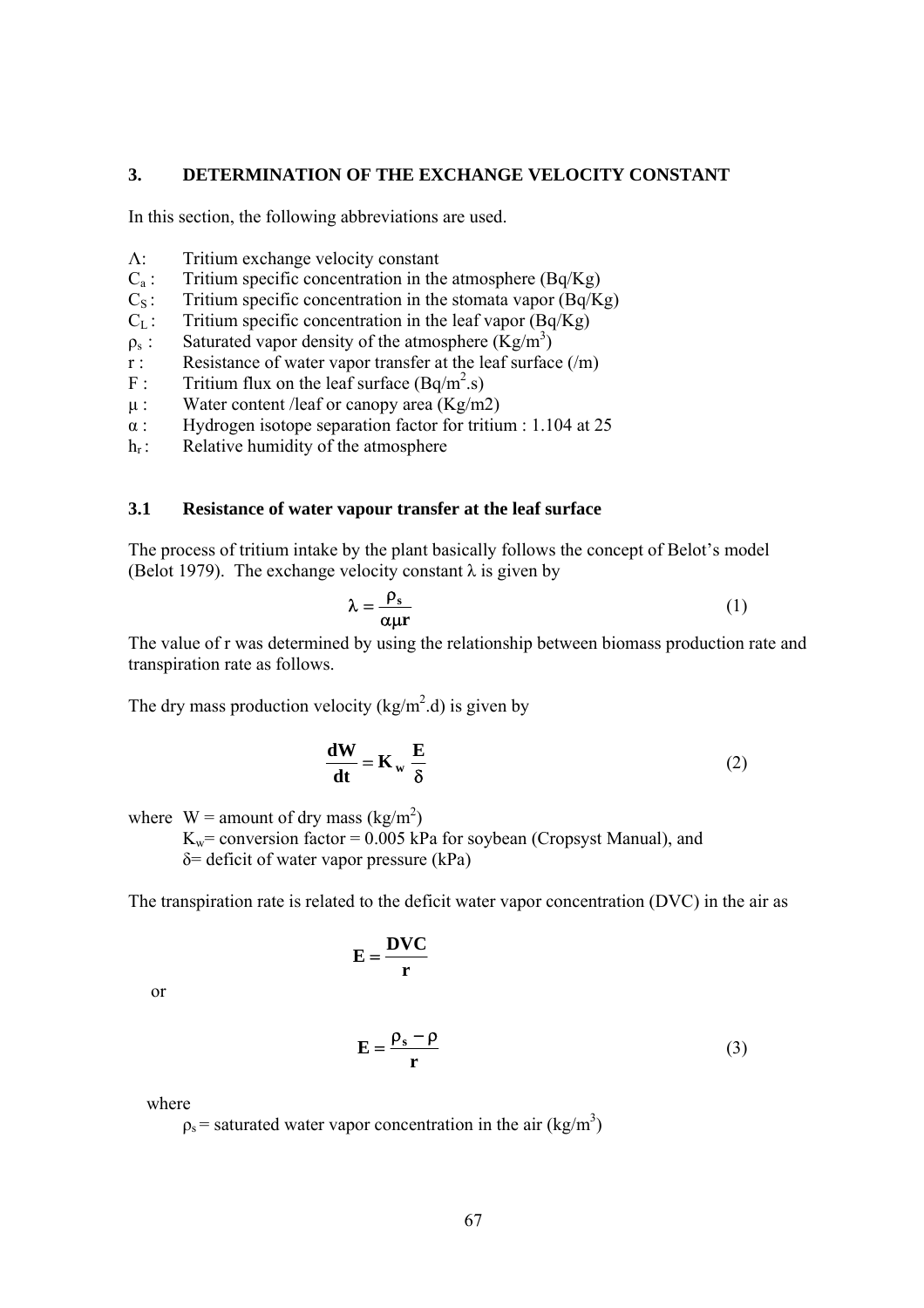$p =$  water vapor concentration in the air (kg/m<sup>3</sup>), and  $r =$  the resistance of exchange of HTO and H<sub>2</sub>O between the air and the soybean leaf.  $(d/m)$ 

In principle, by using the above two equations, the value of r can be estimated.

For a representative period of the soybean growth, in the period from July 1 to August 24, the averaged dry mass production rate was  $0.0224$  g/(m<sup>2</sup>.d) and the averaged water vapor deficit was 0.464 kPa or  $2.96 \times 10^{-3}$  kg/m<sup>3</sup>. The transpiration rate in this period was then 2.07  $kg/(m^2.d)$ .

The value of the resistance r depends on the physiological condition and the meteorological conditions for the plant. As a representative weather condition, the daytime length was assumed to be 13 hours and the night time 11 hours. Then the day-averaged transpiration rate  $E<sub>aver</sub>$  is given by

$$
E_{\text{aver}} = \frac{13}{24} \cdot \frac{DVC_{\text{day}}}{r_{\text{day}}} + \frac{11}{24} \cdot \frac{DVC_{\text{night}}}{r_{\text{night}}}
$$

Further, it was assumed that in the night time the air vapor is close to saturation and the stomata are closed. Then the second term of the above equation can be neglected.

Thus,

$$
\mathbf{E}_{\text{aver}} = \frac{13}{24} \bullet \frac{\text{DVC}_{\text{day}}}{\mathbf{r}_{\text{day}}} \qquad \text{or} \qquad \mathbf{r}_{\text{day}} = \frac{13}{24} \bullet \frac{\text{DVC}_{\text{day}}}{\mathbf{E}_{\text{aver}}} \tag{4}
$$

Again here, using the values of  $\text{DVC}_{\text{day}}$  and  $\text{E}_{\text{aver}}$  for the growth period of soybean, the value of r in daytime is approximated by

$$
r_{day} = \frac{13}{24} \cdot \frac{2.96 \times 10^{-3} (kg/m^3)}{2.07 (kg/m^2.d)} = 7.75 \times 10^{-4} (d/m) \text{ or } 66.9 (s/m)
$$

The above argument is based on the plant canopy area.

To consider the resistance in individual leaves, a correction by the leaf area is necessary. Under the assumption that the transpiration velocity is in proportion to the total leaf area, the resistance of individual leaves  $r_i$  is given by

$$
\mathbf{r}_{\mathbf{l}} = \mathbf{L}\mathbf{A}\mathbf{I} \bullet \mathbf{r}_{\text{day}} \tag{5}
$$

where LAI= the leaf area index (LAI)

According to Tohachi, for a typical Japanese soybean species, the LAI value is 4.5.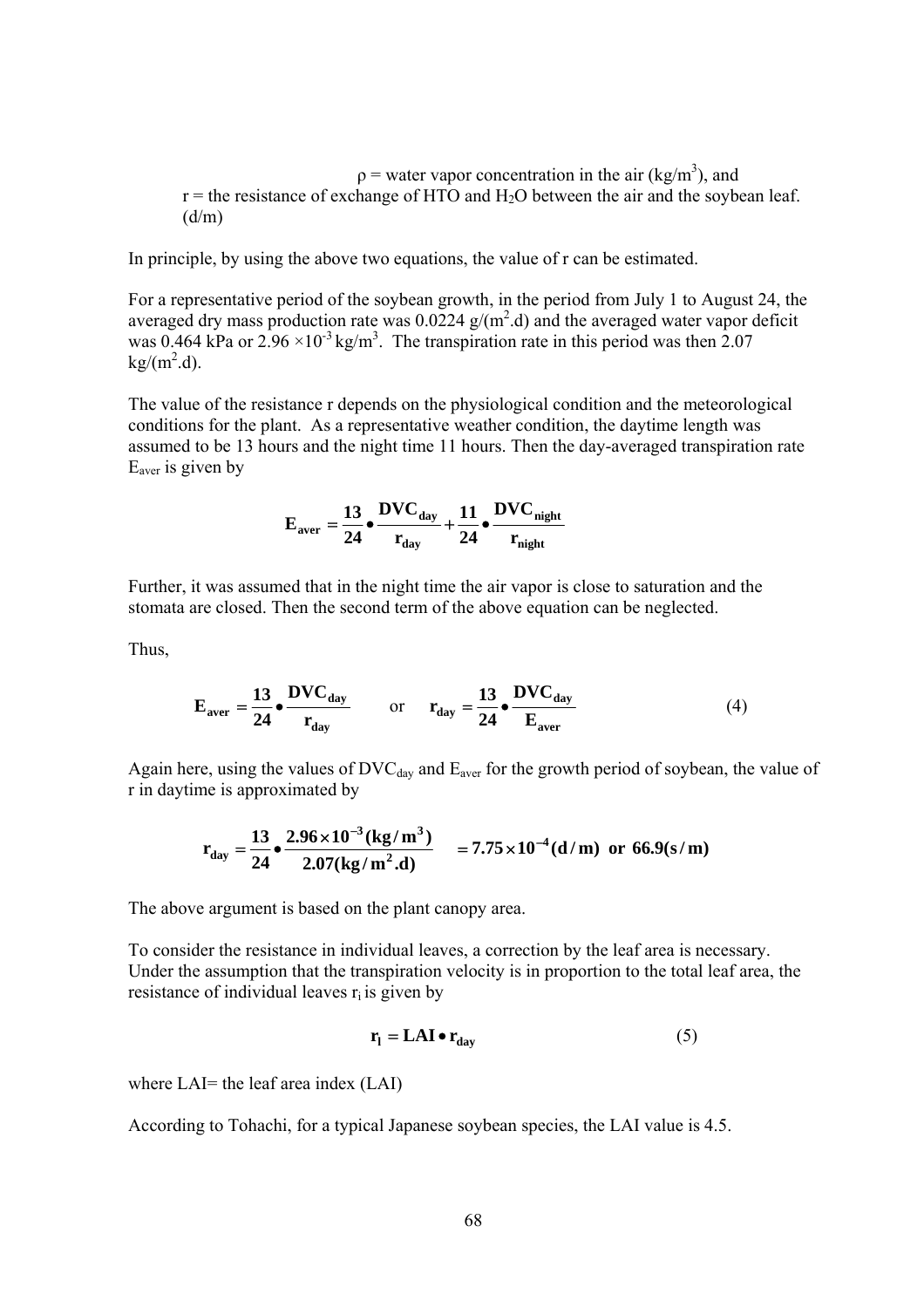If this value is used, the value of the resistance becomes 3.0 s/cm, being close to the value determined by Garland and Cox for dwarf French beans.

#### **3.2 Tritium exchange rate velocity constant**

Under some situations, the release of tritium to the atmosphere from the plant leaves should be taken into consideration as well. In the present scenario, the plant body FWT quickly equilibrates with the atmospheric HTO vapor. Therefore, the HTO level of the plant water can be at the same level in order throughout the exposure time. In such a case, release of the existing HTO from the plant leaves could not be negligible. Then, the tritium concentration in the leaves at time t or  $C_{\text{L}}(t)$  is given by

$$
C_{L}(t) = C_{L}(0) \exp(-\frac{\rho_{s}t}{\alpha\mu r}) + (\alpha h_{r}C_{a})\left(1 - \exp(-\frac{\rho_{s}t}{\alpha\mu r})\right)
$$
(6)

In an extreme case of  $C_{L}(0)=0$  the above equation is reduced to

$$
C_{L}(t) = (\alpha h_{r} C_{a}) \left( 1 - \exp(-\frac{\rho_{s} t}{\alpha \mu r}) \right)
$$
\n(7)

The exchange velocity constant  $\lambda$  is given by

$$
\lambda = \frac{\rho_s}{\alpha \mu r}
$$

or

Substituting the values of  $\alpha$  and r to the above relationship,

$$
\lambda = 1.29 \text{m/s}^{10^{3} \cdot \frac{\rho_{\text{s}}}{\mu}}(l \text{ d})
$$
\nor

\n
$$
\lambda = \frac{63.8 \rho_{\text{s}}}{\mu}(l \text{ h})
$$
\n(9)

Some predicted values of  $\lambda$  for the soybean experiment are as follows. The presented values are those averaged for the exposure time

|                       | Date of   | Water content of the | Water vapor density        | $\lambda$ (/h) |
|-----------------------|-----------|----------------------|----------------------------|----------------|
| Experiment experiment |           | body $(g/m2)$        | in saturated air<br>(g/m3) |                |
| SB1                   | $2-Jul$   | 788                  | 47.19                      | 2.93           |
|                       |           |                      |                            |                |
| SB <sub>2</sub>       | $13$ -Jul | 960                  | 30.63                      | 1.56           |
| SB <sub>3</sub>       | $30$ -Jul | 1699                 | 44.28                      | 1.27           |
| SB <sub>4</sub>       | $9-Aug$   | 983                  | 80.7                       | 4.02           |
| SB <sub>5</sub>       | $24$ -Aug | 1647                 | 41.31                      | 1.23           |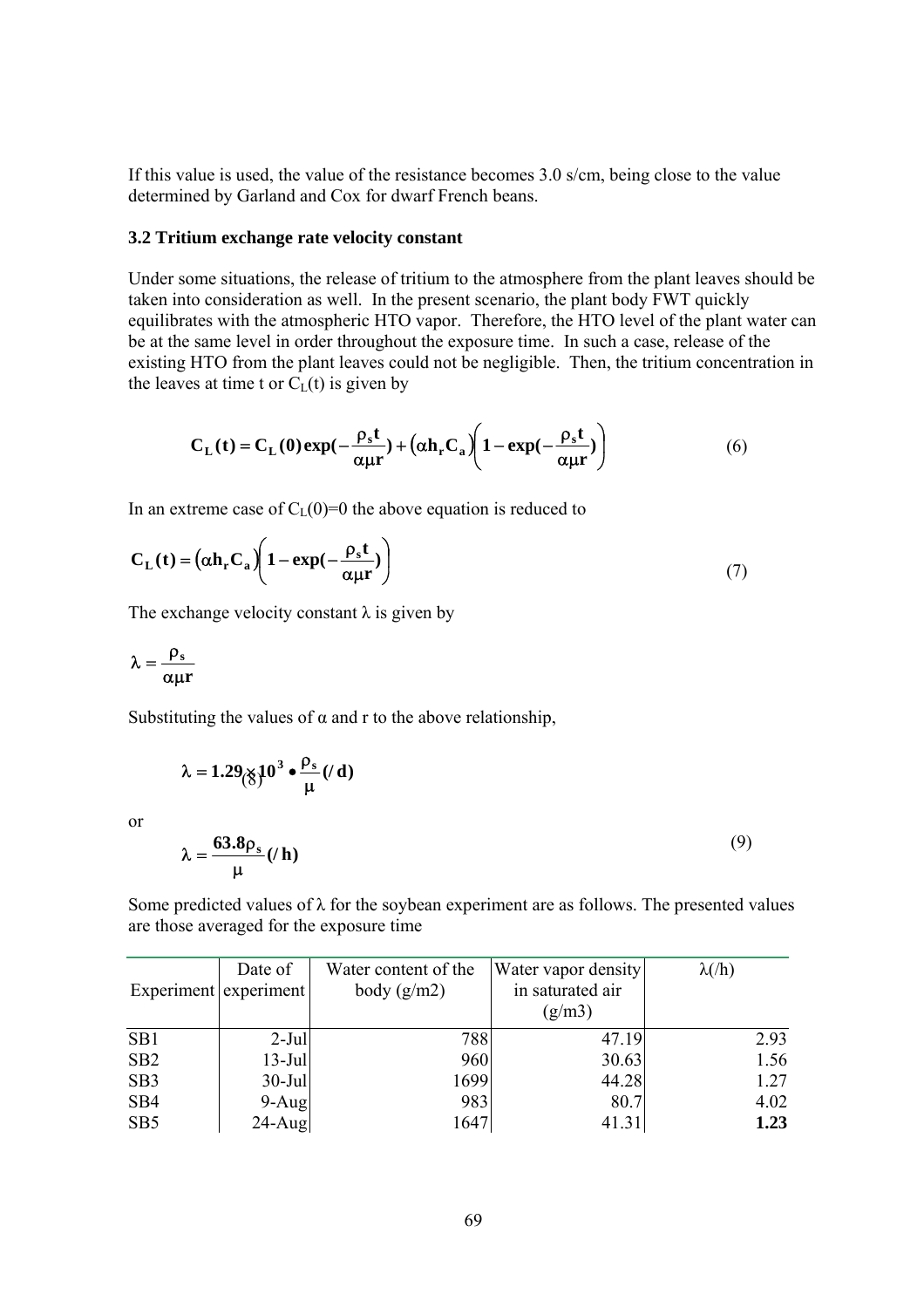| SB <sub>6</sub> | Sep<br>$\prime$ $-$ | .3611 | 28.86 | 1.04 |
|-----------------|---------------------|-------|-------|------|
|-----------------|---------------------|-------|-------|------|

### **3.3 Dependence of the exchange rate velocity on solar radiation**

During the soybean exposure experiment, the solar radiation flux changed between experiments and time to time. The intensity of solar radiation may influence the photosynthesis of organic compounds in the plant. The  $\lambda$  values for individual time steps were determined by considering the solar radiation flux as follows.

The biomass growth rate is proportional to the effective flux of solar radiation.

$$
\frac{\mathbf{d} \mathbf{W}}{\mathbf{d} \mathbf{t}} = \mathbf{C}_s \mathbf{S}_a \tag{10}
$$

where  $C_s =$  light to biomass conversion factor (kg/MJ)  $S_a$  = flux of solar radiation (MJ/m<sup>2</sup>).

Let  $\lambda_0$ ,  $S_{a0}$  and  $h_{r0}$  to be the values of  $\lambda$ ,  $S_a$  and  $h_r$  averaged for the whole growth period, correspondingly.

By using the relationships (1), (2) and (10),  $\lambda$  is related to  $\lambda_0$  as

$$
\lambda = \frac{\lambda_0 \delta S_a h_{r0}}{\delta_0 S_{a0} h_r} \tag{11}
$$

### **3.4 OBT production**

 Production of OBT was assumed to take place only through photosynthesis. Let the specific activities of FWT and OBT, amount of biomass, FWH concentration of the biomass (w/w) at time t to be  $F(t)$ ,  $C(t)$ ,  $B(t)$  and  $\gamma$ , respectively.

From the relationship  $d(\gamma B(t)) \cdot F(t) = (\gamma B(t)) dC(t)$  the specific activity increase of OBT is described by

 $dC(t)/dt = (F(t)/B(t))(dB(t)/dt)$ 

(12)

## **3.5 Tritium exchange rate at pods**

The HTO exchange rates in the pods and the seeds were assumed to be 1/30 and 1/15 of that in the leaves respectively.

### **3.6 Growth rate of biomass**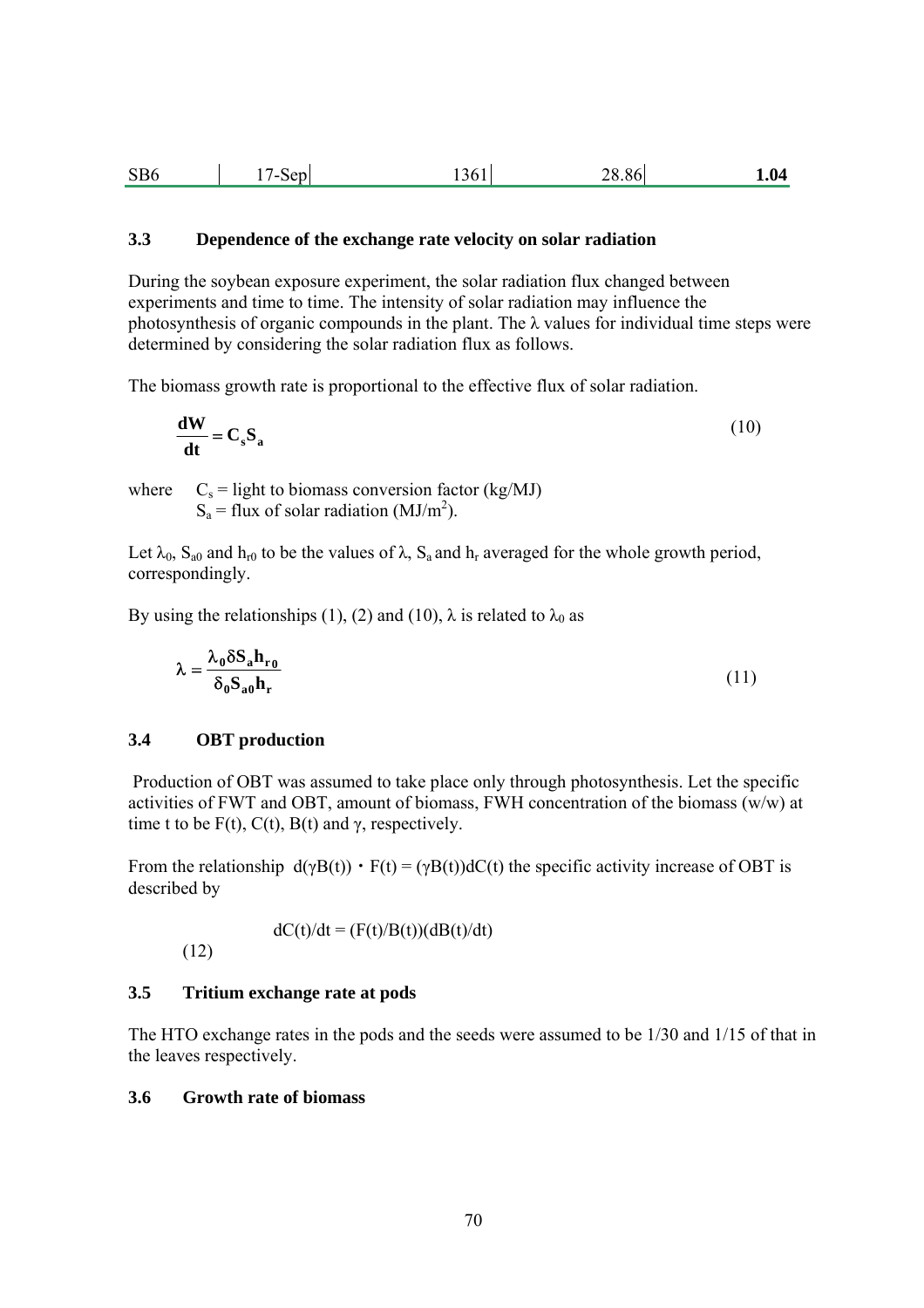In the present calculation, the information on the growth rate of the biomass at any time is necessary. Therefore, the scenario data were processed by a data processing software S-PLUS to approximate the real growth curve by a logistic growth curve. For instance, the growth curve of the body dry weight  $B_d(g/m^2)$  is given by

 $B_d$ = 735/(1+3.5exp(-0.079×(t-41))

where  $t =$  the time elapsed after HTO exposure (d)

## **3.7 Tritium retention after HTO exposure**

According to Ichimasa et al. (2003), after exposed to heavy water vapor the plant body heavy water taken up by exchange process is released slowly with a rate constant that is higher than that for the initial take-up process. This means that there are at least two free water compartments in the plant body. In the present model, two FWT compartments were included. Referring to the result of Cline using French dwarf bean (Cline 1953), the pool size of the second compartment was assumed to be 1.5 % of the whole free water and the retention rate constant 0.00055  $d^{-1}$ .

Under the present scenario, the fraction of FWT converted to OBT was estimated to be less than 1%. The amount of the FWT produced by oxidation of OBT was neglected. In night, HTO exchange velocity is considerably small compared with that in the daytime. By using the values presented for a heavy water experiment, the value of  $\lambda$  in night was assumed to be  $1.1(h^{-1})$ .

## **4. RESULTS AND COMPARISON WITH OBSERVED RESULTS**

The main features of the model prediction are as follows.

- 1) The FWT level after exposure will decay to the BG level within 2 weeks.
- 2) The production rate of OBT is high in growing organs and tissues.
- 3) The translocation rate (TRL) after one-hour exposure is in the order of  $10^{-3}$ .
- 4)In Experiment 6, tritium incorporation into organic material is of miner importance in OBT production since the plant is not growing supposedly.

A considerable discrepancy was seen for the FWT component of the soybean organs after exposure. The predicted FWT concentration in the soybean body at 0.2 hr after exposure was about 4 times larger than the observed value. The same tendency was seen for the results of other modelers. A possible reason of this discrepancy may be due to the tritium exchange velocity that was considerably low compared with that actually found from the laboratory experiment. Seemingly a value of  $\lambda$  around 0.3 (h<sup>-1</sup>) is necessary to explain the observed FWT concentration. The reason of such low efficiency of HTO exchange is unclear.

In the present model, the pool size of the second FWT compartment was 1.6 % of the first compartment. But the actual contribution from the second compartment was by one order of magnitude less than this as was revealed by the Korean experiment.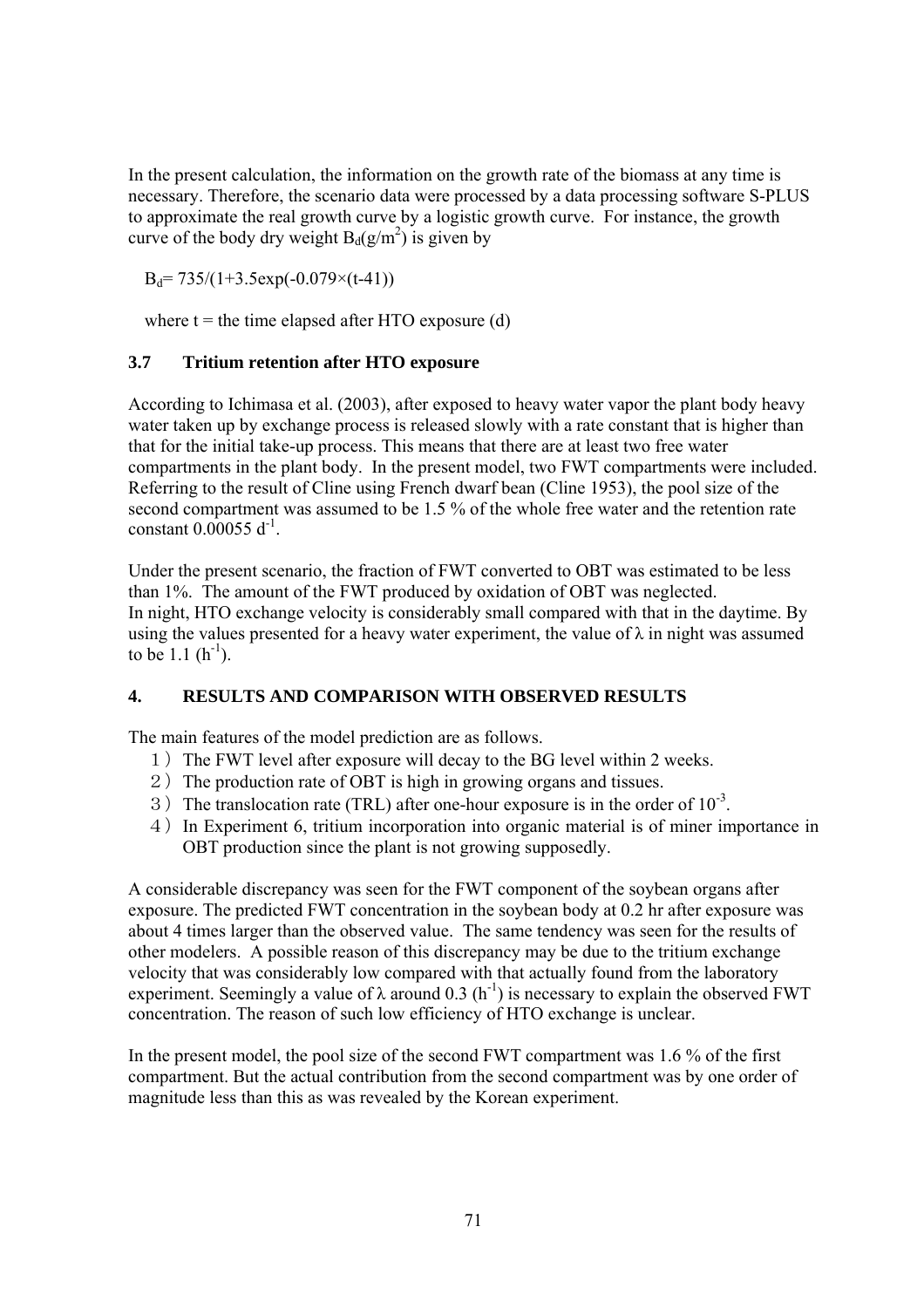Concerning OBT concentration, the model prediction for the pods from 3 to 5 agreed rather well with the experimental result. This fact validates the model for OBT production based on biomass growth kinetics. For the pods 1 and 2, the OBT translocation to the pods from other plant tissues was neglected. However, the experimental result clearly shows that such translocation of OBT should be also taken into consideration.

## **5. REFERENCES**

Belot Y.,Gauthier D., Camus H. and Caput C., 1979 , "Prediction of the flux of tritiated water from air to plant leaves", Health Phys. 37, 575-583.

Cline, J.F., 1953, "Absorption and metabolism of tritium oxide and tritium gas by bean plants", Plant Physiol. 28, 717-723.

Garland J.A. and Cox L.C.,1982, "Uptake of tritiated water vapor by bean leaves", Water, Air, and Soil Pollution 17, 207-212.

Ichimasa M., MaejimaT.,Seino N., Ara T.,Masukura A., Nishihiro S., Tauchi H. and Ichimasa Y., 2003, "Organically bound deuterium in soybean exposed to atmospheric  $D_2O$  vapor as a substitute for HTO under different growth phase", JAERI-Conf 2003-010, 226-232.

Kim. M.A. and Baumgärtner, 1994, "Equilibrium and non-equilibrium partition of tritium between organics and tissue water of different biological systems", Appli.Radiat.Isot. 45, 353- 360.

Stöckle C.O., Donatelli M. and Nelson R., 2003, "CropSyst, a cropping systems simulation model", Europ. J. Agronomy 18, 289-307.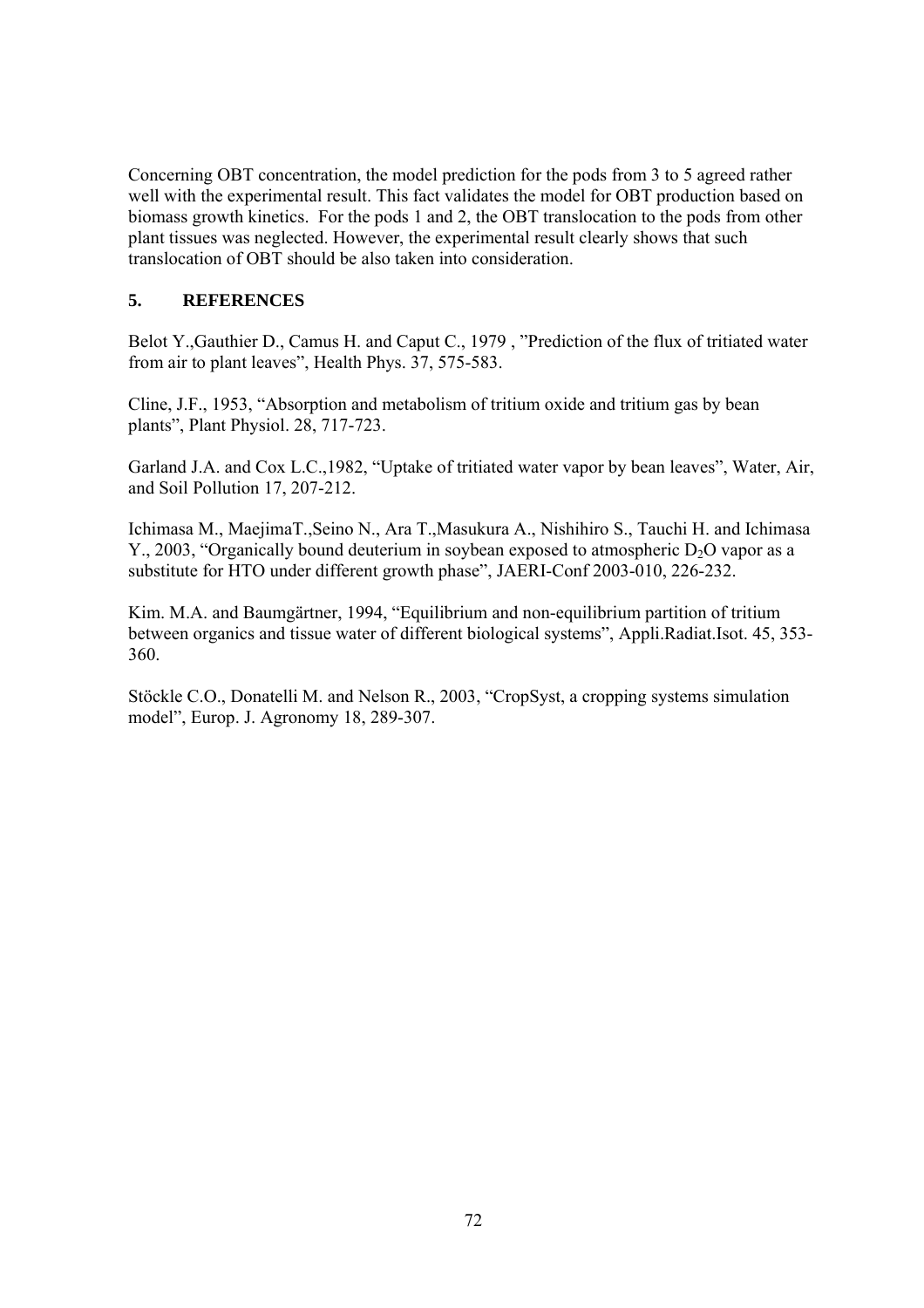### **RFNC-VNIIEF Model Description**

#### **1. INTRODUCTION**

The model is based upon the data given in the paper Michiko Ichimasa, Caiyun Weng, Tetsuki Ara and Yusuke Ichimasa, "Organically bound deuterium in rice and soybean after exposure to heavy water vapor as a substitute for tritiated water", Fusion Science and Technology, vol. 41 May 2002, p. 393-398.

### **2. MODEL DESCRIPTION**

#### **2.1 HTO uptake during exposure.**

The following equitation was used for modeling of HTO accumulation during the exposure:

$$
C_{\text{HTO}}(t) = C_{\text{MAX}} \cdot [1 - \exp(-K \cdot t)] \tag{1}
$$

where  $C_{\text{HTO}}$  is HTO concentration in a plant sample at time t;  $C_{MAX}$  is the steady state concentration; and, K is the rate constant.

Table 1 shows C<sub>MAX</sub> and K of our model.

| Plant part | $C_{MAX}$ , relative<br>units | $K, hr^{-1}$ |
|------------|-------------------------------|--------------|
| Stem       | 0.534                         | 0.069        |
| Leaves     | 0.562                         | 2.951        |
| Shell      | 0.534                         | 0.069        |
| Seeds      | 0.273                         | 0 23         |

Table 1.  $C_{MAX}$  and K

#### **2.2 HTO loss after exposure.**

HTO loss equation is the following:

$$
C_{\text{HTO}}(t) = C_0 \cdot \exp(-K \cdot t) \tag{2}
$$

where  $C_{\text{HTO}}$  is HTO concentration in a plant sample at time t;  $C_0$  is HTO concentration in air moisture; and, K is the exchange rate.

Table 2 shows K of our model.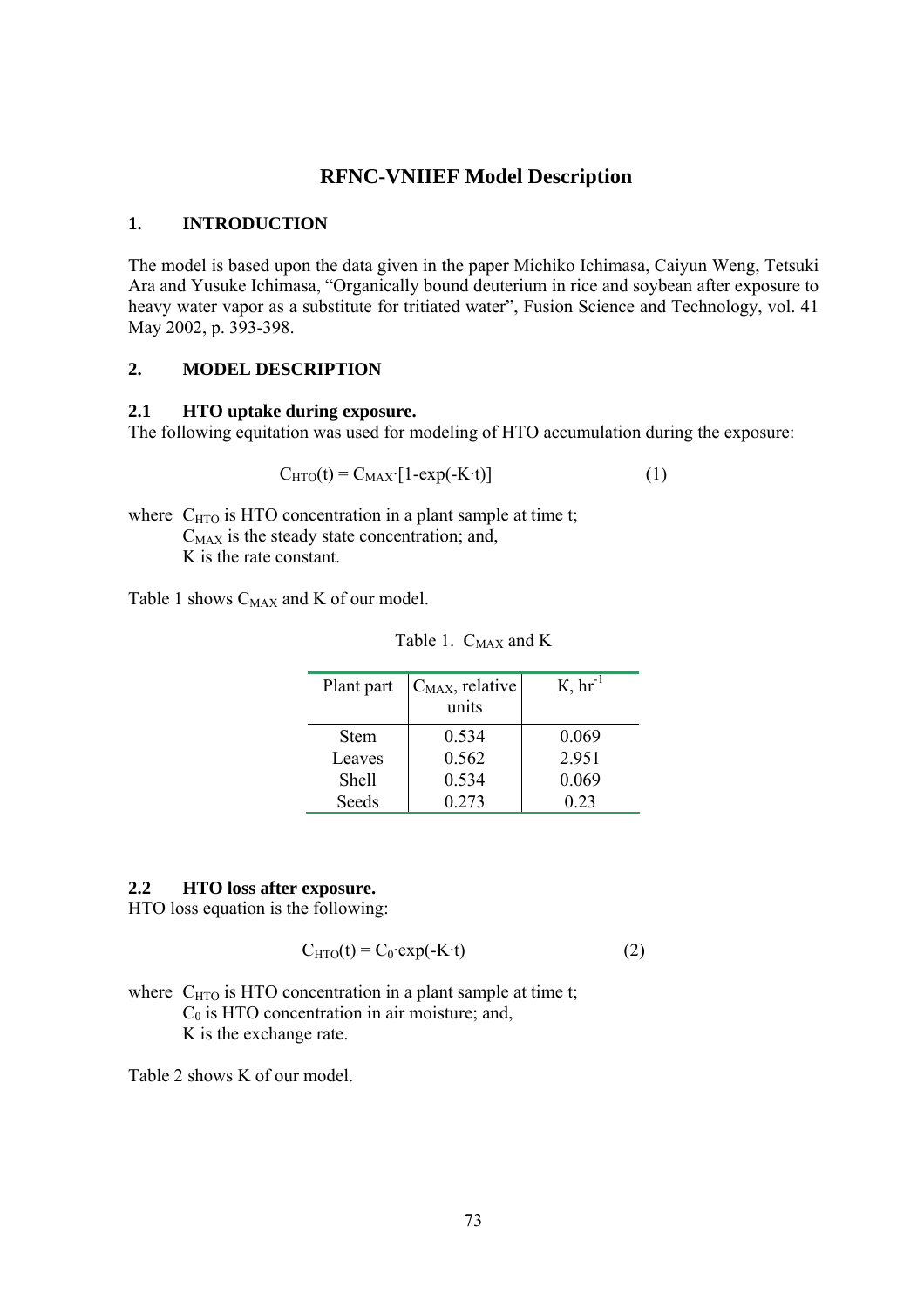Table 2. K

| Plant part | $K, hr^{-1}$ |
|------------|--------------|
| stem       | 0 347        |
| leaves     | 1.058        |
| shell      | 0.139        |
| seeds      | 0.139        |

# **3. RESULTS**

### **3.1 OBT at harvest.**

OBT concentration was calculated as part of HTO concentration in air moisture. At that the plant growth phase was taken into account.

Table 3 shows the ratio of OBT concentration to HTO concentration.

| Experiment      | Plant growth phase           | Ratio       |
|-----------------|------------------------------|-------------|
| SB <sub>1</sub> | The beginning of the growth. | $5.10^{-5}$ |
| SB2             | growth phase                 | $1.10^{-4}$ |
| SB <sub>3</sub> | growth phase                 | $1.10^{-4}$ |
| SB4             | growth phase                 | $1.10^{-4}$ |
| SB <sub>5</sub> | growth phase is finished     | 0.0         |
| SB6             | growth phase is finished     | 0.0         |

Table 3. Relative OBT concentration to HTO concentration in air moisture